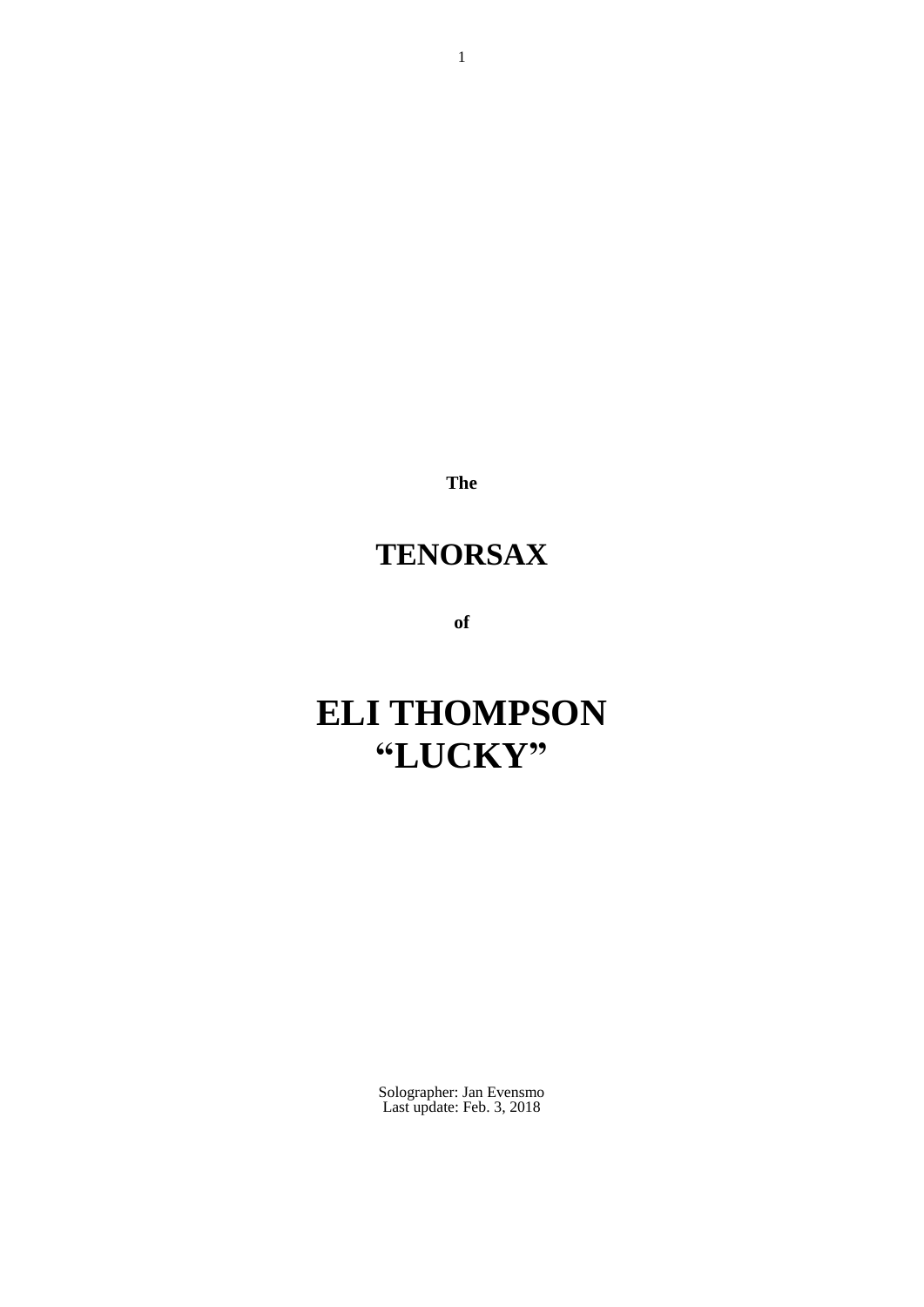Born: Columbia, South Carolina, June 16, 1923 Died: Seattle, July 30, 2005

### *Introduction:*

Lucky Thompson was an Oslo Jazz Circle favourite, and who could avoid be enchanted by his exquisite art and unique sound? He visited Oslo several times, and he was not an easy man to deal with, as some of our younger unexperienced musicians learned the hard way, but that is all past now. 'Lucky' was a complicated personality, but his music belongs to the very best jazz has ever offered.

# *History:*

Studied with Bobby Byrne's father and with Francis Hellstein of Detroit Symphony, harmony and theory under John Phelps. First job with the "Baba State Collegians" led by Trenier Turns 1943, then moved to New York, six months with Lionel Hampton. Then became a member of Billy Eckstine's orchestra in 1944 and spent a year with Count Basie (1944-45). He then moved to Los Angeles, where he was in great demand as a studio musician. After returning to New York (1948) he led his own band at the Savoy (1951-53), and in 1954 made a major contribution to the the session in which Miles Davis recorded "Walkin'". In 1956 he made a number of recordings as a leader in Paris, and then toured Europe and the USA with Stan Kenton. From 1957 to 1962 he lived in France, during this period he mastered the soprano saxophone and he worked steadily throughout Europe. After a period of comparative inactivity he lived again in France (1968-71). In 1973-74 he taught at Dartmouth College and then, disillusioned with the music business, he retired (ref. The New Grove Dictionary of Jazz).

### *Message:*

Lucky Thompson was the first to give the sopranosax an important role in modern jazz. Since my focus from the beginning was on the tenorsax, I have treated his sopranosax contributions badly in the following solography. I apoligize. Maybe I/we can make a Lucky Thompson sopranosax solography someday?

Also, I know there are more broadcast programs existing from the late fifties and early sixties in Europe, but for the time being I let this be uncompleted.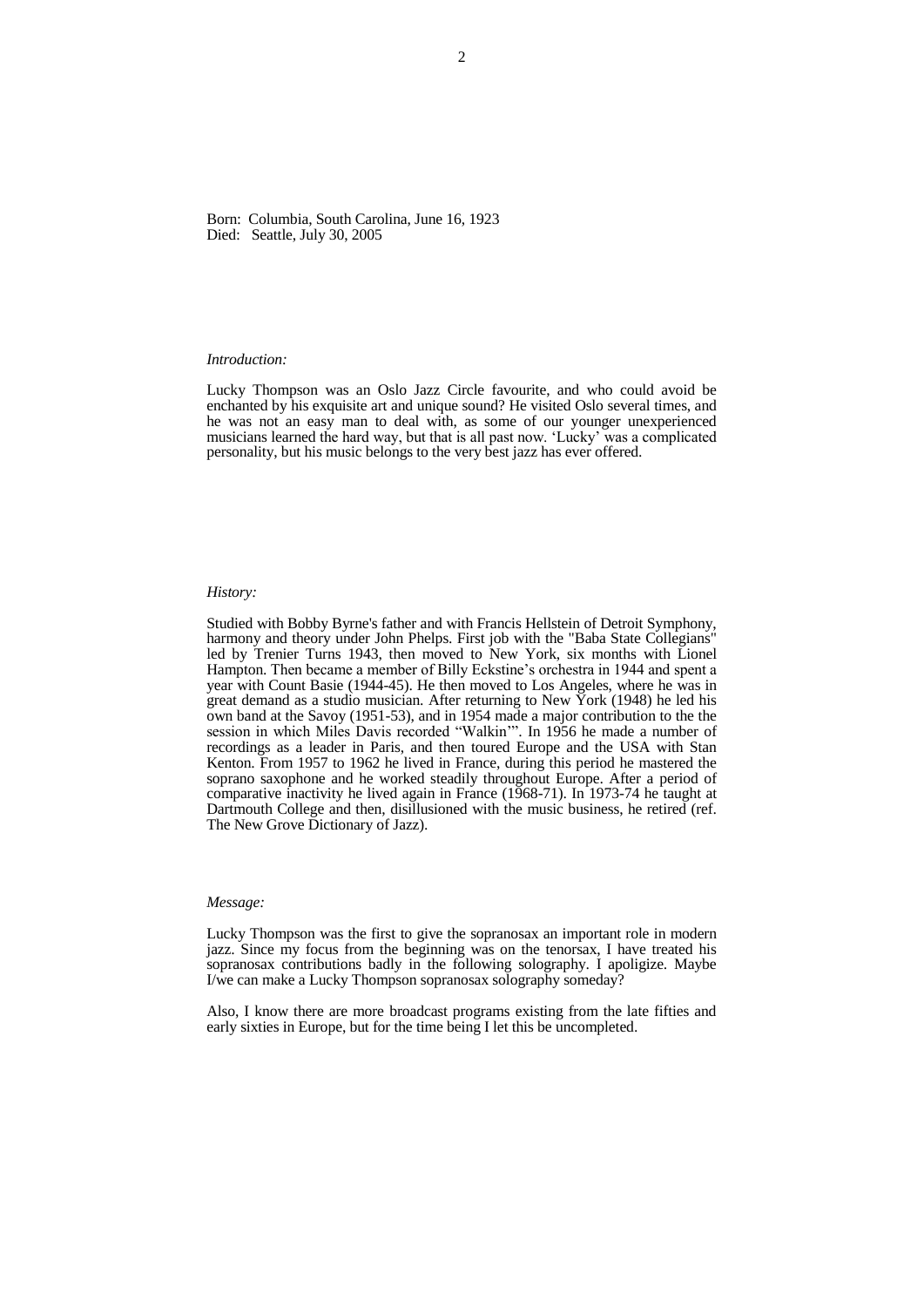# LUCKY THOMPSON SOLOGRAPHY

# **LIONEL HAMPTON AND HIS ORCHESTRA NYC. Nov. 12, 1943** Personnel uncertain but including Arnett Cobb, Lucky Thompson (ts).

Broadcast from the Famous Door.

She's Funny That Way Solo 8 bars. (S)

Yes, it's true, there really is an LT solo during his brief stay in the Lionel Hampton orchestra! And a nice one too!!

**NYC. Nov. 28, 1943**

Same.

Swingin' At The Famous Door Solo 16 bars  $(1<sup>st</sup> (ts).solo).$  (FM)

Postscript of Feb. 3, 2018: There is another one! Earlier believed to be 32 bars by Cobb, now it is obvious that the two tenorsaxes split the chorus nicely!

Then briefly with Ray Parker, Sidney Catlett, Don Redman and Billy Eckstine 1944.

**HOT LIPS PAGE AND HIS ORCHESTRA NYC. March 8, 1944** Hot Lips Page (tp, vo), Lem Johnson, Lucky Thompson (ts), Ace Harris (p), John Simmons (b), Sid Catlett (dm). Four titles were recorded for Commodore:

| Obbligato 12 $(1st$ chorus)<br>and 8 bars. Solo 12 bars. (SM) | My Gal Is Gone              | 4730-1     |
|---------------------------------------------------------------|-----------------------------|------------|
| As above. (SM)                                                | My Gal Is Gone              | 4730-2     |
| Solo 24 bars (last (ts)-solo). (FM)                           | Rockin' At Ryans'           | $4731 - 1$ |
| As above. (FM)                                                | Rockin' At Ryans'           | 4731-2     |
| Obbligato 12 bars<br>$(1st chorus)$ . Solo 12 bars. (S)       | You'd Be Frantic Too        | 4732-1     |
| As above. $(S)$                                               | You'd Be Frantic Too        | 4732-2     |
| As below. (M)                                                 | The Blues Jumped The Rabbit | 4733-1     |
| Solo 12 bars $(2nd$ chorus). (M)                              | The Blues Jumped The Rabbit | 4733-2     |

The first recording session of one of the most important tenorsax giants in jazz. Eli "Lucky" Thompson is not yet twenty years old when he breaks into the "establishment" with an artistic maturity twice his age. The most beautiful, silky tone in slow tempi, combined with a frightening technique used always with exquisite taste. "My Gal ..." and "Frantic ..." are just so beautiful and places LT immediately as a performer inferior to none, including Hawk, Don, Frog and Prez who cornered the tenorsax market that year. In "... Ryan's" and "... Rabbit" he chooses an expressive, rough tone but never without taste. The birth of a tenorsax star!!

**LUCKY MILLINDER AND HIS ORCHESTRA NYC. May 26, 1944** Freddy Webster, Joe Jordan, Curtis Murphy, Leroy Elton Hill (tp), Gene Simon, Alfred Cobbs, Joe Britton (tb), Preston Love, Bill Swindell (as), Elmer Williams, Lucky Thompson, Eddie Davis (ts), Ernest Leavy (bar), Ellis Larkins (p), Lawrence Lucie (g), Al McKibbon (b), Panama Francis (dm), Judy Carol (vo-72178,79), Wynonie Harris (vo-72177,80).

Four titles were recorded for Decca, one has LT:

72179 I Can't See For Lookin' Solo 8 bars. (S)

A beautiful solo in just the perfect tempo for a budding tenorsax genius!

The **COUNT BASIE** VDisc session previously thought to have beeen on Oct. 30, 1944 is now dated May 14, 1945 (ref. Sheridan).

**HOT LIPS PAGE AND HIS ORCHESTRA NYC. Nov. 30, 1944** Hot Lips Page (tp, vo), Vic Dickenson (tb), Lucky Thompson (ts), Hank Jones (p), Sam Allen (g), Carl Wilson (b), Jesse Price (dm). Four titles were recorded for Continental: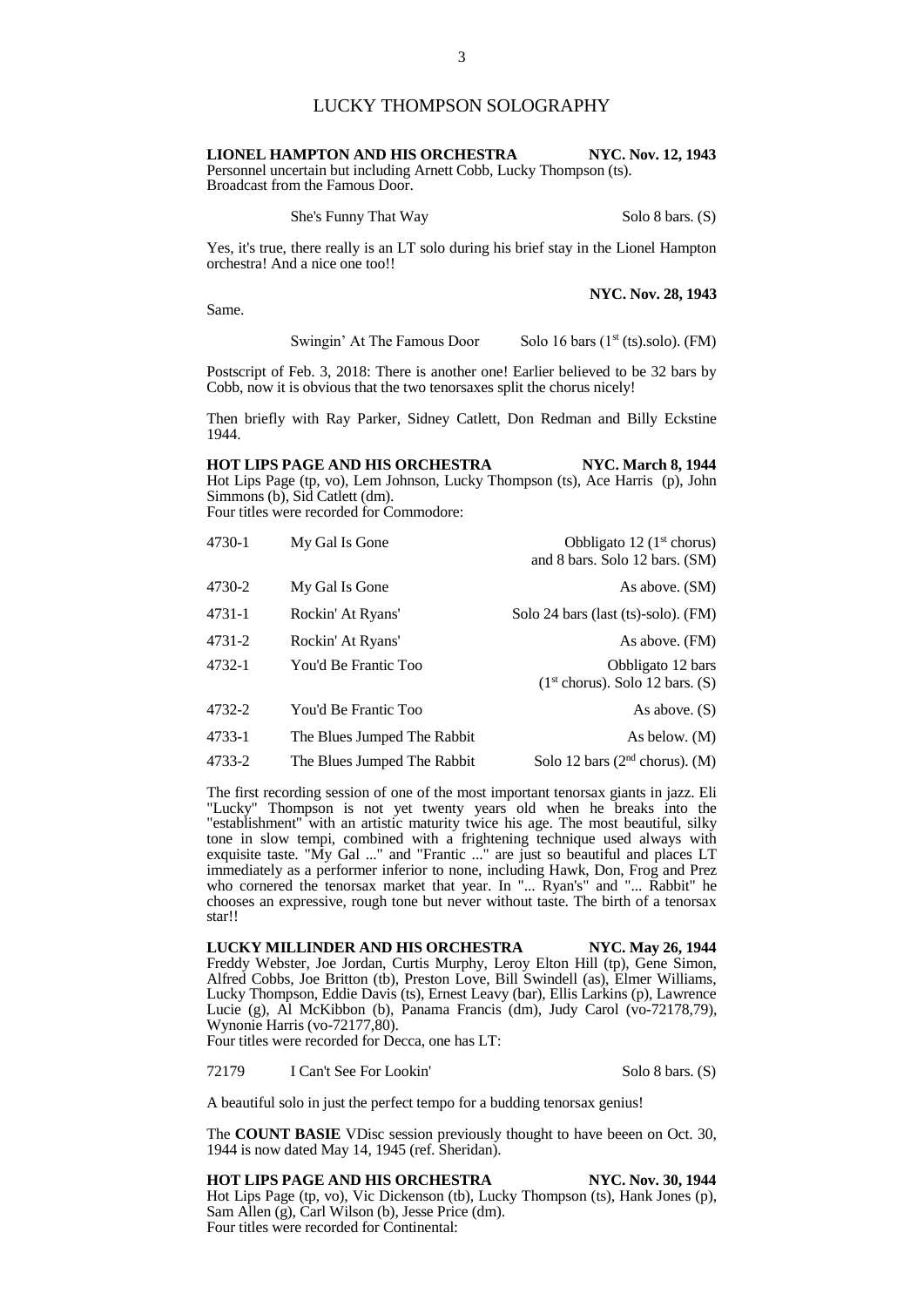| 53291 | The Lady In Bed              | Obbligato 24 bars. $(S)$ |
|-------|------------------------------|--------------------------|
| 53292 | Gee Baby Ain't I Good To You | Solo 8 bars. Coda. (S)   |
| 53293 | Bid "D" Blues                | Obbligato 12 bars. (S)   |
| 53294 | It Ain't Like That           | Solo $32$ bars. (M)      |

Another row of shocking performances on the second Hot Lips Page session. Three items again show that the young LT masters the slow tempi like very few ever in tenorsax jazz history; even Ben Webster would have to share the victory in a slow battle against Lucky. Listen for instance to how he plays "Gee Baby ...", slow and emotional all the way but working from long, beautiful notes hanging in the air to quick, flashing runs in the second half. Or the lovely obbligato on "... Bed", defiant and knowing well that "I'm already the greatest"! A good, swinging "It Ain't ..." closes the session, LT is here to stay!!

LT joined Count Basie in Nov. 1944 as replacement for Illinois Jacquet.

**COUNT BASIE AND HIS ORCHESTRA NYC. Dec. 6, 1944** Harry Edison, Al Killian, Al Stearns, Joe Newman (tp), Ted Donnelly, Eli Robinson, Louis Taylor, Dicky Wells (tb), Jimmy Powell, Earl Warren (as), Buddy Tate, Lucky Thompson (ts), Rudy Rutherford (bar), Count Basie (p), Freddie Green (g), Rodney Richardson (b), Shadow Wilson (dm), Jimmie Rushing, Thelma Carpenter (vo).

Four titles were recorded for Columbia, one has LT:

33953-1 Taps Miller Solo 8 bars. (FM)

**JAM SESSION NYC. Dec. 12, 1944**

Lucky Thompson (ts), Erroll Garner (p), George Wettling (dm), Inez Cavanaugh (vo). Note new date, earlier given as late 1944! One title (presently unissued), Timme Rosenkrantz collection:

All The Things You Are (11:22) Solo 3 choruses of 36 bars. Solo 36 bars to long coda. (SM)

This item is one of the most exciting and enjoyable I have heard in a long time. Only 20 years old, LT plays "… Things …" with such a convincing professionality that one can only marvel. His style, sound and selfconfidence are already fully developed, and we can only listen and enjoy!!!

# **COUNT BASIE & HIS ORCHESTRA NYC. Dec. 1944**

Personnel as Dec. 6, except Ed Lewis (tp) replaces Stearns. Broadcast from the Blue Room, Hotel Lincoln. Four titles, no LT.

**NYC. Dec. 23, 1944**

Same personnel as Dec. 1944. Broadcast from the Blue Room, Hotel Lincoln. Five titles, two have LT:

Blue Room Jump Solo 5 choruses of 12 bars. (FM)

One O'Clock Jump Solo . ( )

LT joined the Count Basie orchestra as a replacement for Illinois Jacquet, and it seems that he acknowledges this fact by adopting a somewhat rougher style than previously encountered. His five blues choruses on "Blue Room ..." are typical LT sound and phrasing, still in a surprisingly extrovert style.

# **JAM SESSION /**

**LUCKY THOMPSON ALL STARS NYC. Dec. 26, 1944**

Bobby Pratt (tb-"Test Pilot"), Lucky Thompson (ts), Stuff Smith (vln), Erroll Garner (p), George Wettling (dm). Recorded in Timme Rosenkranz' apartment (issued on Selmer):

239/40 Test Pilot Parts I & II Solo 3 choruses of 32 bars. (FM)

Home-made recording of not the best sound quality but good music. After some talking, the music takes off and LT has a very satisfying solo. Note that there has been some editing on the final chorus on the Swingtime ST1005 issue, eight bars tenorsax plus a trombone solo are missing, to get it complete go to AB Fable ARCD2-008.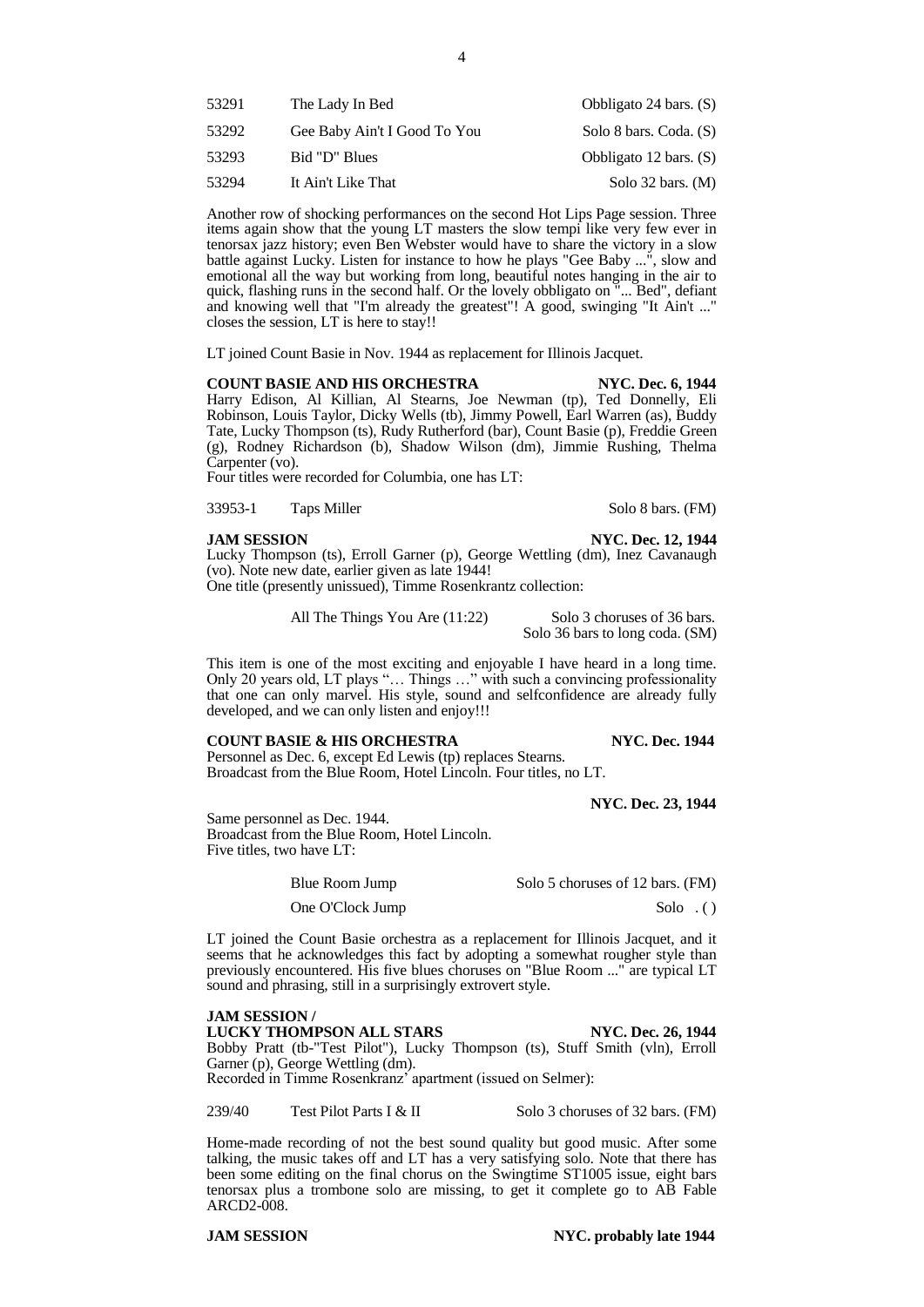Kirk Bradford (as), Don Byas, Lucky Thompson (ts), Ted Brannon (p), Al Hall (b). Two titles (presently unissued), Timme Rosenkrantz collection:

| Body And Soul $(11:30)$ | Solo 64 and 16 bars to coda. $(S)$                                  |
|-------------------------|---------------------------------------------------------------------|
| Cherokee $(10:25)$      | Solo ca. 36 bars. Solo 3 choruses<br>of 64 bars. Solo 8 bars. $(F)$ |

And this!!! Having the young Lucky together with the 'middleaged' Don in a private jam session is really some occasion!! It seems that LT is the one controlling the the proceedings, opening and closing the utterly beautiful "Body …", with Don soloing in the middle. An unforgettable tenorsax item!! LT also starts "Cherokee" but something goes wrong in the first chorus, making him quit halfway to let Don take over. However, when he comes back for three choruses in a sparkling uptempo, he shows definitely who he, himself, thinks should be the leader of the new generation of tenorsax players!!!

### **same/similar?**

Hot Lips Page (tp), Kirk Bradford (as), Don Byas, Lucky Thompson (ts), Thelonious Monk (p), Al Hall (b), uknown (perc). Two titles, Timme Rosenkranz collection:

| Lullaby In Rhythm               | Solo 4 choruses of 32 bars<br>$(1st$ (ts)-solo). Solo 8 bars. (FM) |
|---------------------------------|--------------------------------------------------------------------|
| Crazy Rhythm                    | Soli 64 and 16 bars. (FM)                                          |
| Let's Go (I Got Rhythm)         | Solo 64 bars (first (ts)-solo). (FM)                               |
| What Is This Thing Called Love? | With ens/solo appr. 60 bars<br>to solo $64$ bars. (M)              |

Postscript of Jan. 2018: Four quite recent discoveries, so exciting as can be seen from the personnel!! Note that LT is not mentioned in the CD information on "... Go", but he is absolutely not anonymous, playing just as good as on the other items recorded by Timme from this period. "What ..." has appeared since previous update and has a messy start with  $LT$  in front, and after some time he has to restart, with great success.

# **COUNT BASIE AND HIS ORCHESTRA NYC. Dec. 27, 1944**

Personnel as Dec. 1944. Broadcast from the Blue Room, Hotel Lincoln. Three items known to exists, two have LT:

Taps Miller Soli 4, 12 and 4 bars. (FM)

Jumpin' At The Woodside Solo. ( )

**NYC. Dec. 31, 1944**

Personnel as Dec. 1944. AFRS Coastguard program, three titles, two have LT:

I'm Confessin' Soli 4 and 4 bars. (SM)

Avenue C Solo 24 bars, first half with announcer. (FM)

A fine 32 bars alternating with orchestra on "Taps ...". LT is still acting the role of the bigband saxophone player, not much evidence of the sensitive, romantic artist already known from several sessions. But there is no doubt that he fills also this role very well.

LT is with Count Basie from November 1944 to October 1945. Nevertheless he is reported to be present on the Lucky Millinder AFRS Jubilee programs No. 113-116 from ca. Jan. 1945. However, he does not solo (113 has not been available).

# **COUNT BASIE AND HIS ORCHESTRA NYC. Jan. 1, 1945**

Harry Edison, Al Killian, Ed Lewis, Joe Newman (tp), Ted Donnelly, Eli Robinson, Louis Taylor, William "Dicky" Wells (tb), Jimmy Powell, Earl Warren (as), George "Buddy" Tate, Eli "Lucky" Thompson (ts), Elman "Rudy" Rutherford (cl, bar), William "Count" Basie (p), Freddie Green (g), Rodney Richardson (b), Rossiere "Shadow" Wilson (dm), Jimmie Rushing (vo).

Broadcast from Hotel Lincoln. Three titles known, no LT.

Same, except Joe Marshall (dm), replaces Wilson. Six titles (possibly eight) were recorded for VDisc, two have LT:

# **NYC. Jan. 11, 1945**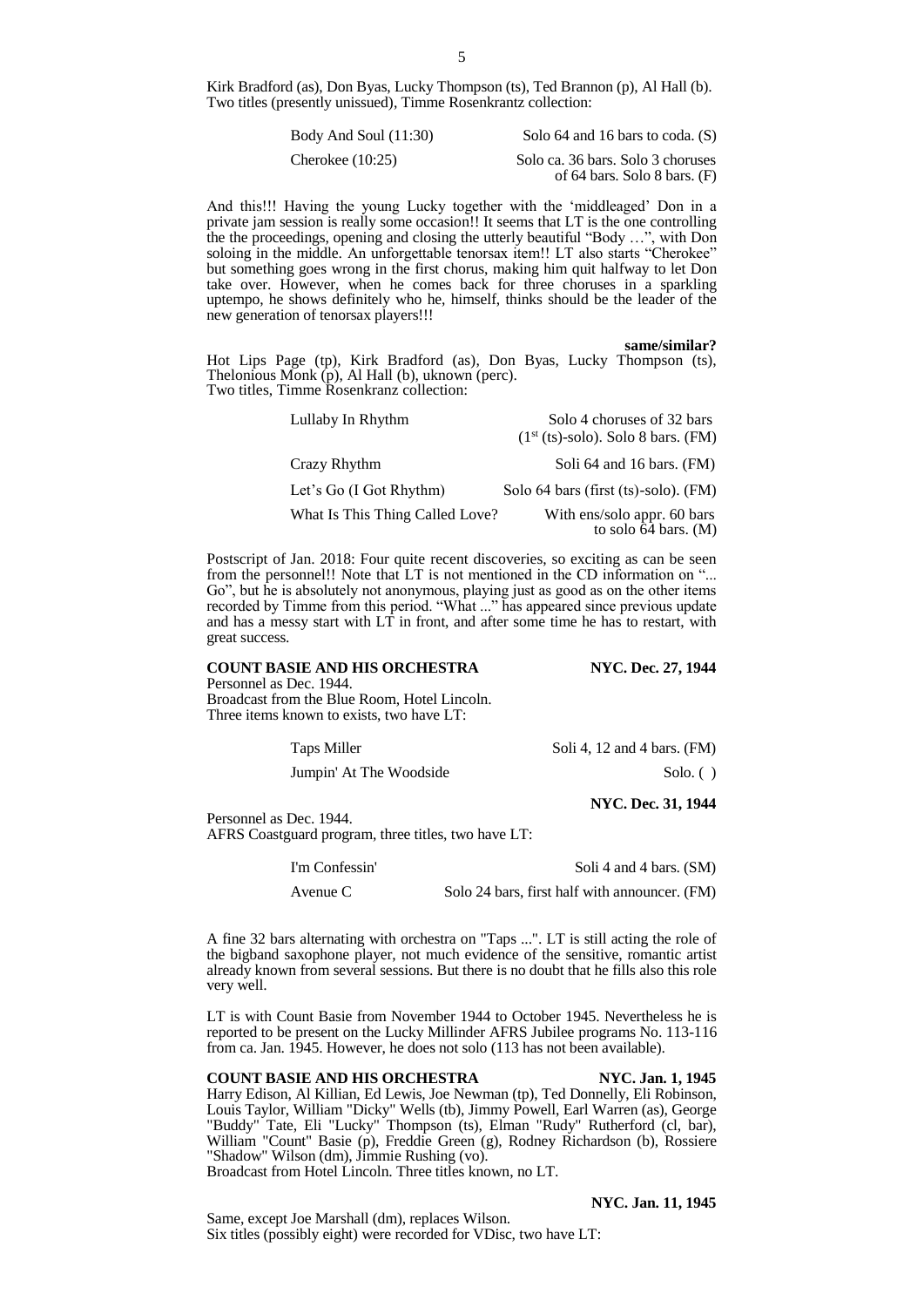| VP1115               | <b>Taps Miller</b>                                                                                | Soli 4, 12 and 4 bars. $(FM)$                                                                       |
|----------------------|---------------------------------------------------------------------------------------------------|-----------------------------------------------------------------------------------------------------|
| <b>VP1280</b>        | On The Upbeat                                                                                     | Soli 4, 12 and 4 bars. (FM)                                                                         |
| Personnel as Jan. 1. |                                                                                                   | <b>NYC. Jan. 1945</b>                                                                               |
| have LT:             |                                                                                                   | WOR-Mutual broadcast from The Blue Room, Hotel Lincoln. One title reported to                       |
|                      | <b>Swinging The Blues</b>                                                                         | $Solo.$ ( )                                                                                         |
|                      | Same plus Maxine Johnson (vo).                                                                    | NYC. Jan. 25, 1945<br>AFRS ONS No. 551 (first part) from The Blue Room, Hotel Lincoln.              |
|                      | Paging Mr. Green                                                                                  | Solo with orch 32 bars. (M)                                                                         |
|                      | Same. CBS broadcast from The Blue Room, Hotel Lincoln.<br>Seven titles, four reported to have LT: | NYC. Jan. 31, 1945                                                                                  |
|                      | Unknown title                                                                                     | $Solo.$ ( )                                                                                         |
|                      | I'm Fer It Too                                                                                    | Solo 24 bars. (FM)                                                                                  |
|                      | <b>Taps Miller</b>                                                                                | $Solo.$ ( )                                                                                         |
|                      | Avenue C                                                                                          | Solo 24 bars. $(F)$                                                                                 |
|                      | Five titles, one has LT:                                                                          | <b>NYC. Feb. 2, 1945</b><br>Same. AFRS ONS No. 551 (second part) from The Blue Room, Hotel Lincoln. |
|                      | Together                                                                                          | Solo with orch 8 bars. (M)                                                                          |
|                      | Five titles, one has LT:                                                                          | <b>NYC. Feb. 4, 1945</b><br>Same. NBC "Fitch Bandwagon" program from The Blue Room, Hotel Lincoln.  |
|                      | Aces & Faces                                                                                      | Solo 16 bars. $(M)$                                                                                 |
|                      |                                                                                                   |                                                                                                     |

**NYC. Feb. 12, 1945** Same. AFRS ONS 592 from The Blue Room, Hotel Lincoln. Nine titles, two have LT:

| I'm Confessin' | Soli 4 and 4 bars. (SM)     |
|----------------|-----------------------------|
| Blue Room Jump | Solo with orch 48 bars. (M) |

**NYC. Feb. 13, 1945** Same. Lang-Worth Transcriptions AS 141, 149 from the Liederkranz Hall. Eight titles were recorded, one has LT:

4108-1 I'm Fer It Too Solo with orch 12 bars. (FM)

# **Pittsburgh, Feb. 24, 1945**

Same. Coca Cola "Spotlight Bands" broadcast AFRS SB 607 from USAAF Base. Four titles, probably no LT.

# **NYC. Feb. 26, 1945**

Same. Three titles were recorded for Columbia, one has LT:

| Solo with orch 24 bars. (FM) | 34352-1 Avenue C |  |
|------------------------------|------------------|--|
| As above. (FM)               | 34352-2 Avenue C |  |
| As above. (FM)               | 34352-3 Avenue C |  |
| As above. (FM)               | 34352-4 Avenue C |  |

Lucky continues to play with Count Basie during most of 1945, and his style is the same, quite rough one. Some people have problems with hearing the difference between LT and Don Byas with the Basie band, this I find rather strange, LT's expression is much closer related to that of Ben Webster. Rough or not, he never plays but first class music. Note particularly "Avenue C" with four takes all quite different.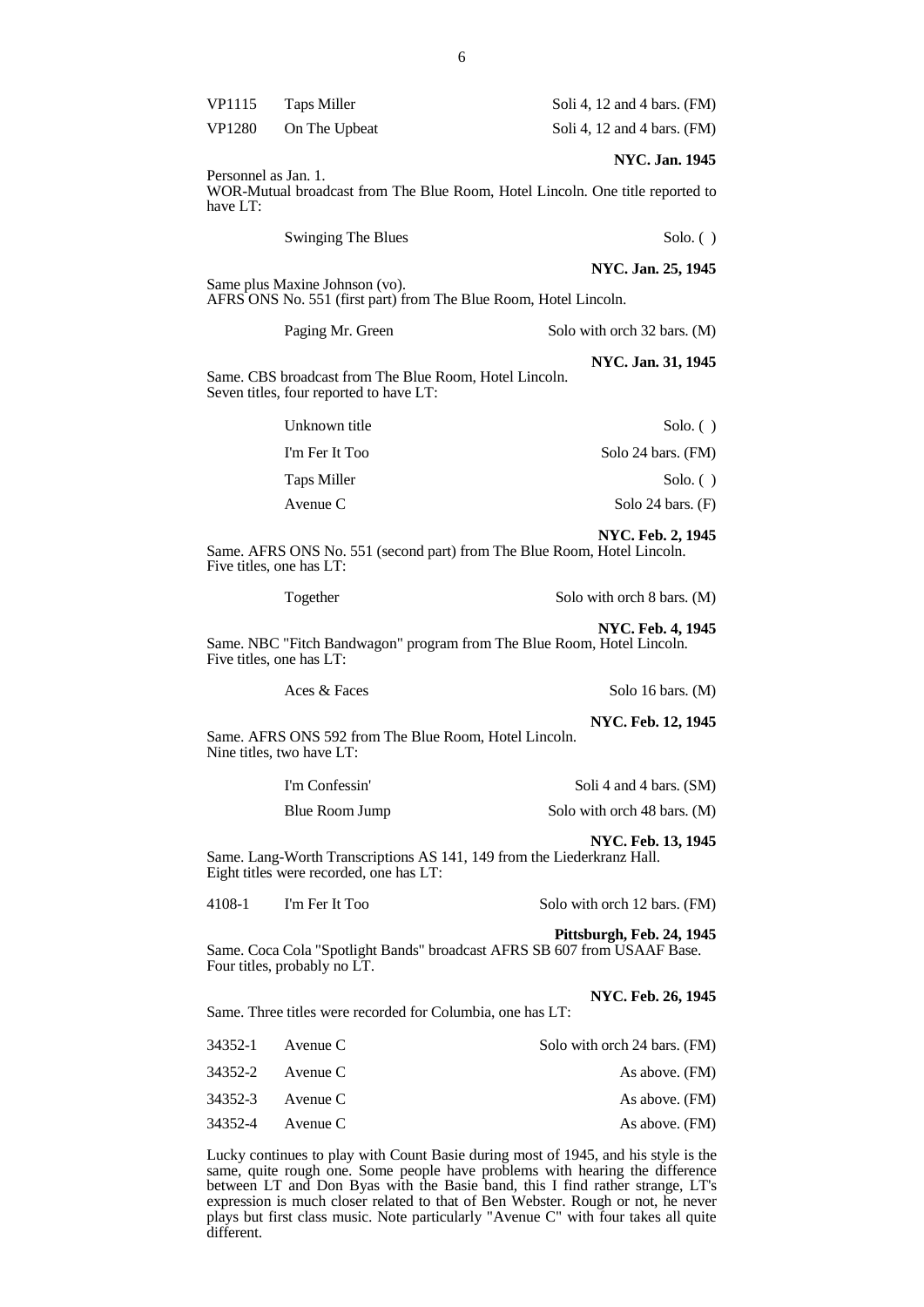FREDDIE GREEN AND HIS KANSAS CITY SEVEN NYC. May 7, 1945 Buck Clayton (tp), Dicky Wells (tb), Lucky Thompson (ts), Sammy Benskin (p), Freddie Green (g), Al Hall (b), Shadow Wilson (dm), Sylvia Syms (vo-4907). Date may be Sept. 1945.

Four titles were recorded for Duke, 114 "Get Lucky" / "I'll Never Be The Same" has never appeared but:

| 4907 | I'm In The Mood For Love | Solo 16 bars. $(S)$ |
|------|--------------------------|---------------------|
| 4909 | Sugar Hips               | Solo 16 bars. $(M)$ |

One of the rarest sessions, Duke 114 has never appeared to my knowledge, and Duke 113 is issued from a rather worn copy. Too bad because the music is very good, and LT plays up to his ordinary, unattainable (for most others) standard.

**COUNT BASIE AND HIS ORCHESTRA NYC. May 14, 1945** Buck Clayton, Harry Edison, Karl George, Al Killian, Ed Lewis (tp), Dicky Wells, Ted Donnelly, J. J. Johnson, Eli Robinson (tb), Earl Warren, Jimmy Powell (as), Buddy Tate, Lucky Thompson (ts), Rudy Rutherford (bar), Count Basie (p), Freddie Green (g), Rodney Richardson (b), Shadow Wilson (dm), Jimmie Rushing, Taps Miller (vo).

Seven titles were recorded for VDisc, three feature LT:

| VP1356 | High Tide           | Solo 16 bars. $(M)$          |
|--------|---------------------|------------------------------|
| VP1358 | Tippin' On The O.T. | Soli 4 and 4 bars. $(M)$     |
| JBB296 | B-Flat Blues        | Solo with orch 24 bars. (FM) |

**NYC. June 5, 1945** Same plus Preston Love (as). Pearl Bailey, Maxine Johnson (vo). WNEW "Tribute to Glenn Miller" broadcast. Five titles, one reported to have LT:

B-Flat Blues Solo. ( )

Note particularly the fine version of "High Tide" and a flashy last 4 bars on "... Q. T.".

# **COUNT BASIE AND HIS ORCHESTRA LA. July 2, 1945**

Harry Edison, Karl George, Ed Lewis, Eugene "Snooky" Young (tp), Ted Donnelly, J. J. Johnson, Eli Robinson, Dicky Wells (tb), George Dorsey, Preston Love (as), Buddy Tate, Lucky Thompson (ts), Rudy Rutherford (cl, bar), Count Basie (p), Freddie Green (g), Rodney Richardson (b), Shadow Wilson (dm), Jimmie Rushing (vo). Also Lena Horne, Timmie Rogers (vo). AFRS Jubilee No. 140 from Starlight Grove.

Seven titles were recorded with Basie, two have LT:

| <b>B-Flat Blues</b>     | Solo 24 bars. (FM)        |
|-------------------------|---------------------------|
| Jumpin' At The Woodside | Solo with orch 4 choruses |
|                         | of 32 bars to coda. $(F)$ |

**Hollywood, July 9, 1945**

Same. Also Ann Moore, The King Sisters (vo). AFRS Jubilee No. 141, NBC. Five titles were recorded with Basie, one has LT:

Andy's Blues Solo 36 bars. (FM)

A colourful solo on "Andy's ...".

# **COUNT BASIE ALL-STARS LA. July 15, 1945**

Harry Edison, Snooky Young (tp), Ted Donnelly, Dicky Wells (tb), Lucky Thompson (ts), Rudy Rutherford (bar), Count Basie (p), Freddie Green (g), Rodney Richardson (b), Shadow Wilson (dm), Jimmie Rushing (vo). "Lamplighter" broadcast from The Streets of Paris club. Four titles:

| Royal Garden Blues | In ens. Solo 24 bars. $(FM)$ |
|--------------------|------------------------------|
| Body And Soul      | Solo 64 bars to coda. $(S)$  |
| Evenin'            | In ens obbligato. (FM)       |
| I Got Rhythm       | Solo 96 bars. In ens. (FM)   |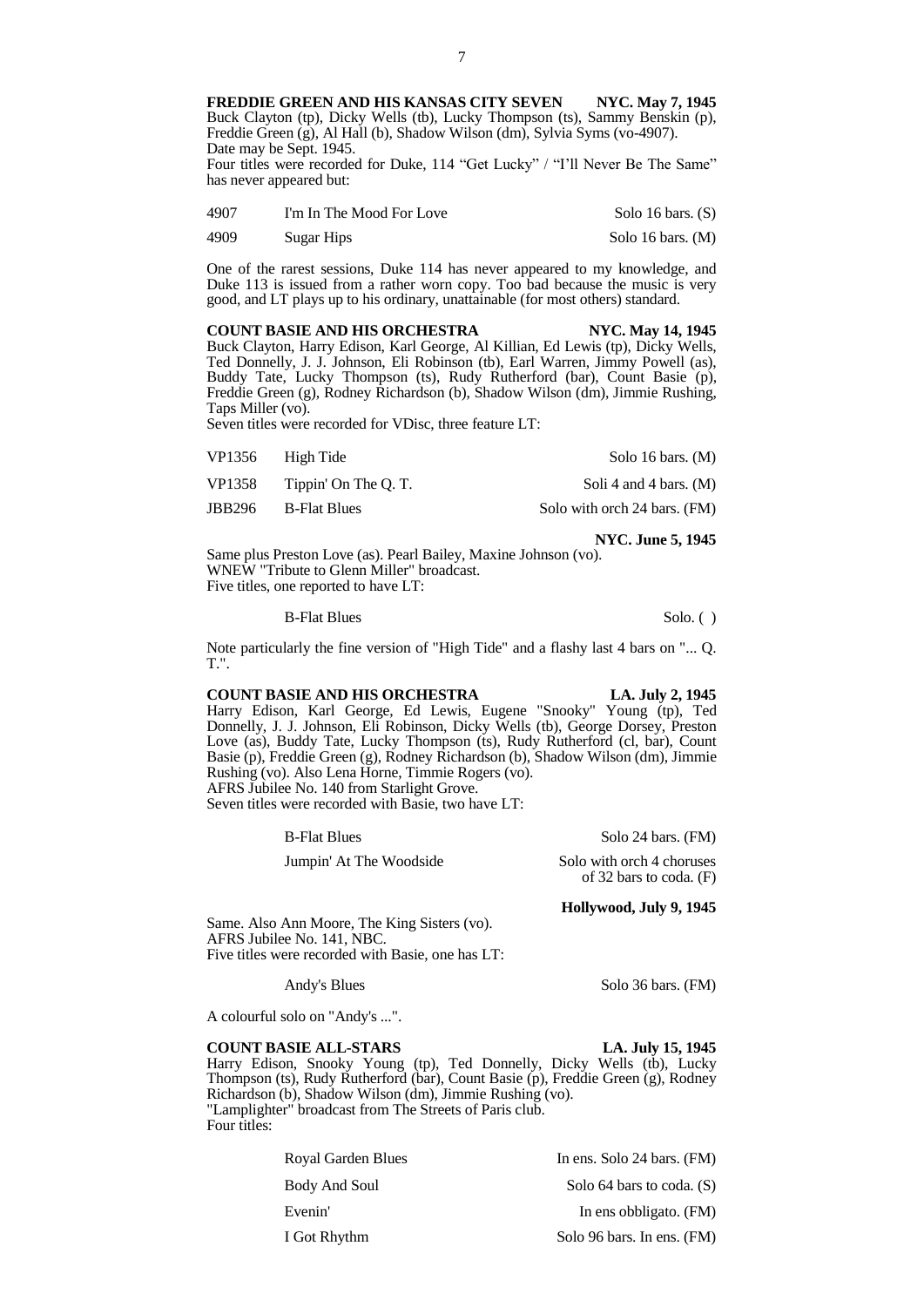An unusual, informal jam session which contains an LT masterpiece, "Body ...", in the great tradition, two beautiful choruses full of sparkling details in every bar. Dig this one! And three choruses on "... Rhythm" are also thrilling!!

| <b>COUNT BASIE AND HIS ORCHESTRA</b>    | Hollywood, July 16, 1945 |
|-----------------------------------------|--------------------------|
| Personnel as July 2. Martha Lewis (vo). |                          |
|                                         |                          |

AFRS Jubilee No. 142, NBC. Six titles with Basie, two have LT:

Avenue C Solo 24 bars. (F)

My, What A Fry! Solo 64 bars. (F)

**Hollywood, July 23, 1945**

Same. June Richmond, Delta Rhythm Boys (vo). AFRS Jubilee No. 143, NBC. Seven titles with Basie, one has LT:

High Tide Solo 16 bars. (M)

**Culver City, July, 1945** Same. AFRS "Magic Carpet" transcriptions from Casa Manana. Four titles, no info.

**Hollywood, Aug. 8, 1945**

Same. Bing Crosby, Delta Rhythm Boys, Lena Horne (vo). AFRS Jubilee Christmas Show, NBC. Nine titles, two have LT:

| Jumping At Ten          | Solo 32 bars. (FM)              |
|-------------------------|---------------------------------|
| Jumpin' At The Woodside | Solo 4 choruses of 32 bars. (F) |

**Hollywood, Sept. 10, 1945** Same. Ann Moore, Jimmy Rushing (vo). AFRS Jubilee No. 147, NBC. Four titles, three have LT:

| Rambo                    | Solo 32 bars. (FM)  |
|--------------------------|---------------------|
| Mean To Me               | Solo 8 bars. (M)    |
| (Astructed) Andy's Blues | Solo 36 bars. $(F)$ |

# **Hollywood, Sept. 17, 1945**

Same. Ann Moore, Jimmy Rushing (vo). AFRS Jubilee No. 148, NBC. Five titles, two have LT:

| I've Found A New Baby | Solo $52$ bars. $(F)$        |
|-----------------------|------------------------------|
| Taps Miller           | Solo with orch 32 bars. (FM) |

# **Hollywood, Sept. 24, 1945**

Same. Jimmy Rushing, Delta Rhythm Boys (vo). AFRS Jubilee No. 149, NBC. Five titles, three have LT:

| Rhythm Man                               | Solo 16 bars. $(F)$ |
|------------------------------------------|---------------------|
| Jazz Me Blues                            | Solo 20 bars. $(M)$ |
| Please Don't Talk About Me When I'm Gone | Solo 8 bars. $(M)$  |

Same. Lena Horne (vo). AFRS Jubilee No. 150, NBC. Four titles were recorded, one has LT:

Tush Solo with orch 32 bars. (FM)

**Hollywood, Oct. 1, 1945**

Many excellent soli with Basie in the summer and autumn 1945, it is really no need to comment upon each of them, although Jubilee 147 have some particularly interesting ones. However, it is quite evident that Lucky is ripe for greater challenges and needs more elbowroom to play his music, he is simply too brilliant to spend most of his time in Basie's reed section. So he leaves Basie and stays on the West Coast. Nevertheless, in retrospective he was one of Basie's most important tenorsaxophone players ever, and that says a lot!!

LT leaves Count Basie between Oct. 1 and the Columbia recording session Oct. 9, where he is replaced by Illinois Jacquet.

**TIMMIE ROGERS AND STOMP RUSSELL TRIO LA. Sept. 1945**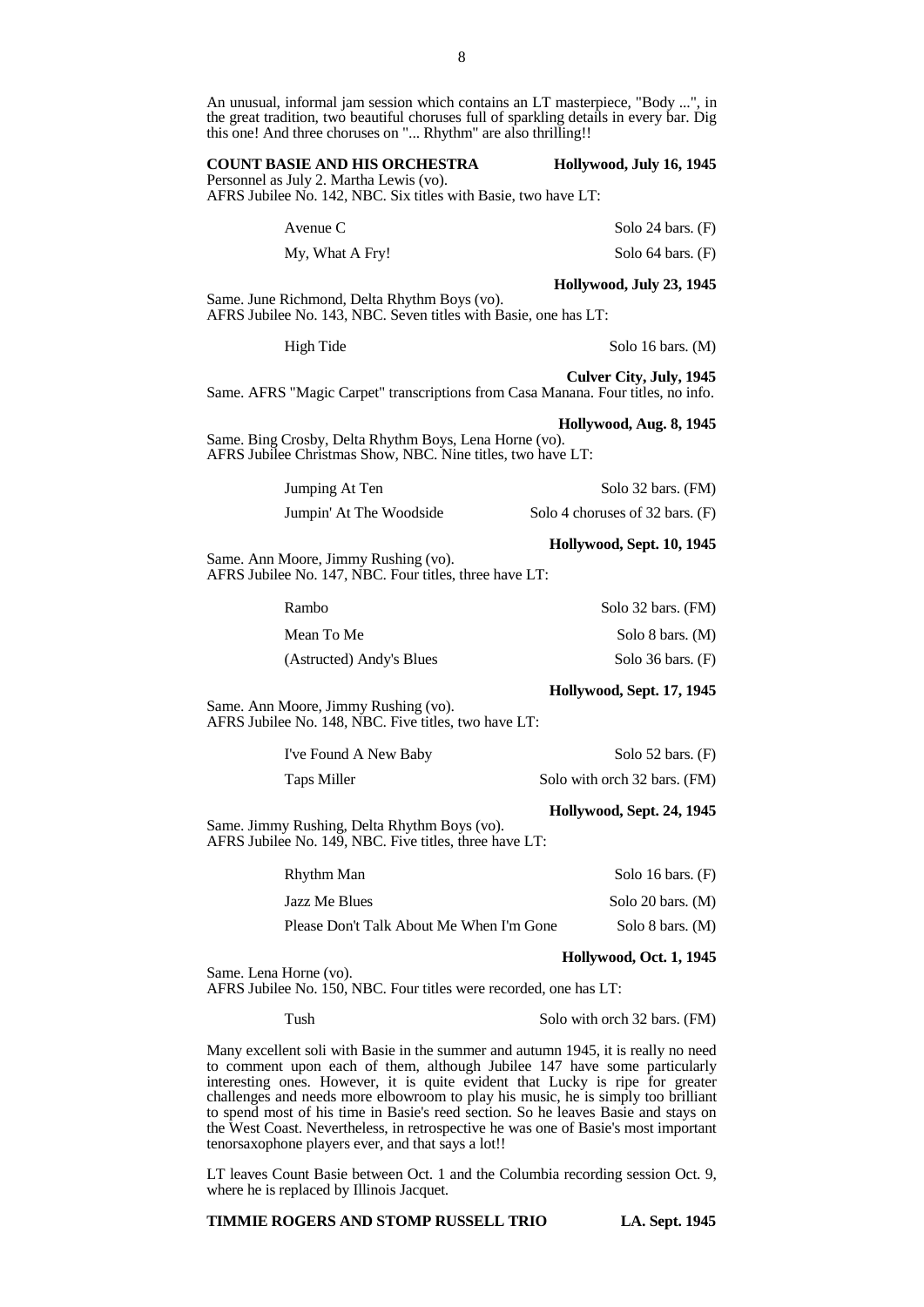Timmie Rogers (vo), Lucky Thompson (ts), Al "Stomp" Russell (p), unknown (g), unknown (b), Johnny Otis (dm).

Six titles were recorded for Excelsior, 137 "Concerto For Tipple" / I Got A Gal 65 And I'm Just 23" and 138 "Daddy-O" / Hep Paderewski From Basin Street" have not been available (last two with LT soli according to Noel Cohen) but:

| Fla-Ga-La-Pa                        | Solo 16 bars. $(S)$                  |
|-------------------------------------|--------------------------------------|
| Drop Another Nickel In The Juke Box | Part of intro.<br>Solo 16 bars. (FM) |

Particularly "Fla ..." is notable here, a lovely tempo too!! Postsript of Jan. 2018: "Daddy-O" and "Hep Paderewski From Basin Street"" have now been available, but the tenorman on these is definitely not Lucky Thompson! How to explain this!!??

**SLIM GAILLARD AND HIS BOOGIEREENERS LA. ca. Oct. 1945** Personnel probably as next Gaillard session but including Vic Dickenson (tb), possibly Teddy Edwards also (as). Could there possibly be only one session, since matrix numbers are adjacent?

Two titles were recorded for King (note four additional titles are with trio only: Slim Gaillard (harpsichord), Fletcher Smith (p), Tiny "Bam" Brown (b); the titles are 5010 "Sighin' The Boogie", 5011 "Queen Boogie", 5012 "Vout Boogie", 5013 "Nightmare Boogie"):

| 5008 | Vout Oreene        | No solo. |
|------|--------------------|----------|
| 5009 | Please Wait For Me | No solo. |

**SLIM GAILLARD AND HIS BOOGIEREENERS LA. Oct. 11, 1945** Karl George, Howard McGhee (tp), Lucky Thompson, Teddy Edwards, William Moore (ts), Slim Gaillard (p, g, vo), Fletcher Smith (p), Tiny "Bam" Brown (b), Leo Watson (dm, vo). Four titles were recorded for King (four additional titles 5018- 5021 with trio only are probably recorded at the same session):

| 5014 | Slim's Boogie      | Solo 24 bars. $(M)$                         |
|------|--------------------|---------------------------------------------|
| 5014 | Slim's Boogie alt. | As above? $( )$                             |
| 5015 | Harlem Hunch       | Solo 16 bars. $(M)$                         |
| 5016 | Tutti Frutti       | No solo.                                    |
| 5017 | Travellin' Blues   | Obbligato 8 bars (last obbligato part). (S) |

Two surging blues choruses with a lot of double time on "Slim ...", and a silky opening followed by some quick fingering on "Harlem ...".

# **LUCKY THOMPSON's ALL STARS LA. Sept./Oct. 1945**

Karl George (tp), J. J. Johnson (tb), Rudy Rutherford (cl), Lucky Thompson (ts), Bill Doggett (p), Freddie Green (g), Rodney Richardson (b), Shadow Wilson (dm), Thelma Love (vo-"... Heart", "No Good ...").

Six titles were recorded for Excelsior, 144 "Short Day" / "You're In My Heart" has not been available:

| Why Not           | Solo 32 bars. (FM)         |
|-------------------|----------------------------|
| No Good Man Blues | Solo 12 bars. (SM)         |
| Irresistible You  | Soli 30 and 22 bars. $(S)$ |
| Phace             | Solo 16 bars. $(M)$        |

Interesting session, arrangements sound almost like a bigband and with several good trombone soli by J.J.J. And LT on the very top, as always. However, "Irrestistible ..." has the band out of tune and sounds somewhat enigmatic to me.

**RUSSELL JACQUET AND HIS ORCHESTRA LA. Oct. 9-20, 1945** Russell Jacquet (tp, vo), Snooky Young, Harry Edison, Gerald Wilson, Paul Jones (tp), Eli Robinson, Ted Donelly, J. J. Johnson (tb), Rudy Rutherford, Willie Smith, Preston Love (as), Illinois Jacquet, Lucky Thompson (ts), Bill Doggett (p), Freddie Green (g), Billy Hadnott (b), Al Wichard (dm).

Two titles, "Blues" and "Mean And Evil Old World" were recorded for Modern Music, but no LT.

# **ESTELLE EDSON WITH OSCAR PETTIFORD & ALL STARS LA. Nov. 1945**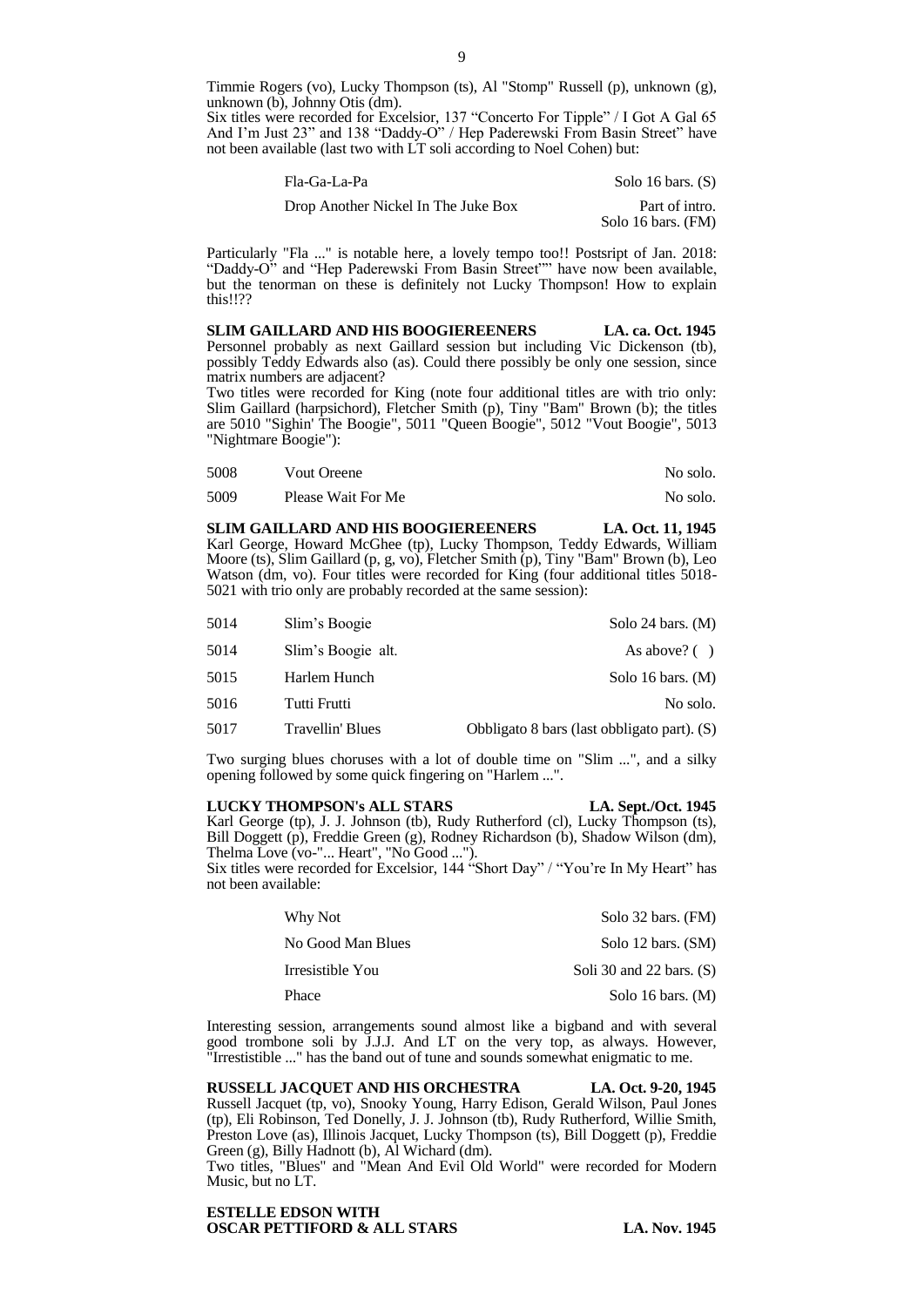Karl George (tp), Jewell Grant (as), Lucky Thompson (ts), Leon Beck (bar), Wilbert Baranco (p), Charlie Norris (g), Oscar Pettiford (b), Roy Porter (dm). Four titles were recorded for Black & White:

| BW163<br>Be-Baba-Le-Ba |                                | Solo 24 bars. $(M)$ |
|------------------------|--------------------------------|---------------------|
| BW164                  | Rhythm In A Riff               | Solo 32 bars. $(M)$ |
| BW165                  | I Changed The Lock On The Door | No solo.            |
| BW166                  | Don't Drive This Jive Away     | Solo 12 bars. $(M)$ |

Excellent solo in a fine swinging mood on "... This Jive ...".

# **WILLIE SMITH SIX LA. Nov. 12, 1945**

Howard McGhee (tp), Willie Smith (as), Lucky Thompson (ts), Arnold Ross (p), Eddie Safranski (b), Lee Young (dm). Four titles were recorded for Sunset:

| 127-5     | I Found A New Baby         | No solo.                        |
|-----------|----------------------------|---------------------------------|
| 127-14    | I Found A New Baby         | Solo $34$ bars. $(F)$           |
| 127-15    | I Found A New Baby         | As above. $(F)$                 |
| 132-7     | Windjammer                 | Soli 8 and 8 bars. (FM)         |
| $133 - 3$ | <b>Skylark</b>             | Solo 8 bars. $(S)$              |
| 134/35    | Experiment Perilous I & II | Solo 4 choruses of 32 bars. (F) |

Note: 127-5 features Vido Musso (ts) instead of LT.

LT's most important item is "Experiment ...", an uncamouflaged version of "Lover Come Back To Me". He plays rougher than usual, and the solo does not perhaps belong to his most beautiful, but his ability to step and stay on it for two strong choruses is impressive. "Skylark" is a rare example of LT playing in a bombastic manner, not at all pleasant, and "Windjammer" have only a few brief, not very significant soli. "... Baby" however is more in the style of "Experiment ...", quite rough, almost ugly, not too well recorded but fascinating.

# **LUCKY THOMPSON's ALL STARS LA. Nov. 28, 1945**

Karl George (tp), Jewell Grant (as), Lucky Thompson (ts), Gene Porter (cl, bar), Wilbert Baranco (p), unknown (g), possibly Charlie Mingus (b), Lee Young (dm), Rabon Tarrant (vo-1146,1150), Duke Henderson (vo-all others). Eight titles were recorded for Apollo, issued as **RABON TARRANT** and **DUKE HENDERSON**:

| S-1145   | Don't Keep Me Waiting | Obbligato 12 bars. (SM)                |
|----------|-----------------------|----------------------------------------|
| $S-1146$ | I'll Be True          | Possibly solo 16 bars. $(S)$           |
| S-1147   | Mama Bear Blues       | Solo 12 bars. (SM)                     |
| S-1148   | S. H. Blues           | Intro 4 bars. Obbligato 12 bars. $(S)$ |
| S-1149   | Not Worth A Dime      | Solo 8 bars. $(S)$                     |
| S-1150   | Hey, Hey, Hey Baby    | Solo 24 bars. $(M)$                    |
| S-1151   | Fool-Hearted Woman    | Obbligato 12 bars. (S)                 |
| S-1152   | H. D. (Hot Dog) Blues | Obbligato 12 bars. Ens coda. (S)       |

Fine session with excellent contributions by LT. Note that "... Dime" also is a blues with LT taking the last part of the first chorus. Postscript: These items worry me; there is no doubt that  $LT$  takes the two fine blues choruses on "... Baby". However there is something wrong with the tone on "... True", an otherwise very nice solo, and I feel quite reluctant to identify LT here. Could it possibly be Gene Porter, present on this session?

# **BOB MOSLEY LA. Nov. 1945**

Karl George (tp), Marshall Royal (cl, as), Lucky Thompson (ts), Bob Mosley (p), Gene Phillips (g), Charlie Mingus (b), Lee Young (dm), Marion Abernathy (vo). Four titles were recorded for Bel-Tone:

| <b>BTJ34-3</b> | Voot Rhythm |
|----------------|-------------|
|                |             |

BTJ35-1 Stormy Mood Solo 12 bars. (S)

Solo 24 bars. (FM)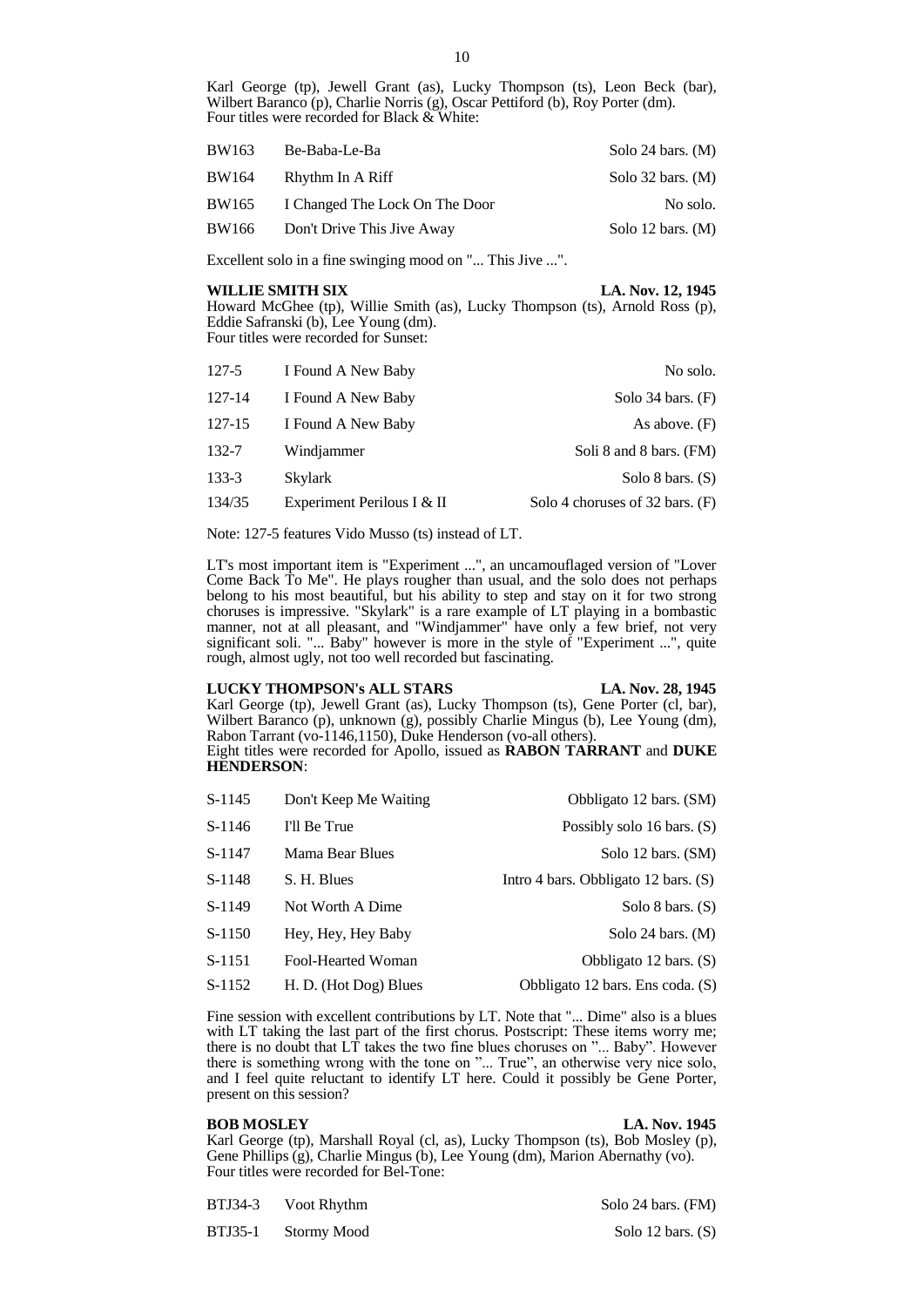| BTJ36-2 | Baggin' The Boogie | Solo 12 bars. $(M)$ |
|---------|--------------------|---------------------|
| BTJ37-5 | Bee Boogie Boo     | Solo 24 bars. (FM)  |

"Same procedure as last night"; absolute top quality! The reissues have a crisp, excellent sound adding to the pleasure. For a highlight choose "... Boogie"!

**BOYD RAEBURN AND HIS ORCHESTRA Hollywood, Dec. 10-17, 1945** Personnel similar to Jewell session of Feb. 5, 1946, plus Dizzy Gillespie (tp-"... Tunisia"). AFRS Jubilee No. 163.

| RAE-5   | Tonsilectomy             | Solo with orch 32 bars. (M)         |
|---------|--------------------------|-------------------------------------|
| RAE-3   | Picnic In The Wintertime | No solo.                            |
| $GL-10$ | A Night In Tunisia       | Solo 16 bars. $(M)$                 |
| RAE-4   | Rip Van Winkle           | No solo.                            |
| RAE-6   | Yerxa                    | Solo 8 bars. $(S)$                  |
| $RAE-1$ | The Eagle Flies          | Soli with orch 12 and 34 bars. (FM) |

# **DINAH WASHINGTON WITH LUCKY THOMPSON's ALL STARS LA. Dec. 10-13, 1945**

Karl George (tp), Jewell Grant (as), Gene Porter (cl, as, bar), Lucky Thompson (ts), Wilbert Baranco (p), Milt Jackson (vib), Charlie Mingus (b), Lee Young (dm). Twelve titles were recorded for Apollo:

| $S-1170-3$ | Wise Woman Blues        | No solo. $(S)$                                            |
|------------|-------------------------|-----------------------------------------------------------|
| $S-1171-2$ | <b>Walking Blues</b>    | Obbligato 12 bars. (S)                                    |
| $S-1172-2$ | No Voot No Boot         | Intro 4 bars to obbligato<br>12 bars. Solo 12 bars. $(M)$ |
| S-1173     | Chewing Mama Blues      | Solo 12 bars. $(S)$                                       |
| S-1174-2   | My Lovin' Papa          | Solo 24 bars. $(M)$                                       |
| $S-1175-1$ | <b>Rich Man's Blues</b> | Solo 12 bars. $(S)$                                       |
| S-1176     | All Or Nothing          | Solo 12 bars. (SM)                                        |
| S-1177     | Buggin' Mama Blues      | No solo. (SM)                                             |
| $S-1178-3$ | Mellow Mama Blues       | Solo 12 bars. (SM)                                        |
| S-1179-2   | My Voot Is Really Vout  | Solo 12 bars. (SM)                                        |
| $S-1180-1$ | Blues For A Day         | Intro 4 bars. Solo 12 bars. $(S)$                         |
| S-1181     | Pacific Coast Blues     | Obbligato 12 bars. (S)                                    |

This is a magnificent LT session, an abundance of perfect performances, truly worthy of a true genius. One may perhaps have wished for a more varied repertoire, with few exceptions all items are in the slower tempi, and "nothing but the blues". However, after accepting this fact, there is certainly nothing to complain about. With the similarity of the items, it is difficult and unnecessary to look for particular highlights, everything is just perfect!! You should, however, note the exuberant second chorus on "... Lovin' Papa", incredible!!!

# **JUDY CAROL AND THE BASIN STREET BOYS WITH EDDIE BEAL TRIO** LA. late 1945

Lucky Thompson (ts), Eddie Beal (p), Charlie Drayton (b), Stan Levey (dm), Judy Carol, The Basin Street Boys (vo). Four titles were recorded for Exclusive:

| 1019 | I Want To Love And Be Loved  | Obbligato parts. $(S)$                                      |
|------|------------------------------|-------------------------------------------------------------|
| 1020 | Changes                      | Obbligato parts.<br>Solo 12 bars. (SM)                      |
| 1021 | Jumping At The Jubilee       | Solo $16+8$ bars with ens vocal,<br>$(g)$ on bridge. $(FM)$ |
| 1022 | "Nothing Ever Happens To Me" | No solo.                                                    |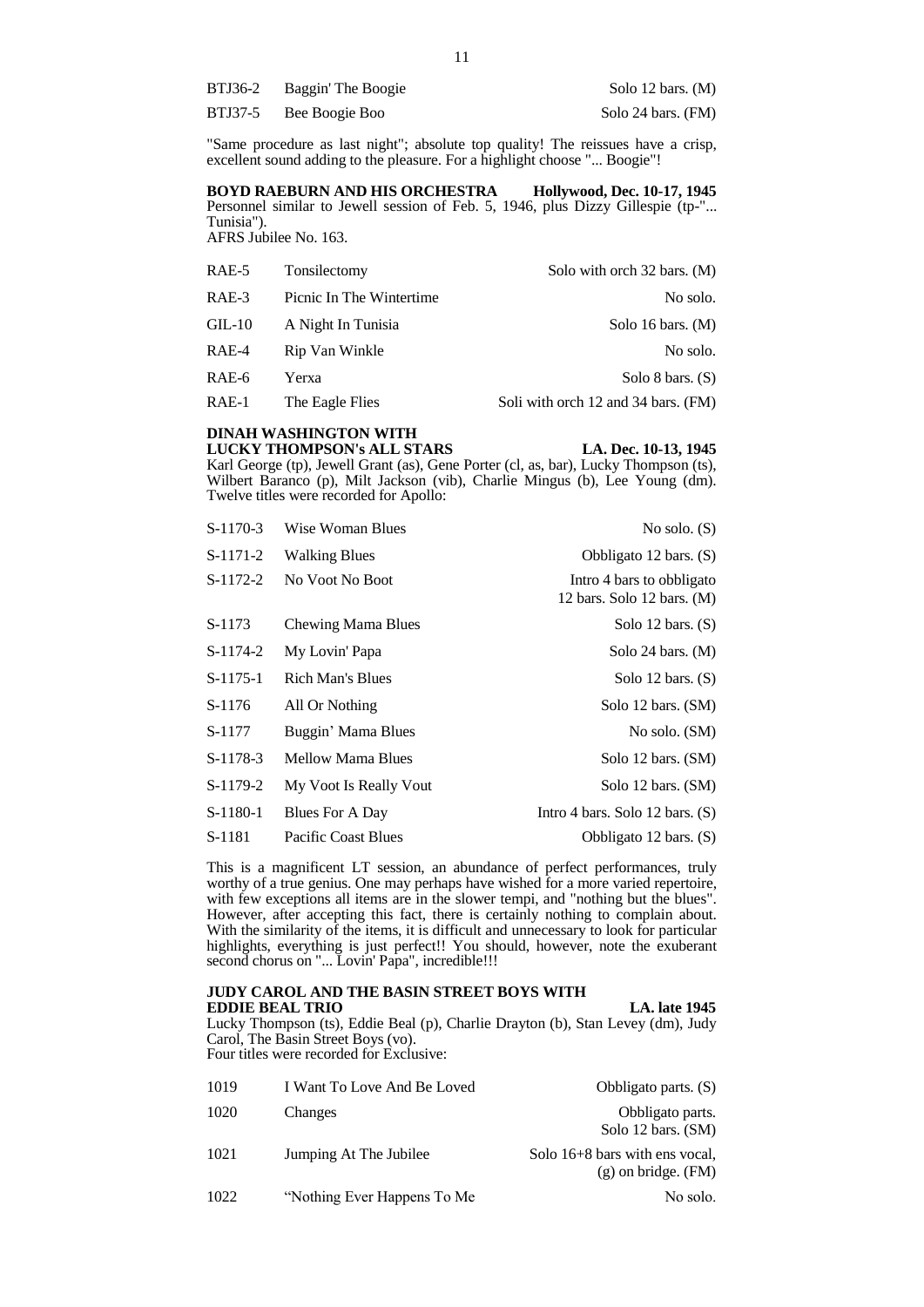Contrary to what a jazz purist might believe, the BSB sessions are quite nice popular music, and with LT in top shape as in "Changes", they are well worth a try!

On the SLIM GAILLARD Atomic date, LA. Dec. 1945, the personnel has conventionally been given as Howard McGhee (tp), Marshall Royal (cl), Lucky Thompson (ts) present, However, this is a quartet session with Dodo Marmarosa (p), Slim Gaillard (g, vo), Bam Brown (b, vo), Oscar Bradley (dm), thus "Pencillin Boogie", "Jumpin' In The Record Shop", "Minuet In Vout" and "Drie Six Cent" have no tenorsax soli.

**GEORGE's DUKES AND DUCHESS LA. probably Dec. 1945** Karl George (tp), unknown (as), Lucky Thompson (ts), unknown (p), (b), (dm), Marion Abernathy (vo). Five titles were recorded for Melodisc:

| 25578 | Slowing Down The Blues    | Solo 12 bars. $(S)$                                                  |
|-------|---------------------------|----------------------------------------------------------------------|
| 25583 | The Hour Of Parting       | Solo 10 bars. $(S)$                                                  |
| 25590 | Abernathy's Boogie        | Solo 12 bars. $(M)$                                                  |
| 25593 | Cherokee                  | Intro 8 bars. Solo 2 choruses<br>of 64 bars, last 16 with ens. $(F)$ |
| 27336 | Abernathy's Voo-It-Voo-It | No solo.                                                             |

Note: While Melodisc 1001 "... Voo-It" has 27336 on the label, it has 27559B in the wax.

**LA. probably Dec. 1945**

Big band, personnel unknown but including Karl George (tp), Lucky Thompson (ts), Marion Abernathy (vo).

Three titles were recorded for Melodisc:

| 28019 | I'm Gonna See My Baby            | Solo 8 bars. $(S)$  |
|-------|----------------------------------|---------------------|
| 28024 | You Can't Take That Away From Me | No solo.            |
| 28032 | <b>Frantic Blues</b>             | Solo 12 bars. $(M)$ |

The quality of LT's playing is just incredible. Whenever he plays, the results are magnificent. The only purpose of a solography is to pinpoint items which have something very special, and almost all of them have! Let me therefore just mention the lovely opening on the slow "... See My Baby" and, first and foremost, the fireworks of "Cherokee"!! There is one encounter I really wish took place and had been recorded, "Lucky Thompson meets Don Byas" in 1945-46. Nobody could challenge these two stars in uptempo, what would have been the outcome of a duel??

# **JOHNNY CRINER VOCAL ACC. BY WILBERT BARANCO QUINTET LA. 1946**

Karl George (tp), Lucky Thompson (ts), Wilbert Baranco (p), Dave Barbour (g), Phil Stephens (b).

Four titles were recorded for G&G, 1025 "Down Home Blues" / "Bring What Daddy Needs" has not been available but:

Railroad Man Solo 36 bars. (M)

I Got My Money Blues Obbligato 8 bars. (S)

Note: Johnny Criner on Gem 16 has been available but seems to be from a different session. "Sugar Mama Blues" has an altosax solo, while "I've Been Drinking" has a tenorsax solo 12 bars. (S), but rather amateurish and certainly not by LT.

An exquisite session and a sensitive rhythm section without drums. The vocal is not that remarkable, but LT's solo on "Railroad ..." certainly is, vow!!! Also some fine obbligato playing on "... My Money ...".

**WILBERT BARANCO AND HIS ORCHESTRA LA. Jan. 1946** Howard McGhee, Karl George, Snooky Young, John Burk (tp), Vic Dickenson, George Washington, Ralph Bledsoe, Henry Coker (tb), Willie Smith, Marvin Johnson (as), Lucky Thompson, Fred Simon (ts), Gene Porter (bar), Wilbert Baranco (p, vo), Buddy Harper (g), Charlie Mingus (b), Earl Watkins (dm). Four titles were recorded for Black & White, no LT on "Weeping Willie", "Everytime I Think Of You" and "Baranco's Boogie" but:

BW183-2 Night And Day Solo 8 bars. (M)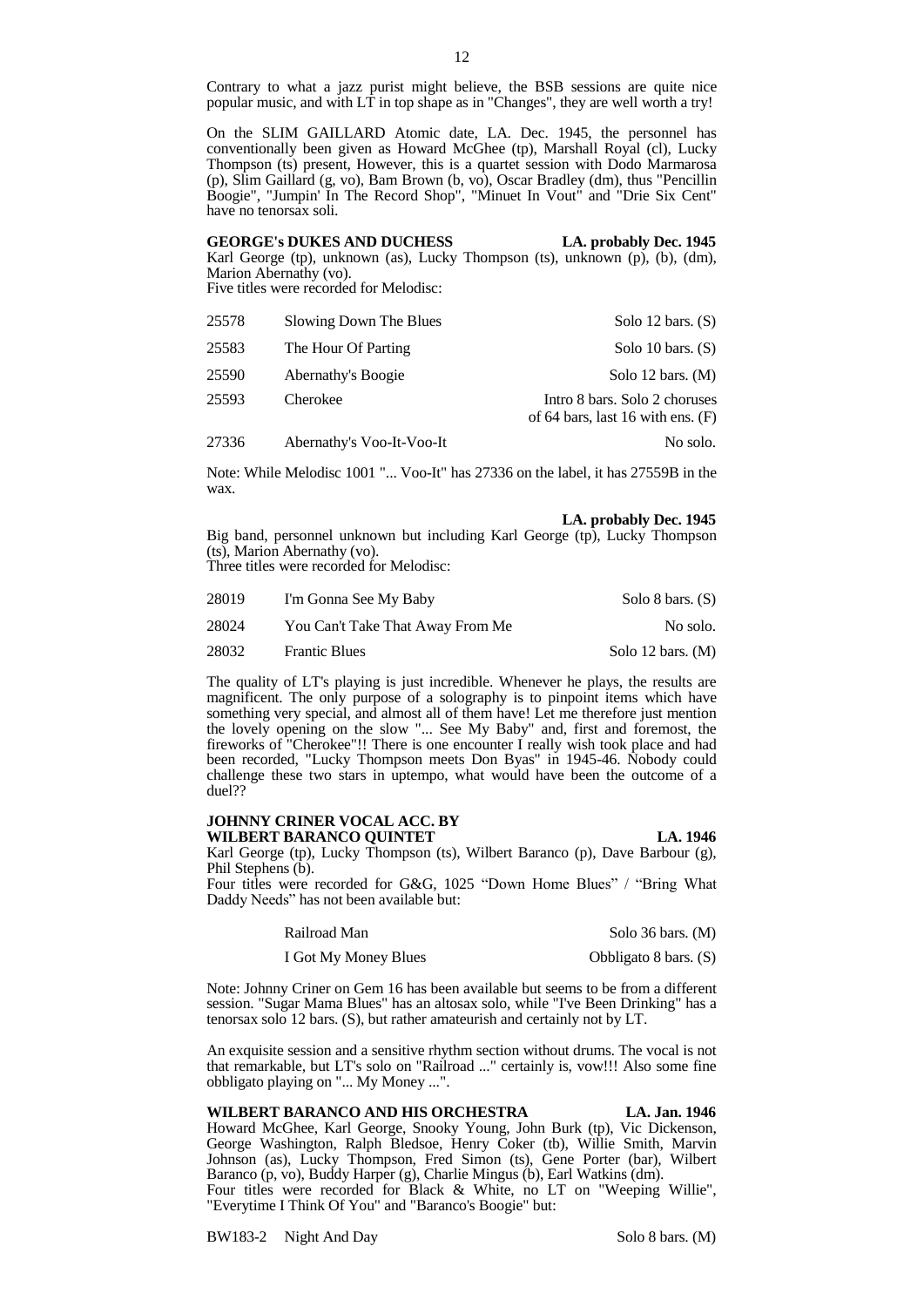Usual high quality.

# **DODO MARMAROSA LA. Jan. 11, 1946**

Lucky Thompson (ts), Dodo Marmarosa (p), Ray Brown (b), Jackie Mills (dm). Two titles were recorded for Atomic (another two with (p), (b), (dm) only):

| How High The Moon | In ens. Soli $64$ and $32$ bars. $(F)$ |
|-------------------|----------------------------------------|
| I Surrender Dear  | Solo 30 bars to long coda. (M)         |

Colourful quartet recordings led by one of my great piano favourites. LT plays magnificently on both sides, and particularly the up-tempo "... Moon" is unforgettable three minutes.

# **SLIM GAILLARD AND HIS ORCHESTRA LA. Jan. 1946** Howard McGhee (tp), Marshall Royal (cl), Lucky Thompson (ts), Dodo Marmarosa (p), Slim Gaillard (g, vo), Bam Brown (b, vo), Zutty Singleton (dm). Four titles were recorded for Bel-Tone:

| 58-3   | Chicken Rhythm    | Solo 16 bars. $(M)$   |
|--------|-------------------|-----------------------|
| $59-1$ | Santa Monica Jump | Solo $32$ bars. $(F)$ |
| $60-1$ | Mean Pretty Mama  | Solo 12 bars. $(S)$   |
| $61-2$ | School Kids' Hop  | Solo 16 bars. (FM)    |

Excellent soloing in a variety of tempi. Note particularly the lovely blues chorus introducing "... Mama" and the fast "... Jump". The session as such is rather uneven, although Gaillard's vocals always are events of smile and laughter.

# **DIZZY GILLESPIE LA. Jan. 24, 1946**

Dizzy Gillespie (tp, vo), Charlie Parker (as), Lucky Thompson (ts), Milt Jackson (vib), Al Haig (p), Ray Brown (b), Stan Levey (dm). Broadcast from Billy Berg's.

Salt Peanuts No solo.

# **LOUIS ARMSTRONG LA. Jan. 26, 1946**

Collective personnel: Louis Armstrong (tp, vo), Mutt Carey (tp), Kid Ory (tb), Barney Bigard (cl), Lucky Thompson (ts), Charlie Beal (p), Bud Scott (g, vo), Red Callender (b), Zutty Singleton (dm).

Recorded in connection with "New Orleans", many titles not in the final movie version. The following (there may be more) have LT:

| 120       | Dippermouth Blues   | In ens. $(FM)$             |
|-----------|---------------------|----------------------------|
| 130-1     | Shimme-Sha-Wobble   | In ens. $(FM)$             |
| $131 - 2$ | Ballin' The Jack    | Break. In ens. (FM)        |
| 149-2     | King Porter Stomp   | In ens. Solo 16 bars. (FM) |
| 182-5     | Mahogany Hall Stomp | In ens. Solo 12 bars. (FM) |

One of the very few occasions where I find LT misplaced, otherwise he is extremely adaptive. His ensemble playing seems to belong to another world than that of his fellow musicians, on "Mahogany ..." where he succeeds Kid Ory the contrast is great, and his solo on "King Porter ..." can best be characterized as peculiar. Just therefore this oddity session has interest to scholars!

# **DAVID ALLYN** LA. early 1946

Lucky Thompson (ts), G. Style (p), Frank Davenport (cel), Al Hendrickson (g), Butch Stone (b), Alvin Stoller (dm), David Allyn (vo). Three titles recorded for Atomic (a fourth without LT):

| Chinero          | Solo 8 bars. $(S)$                                                 |
|------------------|--------------------------------------------------------------------|
| Sweet And Lovely | Obbligato 16 bars. Solo 8 bars.<br>Obbligato 6 bars to coda. $(S)$ |
| Snowbound        | Obbligato 32 bars. Coda. (S)                                       |

States the IAJRC CD: "David Allyn, one of the most tasteful and sensitive of ballad singers ...", yes I couldn't agree more wholeheartedly! And LT plays magnificently in the slowest of tempi on all items. In fact, "Snowbound" has an obbligato maybe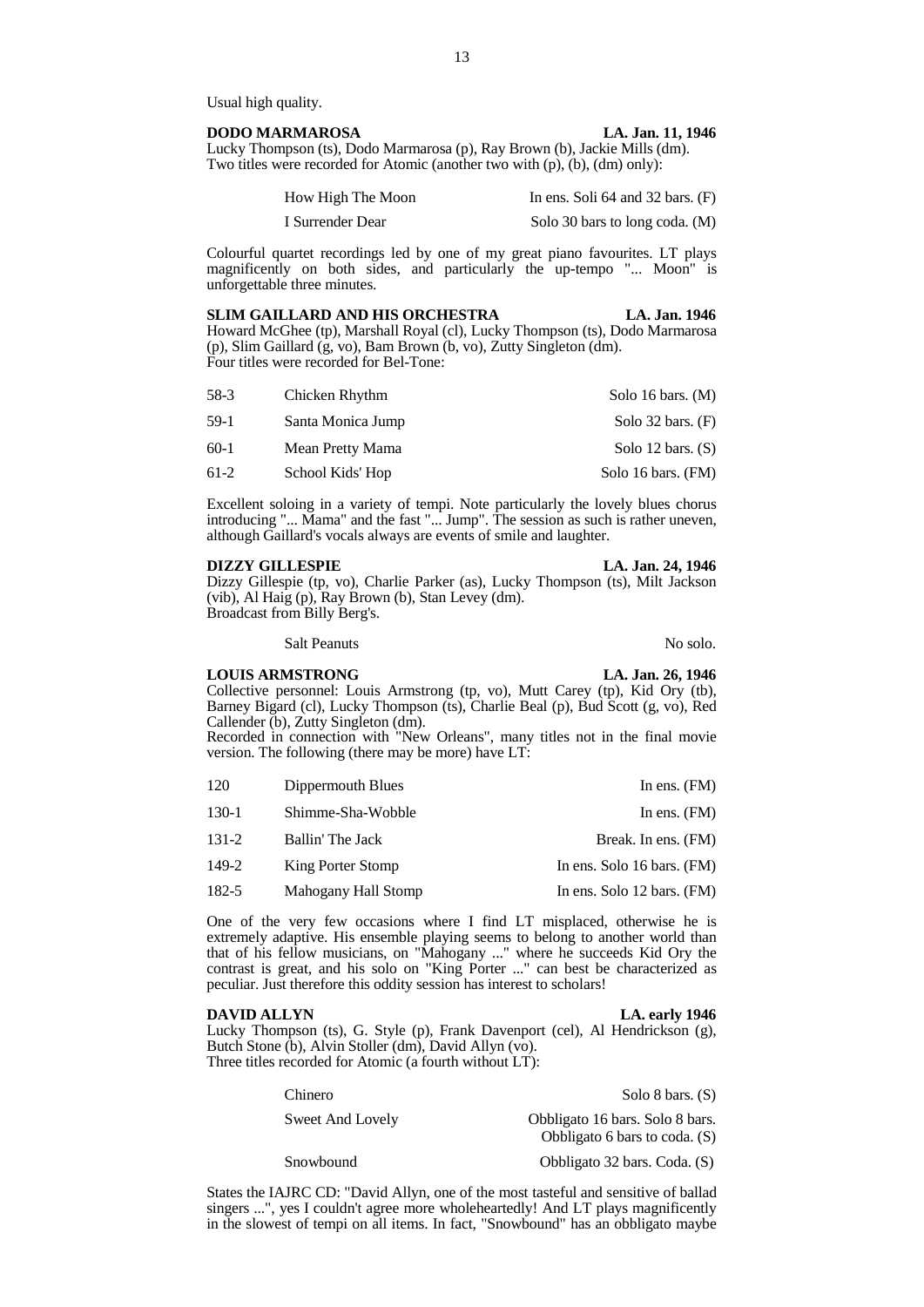better than ever recorded before, a unique item even by LT standards!! This session is really something special!!!

**CHARLIE MINGUS LA. ca. late Jan. 1946** Karl George, John Plonsky (tp), Henry Coker (tb), Jewell Grant, Willie Smith (as), Lucky Thompson (ts), Gene Porter (cl, bar), Wilbert Baranco (p), Buddy Harper (g), Charlie Mingus (b), Lee Young (dm), Claude Trenier (vo). Four titles were recorded for Excelsior, no LT on "Ain't Jivin' Blues" and "Baby Take A Chance With Me" but:

> Shuffle Bass Boogie Solo 12 bars. (M) Weird Nightmare Solo 16 bars. (S)

A lovely blues chorus on "Shuffle Bass ..." with a delicious, soft opening, and tricky playing on "Weird ...", sandwiched in a vocal performance.

**DIZZY GILLESPIE (TEMPO) JAZZMEN Glendale, Ca. Feb. 4, 1946** Dizzy Gillespie (tp), Charlie Parker (as), Lucky Thompson (ts), George Handy (p), Arvin Garrison (g), Ray Brown (b), Stan Levey (dm). One title was recorded for Dial:

D1000 Diggin' Diz Solo 16 bars. (FM)

LT is introduced to the world of bebop through a rather chaotic session producing one title only and not a very remarkable one. The tenorsax solo is competently played, of course, but does not make history.

**BOYD RAEBURN AND HIS ORCHESTRA LA. Feb. 5, 1946** Carl Green, Ray Linn, Dale Pierce, Nelson Shalladay (tp), Hal Smith, Ollie Wilson, Britt Woodman (tb), Harry Klee, Willie Schwartz, Ralph Lee, Guy McReynolds, Hy Mandel, Boyd Raeburn (reeds) with Lucky Thompson (ts), Dodo Marmarosa (p), Dave Barbour (g), Harry Babasin (b), Jackie Mills (dm). Four titles were recorded for Jewell, one has LT:

Boyd Meets Stravinsky Solo 24 bars. (F)

The tempo is extremely high, still LT manages to play a good solo.

**DIZZY GILLESPIE (TEMPO) JAZZMEN Glendale, Ca. Feb. 6/7, 1946** Dizzy Gillespie (tp), Lucky Thompson (ts), Milt Jackson (vib), Al Haig (p), Ray Brown (b), Stan Levey (dm), The Three Angels (vo), (band vocal-1004). Five titles were recorded for Dial:

|                      | D <sub>1001</sub> -E Confirmation | Solo 16 bars. $(M)$                     |
|----------------------|-----------------------------------|-----------------------------------------|
| D1002-E              | Diggin' For Diz                   | Solo 16 bars. (FM)                      |
| D1003-A              | Dynamo A                          | Part of intro 8 bars. Solo 32 bars. (F) |
| D <sub>1003</sub> -B | Dynamo B                          | As above. $(F)$                         |
| D1004-B              | When I Grow Too Old Too (sic)     | In ens. Solo $12 \text{ bars. } (M)$    |
| D <sub>1005</sub> -A | 'Round About Midnight             | In ens. Solo 8 bars. $(S)$              |
| D1005-B              | 'Round About Midnight             | As above. $(S)$                         |

Note: The reported D1004-E seems to be incorrect.

LT was employed by Dizzy as a substitute for Charlie Parker and fits in reasonably well. One may say that LT's romantic style does not quite match the hard bebop lines, on the other hand he has more than the necessary understanding of the complexities of this music and technique in abundance to execute it. It seems that he is best in fast tempo, "Dynamo" (or "Dizzy Atmosphere"), here he really seems to emulate the new music.

**BOYD RAEBURN AND HIS ORCHESTRA Hollywood, ca. Feb. 1946** Personnel similar to Jewell session of Feb. 5, 1946 but Al Hendrickson (g) replaces Barbour. David Allyn (vo). AFRS Jubilee No. 169.

| RAE-9  | One O'Clock Jump (Theme) | No solo.            |
|--------|--------------------------|---------------------|
| RAE-7  | Boyd Meets Stravinsky    | Solo 24 bars. $(F)$ |
| RAE-10 | Temptation               | No solo.            |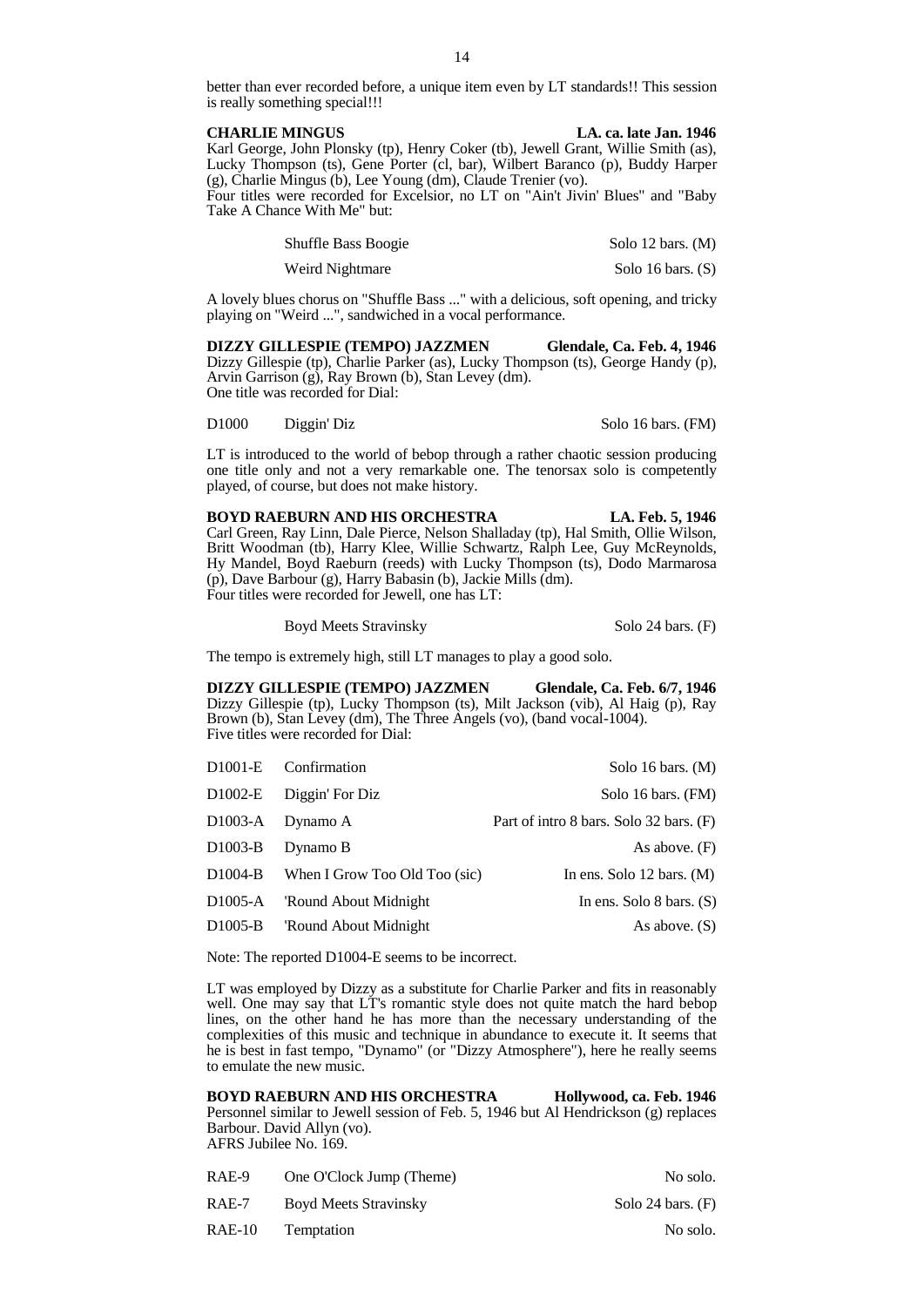| RAE-11 | There's No You         | No solo.           |
|--------|------------------------|--------------------|
| RAE-8  | Memphis In June        | No solo.           |
| RAE-12 | Two Spoons In An Igloo | Solo 16 bars. (FM) |

Two fine LT soli on this interesting program.

# **RAY LINN AND HIS JAZZ OCTET same**

Ray Linn (tp), Harry Klee (fl), Willie Schwartz (cl), Lucky Thompson (ts), Dodo Marmarosa (p), Al Hendrickson (g), Harry Babasin (b), Jackie Mills (dm). AFRS Jubilee No. 169.

LIN-1 Caravan No solo.

A nice featurenumber for flute but unfortunately no LT.

**WILBERT BARANCO AND HIS ORCHESTRA LA. ca. March 1946** Possibly Hobart Dotson, Snooky Young, Karl George, unknown (tp), Melba Liston, Britt Woodman, George Washington, R. Bledsoe or Henry Coker (tb), Buddy Collette, Jackie Kelson (as), Fred Simon, Lucky Thompson (ts), Gene Porter (bar), Wilbert Baranco (p, arr), Buddy Harper (g), Charlie Mingus (b), Earl Watkins (dm). AFRS Jubilee No. 175.

| BAR-1   | Baranco Boogie           | Solo 24 bars. (FM)          |
|---------|--------------------------|-----------------------------|
| BAR-2   | <b>Bugle Call Rag</b>    | Solo with orch 18 bars. (F) |
| BAR-3   | Everytime I Think Of You | No solo.                    |
| BAR-4   | Night And Day            | Solo 8 bars. $(M)$          |
| BAR-5   | One O'Clock Jump         | No solo.                    |
| $MOO-5$ | Coming And Going         | No solo.                    |

A lovely "Night ...", good "... Boogie" and more ordinary "Bugle ...".

# **CHARLIE PARKER SEPTET Hollywood, March 28, 1946**

Miles Davis (tp), Charlie Parker (as), Lucky Thompson (ts), Dodo Marmarosa (p), Arvin Garrison (g-1011,12,13), Vic McMillan (b), Roy Porter (dm). Four titles were recorded for Dial:

| D <sub>1010</sub> -1 | Moose The Mooche        | Solo 16 bars. In ens. (FM) |
|----------------------|-------------------------|----------------------------|
| D <sub>1010</sub> -2 | Moose The Mooche        | As above. (FM)             |
| D <sub>1010</sub> -3 | Moose The Mooche        | As above. (FM)             |
| D <sub>1011</sub> -1 | <b>Yardbird Suite</b>   | Solo 16 bars. (FM)         |
| D <sub>1011</sub> -4 | <b>Yardbird Suite</b>   | Soli 8 and 16 bars. (FM)   |
| D <sub>1012</sub> -1 | Ornithology             | Solo 32 bars. In ens. (FM) |
| D <sub>1012</sub> -3 | Ornithology (Bird Lore) | As above. (FM)             |
| D <sub>1012-4</sub>  | Ornithology             | As above. (FM)             |
| D <sub>1013</sub> -4 | A Night In Tunisia      | Solo 16 bars. $(M)$        |
| D <sub>1013</sub> -5 | A Night In Tunisia      | As above. $(M)$            |

This Dial session is one of my favourite ones; despite the heavy drumming the music is graceful, nice tunes with Bird in excellent shape, having still his open, light, happy sound which was to disappear the year after. LT fits nicely and plays his bebop with inspiration and inventiveness. Although I have the feeling that this is not really "his music", he performs with concentration on all titles. Whether to prefer his dramatic playing on "... Tunisia", the soft "... Suite" or possibly the two remaining titles seem to be a matter of taste only.

# **BEN CARTER AND HIS COMBO LA. March/April 1946**

Lucky Thompson (ts), unknown (p), (g), (b), (dm), (vo). Four titles were recorded for 4-Star:

336-2 Knife Fork And Spoon Solo 16+8 bars, (p) on bridge. Coda with vocal 8 bars. (M)

337-3 Get Away From My Back Door Obbligato 24 bars.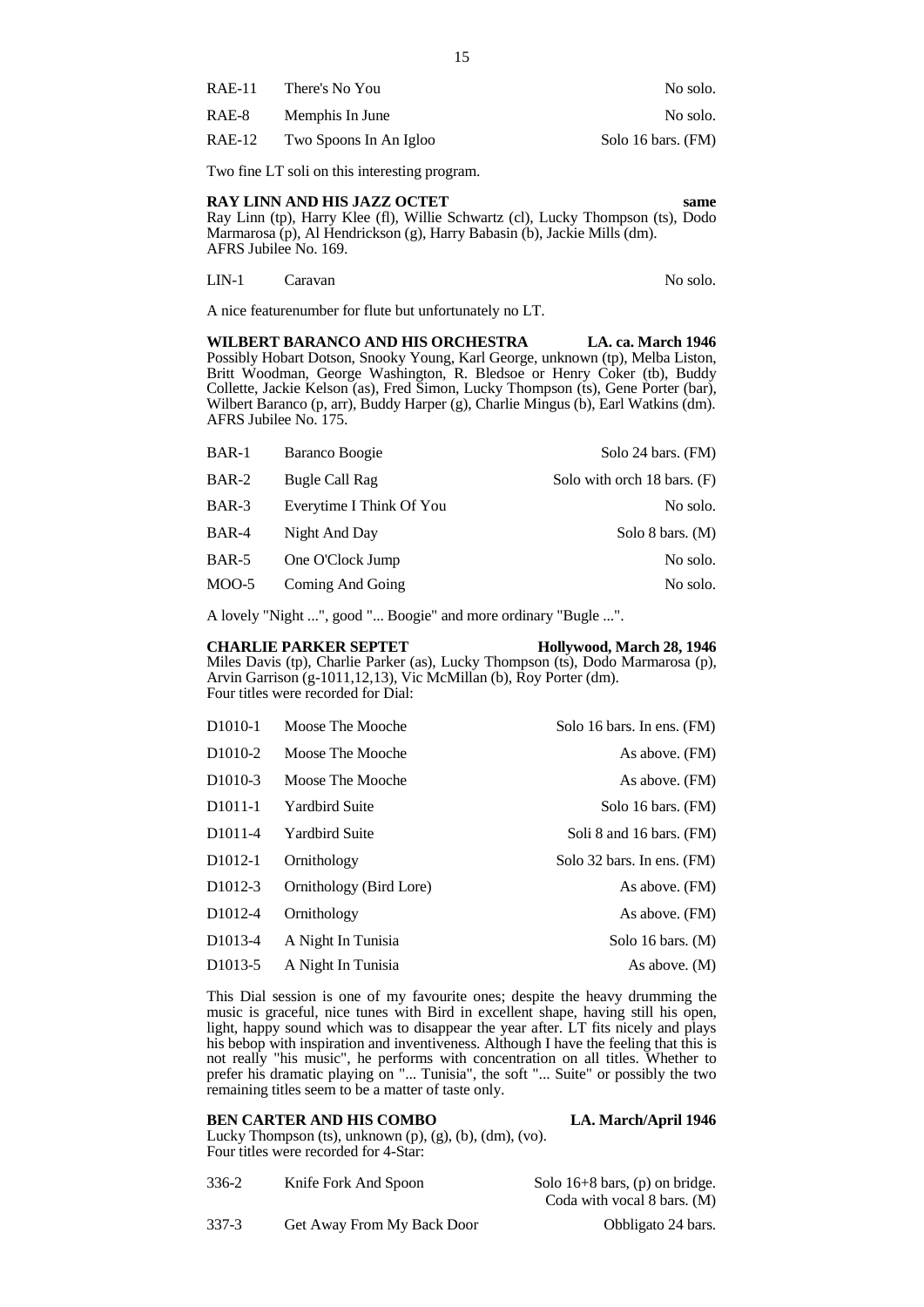Brief coda. (SM)

Baby, Then I Don't Want Love Intro 4 bars. Solo 8 bars. (SM)

Cat And Tihe Fiddle Solo 16+8 bars, (p) on bridge. Brief coda. (SM)

Nice discovery this record, a typical LT solo on the rough side appears on "... Spoon", and there is some very good background on "... Back Door". Postscript of Jan. 2018: The remaining two items have appeared on YouTube, excellent LT.

# **HERB JEFFRIES / BOB HAYWARD WITH BUDDY BAKER AND HIS ORCHESTRA LA. ca. April 1946**

Personnel unknown but including Lucky Thompson (ts), unknown (woodwinds), (strings), (harp), Herb Jeffries, Bob Hayward (vo).

Four titles were recorded for Exclusive, "Gloria" and "Memories Of Love" with Hayward on Excl 218 and "Body And Soul" and "What's The Score?" with Jeffries on Excl 217, not available.

LT is not present on the CHARLIE MINGUS session, LA. April 20 (not May 6), for 4-Star, five titles, "Honey Take A Chance With Me", "This Subdues My Passion", "Pipe Dream", "Make Believe" and "Bedspread".

# **BOB PARRISH LA. April 26, 1946**

Lucky Thompson (ts), unknown (org), Lady Will Carr (p), Irving Ashby (g), Red Callender (b), Bob Parrish (vo).

Two titles were recorded for 4-Star, LT not present on "Full Moon And Empty Arms" but:

How Deep Is The Ocean Weak obbligato 48 bars. (S)

LT is badly recorded on this item, but he is there in the background, if you care to listen closely ...

# **JIMMY MUNDY AND HIS ORCHESTRA LA. May 1946**

Personnel including Ray Linn, Harry Parr Jones (tp), Lucky Thompson (ts), Eddie Beal (p), Irving Ashby (g), Jimmy Young (vo), and others.

Four titles were recorded for Aladdin, no LT on "Bumble Boogie" and "I Gotta Put You Down Pt 2" but:

| One O'Clock Boogie        | Solo with orch 10 bars. (M) |
|---------------------------|-----------------------------|
| I Gotta Put You Down Pt 1 | Solo $12 \text{ bars.}$ (S) |

LT and the slow blues on "I Gotta ...", who could execute it with more cool emotion, if you understand what I mean! On the other hand, "One ..." is an unusually rough solo.

**JIMMY MUNDY AND HIS ORCHESTRA Hollywood, ca. May 1946** Possible personnel: Ray Linn, Clyde Hurley, Walter Williams, Red Mack (tp), Juan Tizol, Britt Woodman, Henry Coker, Vernon Brown (tb), Willie Smith, Les Robinson (as), Lucky Thompson, Babe Russin (ts), Dick Clark (bar), Milt Raskin or Eddie Beal (p), Irving Ashby (g), Art Shapiro (b), Ray Hagan (dm), Jimmy Mundy (ldr, arr), Helen Humes, Herb Jeffries (vo), The King Sisters, The Starlighters (vo-group).

AFRS Jubilee No. 181 (MUN-11-14), No. 182 (MUN-10,13,15, JEF-6, KIN-9,10), No. 187 (MUN-16-20, HUM-7,8), No 196 (MUN-21-26, STA-2,3), No. 197 (MUN-16,27, JEF-10,11).

| $MUN-10$      | Everything But You            | No solo.                    |
|---------------|-------------------------------|-----------------------------|
| $MUN-11$      | Fiesta In Brass               | Solo 24 bars. (FM)          |
| $MUN-12$      | Hello, Goodbye, Forget It     | Solo 8 bars. (SM)           |
| $MUN-13$      | One O'Clock Jump (Theme) (NC) | No solo.                    |
| $MUN-14$      | Skymaster (Rhythm Man)        | Solo 16 bars. (FM)          |
| $MUN-15$      | Stop And Fetch It             | Solo with orch 32 bars. (M) |
| $MUN-16$      | Airmail Special               | No solo.                    |
| $MUN-17$      | Fiesta In Blue                | No solo.                    |
| $MUN-18$      | Fiesta In Brass               | Solo 24 bars. (FM)          |
| <b>MUN-19</b> | One O'Clock Jump (Theme) (NC) |                             |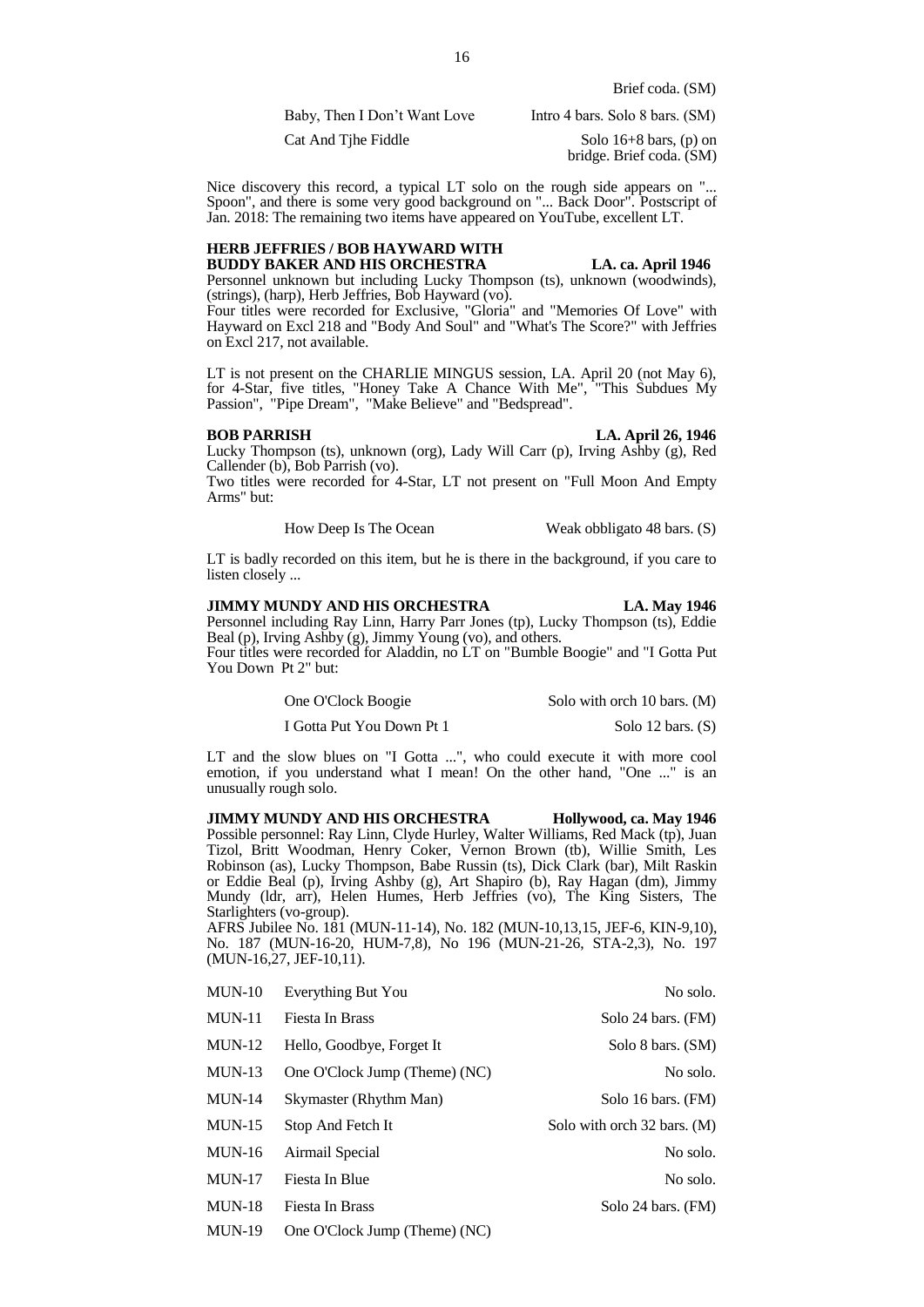| $MUN-20$      | Queer Street                              | Soli with orch 2 and 4 bars. $(M)$ |
|---------------|-------------------------------------------|------------------------------------|
| $MUN-21$      | <b>Bumble Boogie</b>                      | No solo.                           |
| $MUN-22$      | Fiesta In Blue                            | No solo.                           |
| $MUN-23$      | One O'Clock Jump (Theme) (NC)             | No solo.                           |
| <b>MUN-24</b> | Rhythm Was All I Had                      | No solo.                           |
| $MUN-25$      | Skymaster (Rhythm Man)                    | Solo 16 bars. $(F)$                |
| $MUN-26$      | Solo Flight                               | No solo.                           |
| $MUN-27$      | Stop And Fetch It                         | Solo with orch 32 bars. (SM)       |
| HUM-7         | Every Now And Then                        |                                    |
| HUM-8         | <b>St. Louis Blues</b>                    |                                    |
| JEF-6         | I Left A Good Deal In Mobile              | No solo.                           |
| <b>JEF-10</b> | I Left My Heart In Mississippi            | No solo.                           |
| <b>JEF-11</b> | I'm Just A Lucky So And So                | Solo 8 bars. $(S)$                 |
| $KIN-9$       | By The River Sainte Marie                 | No solo.                           |
| $KIN-10$      | When The Swallows Come Back To Capistiano | No solo.                           |
| STA-2         | <b>Banana Boat</b>                        | No solo.                           |
| STA-3         | When Johnny Comes Marching Home           | No solo.                           |
|               |                                           |                                    |

"... Fetch It", soft and rough at the same time, for other items the roughness is most prominent. Note however the lovely "... So And So" with Herb Jeffries.

# **THE BASIN STREET BOYS WITH**

**EDDIE BEAL FOURTET** LA. ca. June 1946 Lucky Thompson (ts), Eddie Beal (p), Al Norris (g), Charlie Drayton (b), Stan Levey (dm), The Basin Street Boys (vo). Four titles were recorded for Exclusive:

| 1043-4 | Vootnay On The Votnay          | Solo 16 bars. $(M)$ |
|--------|--------------------------------|---------------------|
| 1044-5 | I Sold My Heart To The Junkman | Solo 8 bars. $(S)$  |
| 1045   | I Need A Knife Fork Spoon      | Solo 16 bars. $(M)$ |
| 1046   | This Is The End Of A Dream     | No solo.            |

The highlight is "... The Junkman", three minutes of enchantment with a beautiful tenorsax solo sandwiched in, dig this!

**LAMPLIGHTER's ALL STAR JAZZ LA. June 23, 1946** Teddy Buckner (tp), Lucky Thompson (ts), Eddie Beal (p), Red Callender (b), Zutty Singleton (dm), Joe Turner (vo). Lamplighter broadcast. Date may be Feb. 17.

Lovin' Man Duet with (tp) 24 bars to solo 36 bars. (FM)

A good, quite rough solo.

# **BOYD RAEBURN AND HIS ORCHESTRA Hollywood, July 29, 1946**

Personnel including Lucky Thompson (ts). AFRS ONS No. 1087 from the Club Marocco.

| Tonsilectomy                     | Solo with orch 32 bars. (M) |
|----------------------------------|-----------------------------|
| I Don't Know Why                 | No solo.                    |
| I Can't Believe That You're ILWM | No solo.                    |
| How Deep Is The Ocean?           | Solo 8 bars. $(S)$          |
| <b>Blue Echoes</b>               | Solo with orch 8 bars. (M)  |
| Memphis In June                  | No solo.                    |
| <b>Boyd Meets Stravinsky</b>     | Solo 24 bars. $(F)$         |
| I Only I Have Eyes For You       | No solo.                    |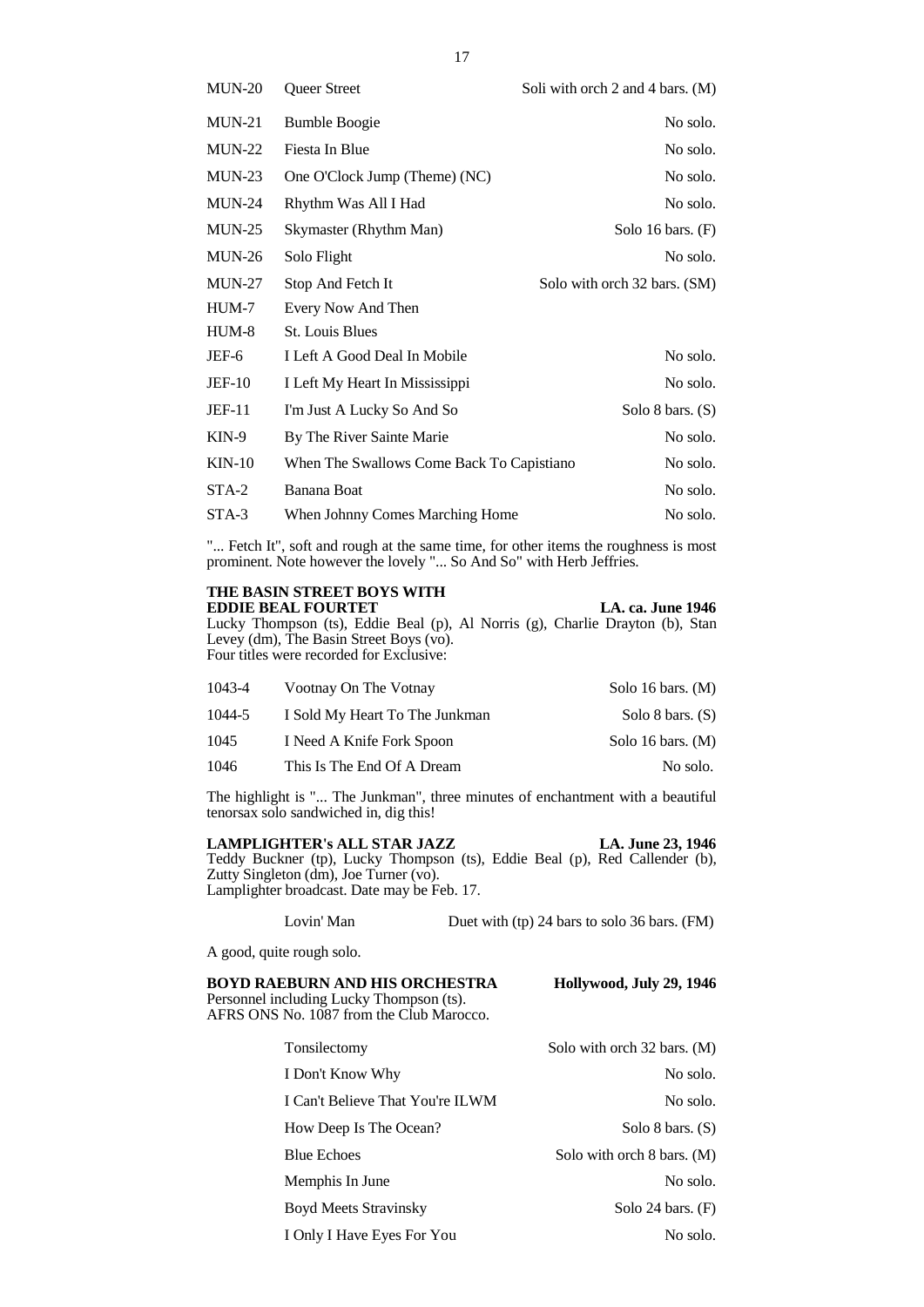Particularly the two slow items are real gems, only LT could play with such intensity! Well, maybe not the only one, but the man is just incredible.

**EARLE SPENCER AND HIS ORCHESTRA LA. ca. Aug. 1946** Al Killian, Ray Linn, Frank Beach, Paul Lopez (tp), Ray Heath, Tommy Pederson, Hal Smith, possibly Earle Spencer (tb), Les Robinson, Wilbur Schwartz (cl, as), Ralph Lee, Lucky Thompson ? (ts), Hy Mandel (bar), Tommy Todd (p), Jack Marshall (g), Morty Corb or Red Callender (b), Jackie Mills (dm), Bill Gillette (arr).

Five titles were recorded for Black & White, no LT. However, "Bolero In Boogie" has a Solo with orch 16 bars. (SM), played by Ralph Lee, an underrated tenorsax player with a style very close to Lucky. It is easy to get fooled!

The later Black & White recording sessions by EARLE SPENCER may have LT present but no soli. LT has been reported to be present on AFRS Jubilee No. 238 and 239, but I believe this is false, probably the tenorsax soli are by Ralph Lee. AFRS Jubilee No. 257 has not been available.

**JUNIOR JAZZ AT THE AUDITORIUM Hollywood, ca. Aug. 1946** Howard McGhee (tp-"Lover", "Ornithology"), Les Robinson (as-"Allen's Alley","Lover"), Jack McVea (ts-"Hot House","Allen's Alley"), Lucky Thompson (ts), Jimmy Bunn (p), Irving Ashby ( $g\div$ "Lover"), Red Callender (b), Jackie Mills (dm-"Allen's Alley","Lover").

Four titles were recorded at The Auditorium for B&W (Jazz off the Air Vol. 1):

| Ornithology (Oodie-Coo-Bop) I&II Solo 3 choruses of 32 bars. (FM) |                                                                      |
|-------------------------------------------------------------------|----------------------------------------------------------------------|
| Hot House (Boppin' Bop)                                           | Solo $64$ bars. $(M)$                                                |
| Allen's Alley                                                     | Solo 3 choruses of 32 bars. (F)                                      |
| Lover (Big Noise)                                                 | Straight 64 bars to solo two<br>choruses of $64$ bars. In ens. $(F)$ |

This session is just incredible!! Upon a fine rhythm section with the bass as the strong voice, LT gushes forth tenorsax music of a quality most performers can only dream of. All items are magnificent with lengthy soli. Even LT supersedes himself on this date!!!

### **MISS DANNA WITH LYLE GRIFFIN's ORCHESTRA LA. Aug./Sept. 1946**

Personnel may be similar to the previous Lyle Griffin session and includes Lucky Thompson (ts), "Miss Danna" (vo).

Two titles were recorded for Maestro, no LT on "Big City Blues" but:

Why Should I Remember? Solo 8 bars. (S)

Another perfect solo!

# LUCKY THOMPSON QUARTET LA. Sept. 13, 1946

Lucky Thompson (ts), Dodo Marmarosa (p), Red Callender (b), Jackie Mills (dm). Six titles were recorded for Downbeat:

| Dodo's Bounce          | Straight 32 bars. Solo 16 bars.<br>Straight 8 bars. (M)            |
|------------------------|--------------------------------------------------------------------|
| Dodo's Lament          | Straight 32 bars. Straight<br>8 bars to long coda. (S)             |
| Slam's Mishap          | Straight 8 bars. Solo 34 bars. (FM)                                |
| Scuffle That Ruff      | Straight 8 bars. Solo 48 bars. (FM)                                |
| <b>Smooth Sailing</b>  | Straight 24 bars. Solo 48 bars.<br>Straight $12 \text{ bars.}$ (F) |
| <b>Commercial Eyes</b> | Solo 24 bars. (FM)                                                 |

In a sense, this is Dodo's session, his strong personality seems to control even the most independent personality of Lucky T, making him almost like a fill-in to a trio session! This is particularly evident in the two slowest sides. In the faster one he manages to break loose in some magnificent playing (as always). For a favorite item I suggest "... Ruff".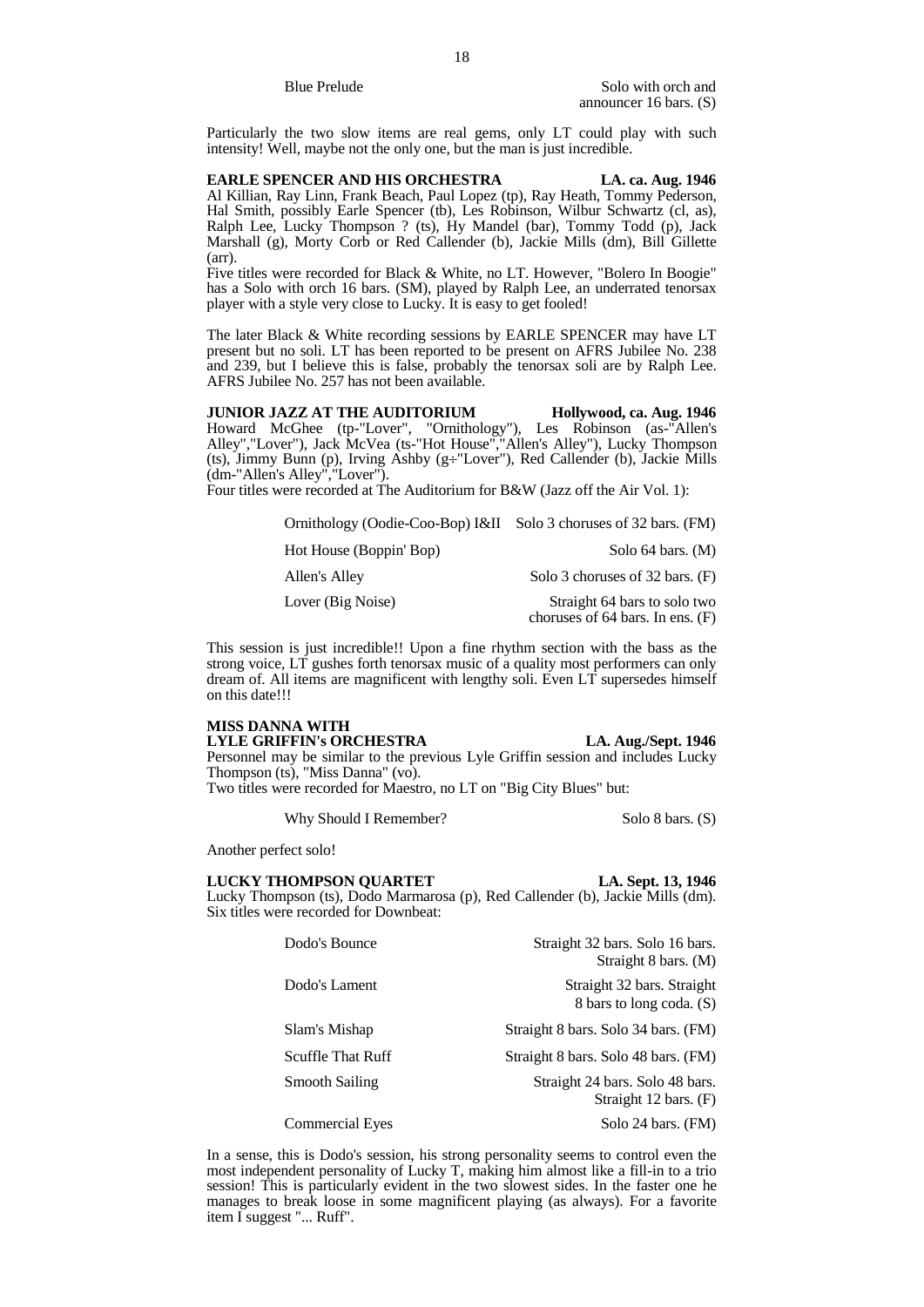**HERB JEFFRIES VOCAL ACCOMPANIED BY** 

**BUDDY BAKER's ORCHESTRA LA. Sept. 21, 1946** Personnel includes Hoyt Bohannon (tb), Les Robinson (as), Lucky Thompson ts), rhythm and strings.

Three titles were recorded for Exclusive, no LT on "These Foolish Things" and "All Of Me" but:

1054-4 Solitude Solo 8 bars. (S)

**LA. late Sept. 1946**

Similar personnel. Three titles were recorded for Exclusive, "I Don't Want To Cry Anymore", "Flamingo", "Basin Street Blues", but no LT.

Only one LT solo on the Exclusive recordings, but a very beautiful "Solitude".

# **RICKEY JORDAN LA. Oct. 1946**

John Buckner (tp), Les Robinson (as), Lucky Thompson (ts), Arv Garrison (g), Vivien Garry (b), Roy Hall (dm), Rickey Jordan (vo).

One title recorded for Exclusive (three more with the Vivien Garry Trio):

1076-4 A.B.C. Blues Obbligato 6 bars. (M)

Brief but fine enough!

# **BUDDY BAKER AND HIS ORCHESTRA LA. Oct. 1946**

Personnel includes Clyde Hurley (tp), Slim Davis, Hoyt Bohannon (tb), Les Robinson (as), Lucky Thompson (ts), Milt Raskin (p), Arv Garrison (g), Emma Lou Welch (vo-1080), Vivian Garry (vo-1081).

Four titles were recorded for Exclusive, no LT on "Be Fair With Me", "I'm Stuck With A Sticker" and "Baker's Dozen", but:

1082-1 Sleepytime Down South Solo 8 bars. (M)

A lovely piece of music!

# **IVIE ANDERSON LA. Oct. 1946**

Personnel given as: Karl George (tp), Willie Smith (as), Lucky Thompson (ts), Irving Ashby (g), Lee Young (dm), Ivie Anderson (vo). However, the band is in fact much larger!

Four titles were recorded for Black & White, no LT on "Twice Too Many" and "Big Butter And Egg Man" but:

BW481-4 Tall, Dark And Handsome Solo 16 bars. (SM)

BW482 Empty Bed Blues Solo with orch 8 bars. (SM)

Just beautiful on "... Handsome", while "Empty Bed ..." is untypical and not particularly interesting.

In LA. Oct. 1946, LT recorded C2075-1 "Introspection" with **RALPH BURNS AND HIS ORCHESTRA** and C2076-7 "The Bloos" with **GEORGE HANDY AND HIS ORCHESTRA**. (The Burns personnel is a subset of the Handy personnel; a large orchestra with strings added), but the tenorsax soli are by Herbie Steward.

# **LYLE GRIFFIN ORCHESTRA LA. Nov. 4, 1946**

Personnel including Al Killian (tp), Lyle Griffin (tb, vo), Hal McKusick (as), Lucky Thompson (ts), Dodo Marmarosa (p), Harry Babasin (b), Cee Pee Johnson (tomtom), David Allyn (vo), Tommy Talbert (arr-"Deep ..."), Frank Davenport (arr-"... Happen").

Four titles were recorded for Atomic, one on Atomic 271 has not been available but:

| Flight Of The Vout Bug         | Break to solo 24 bars. (F) |
|--------------------------------|----------------------------|
| Deep In The Blues              | No solo.                   |
| It Shouldn't Happen To A Dream | Solo 8 bars. $(S)$         |
| Big Chief Alberguergue         |                            |

"... The Vout Bug" is an extraordinary piece of music; a real concerto. I guess nine out of ten collectors will call it corny, but it is really in my opinion a magnificent construction with sections that swing like mad! LT has an excellent solo.

# **THE BASIN STREET BOYS WITH**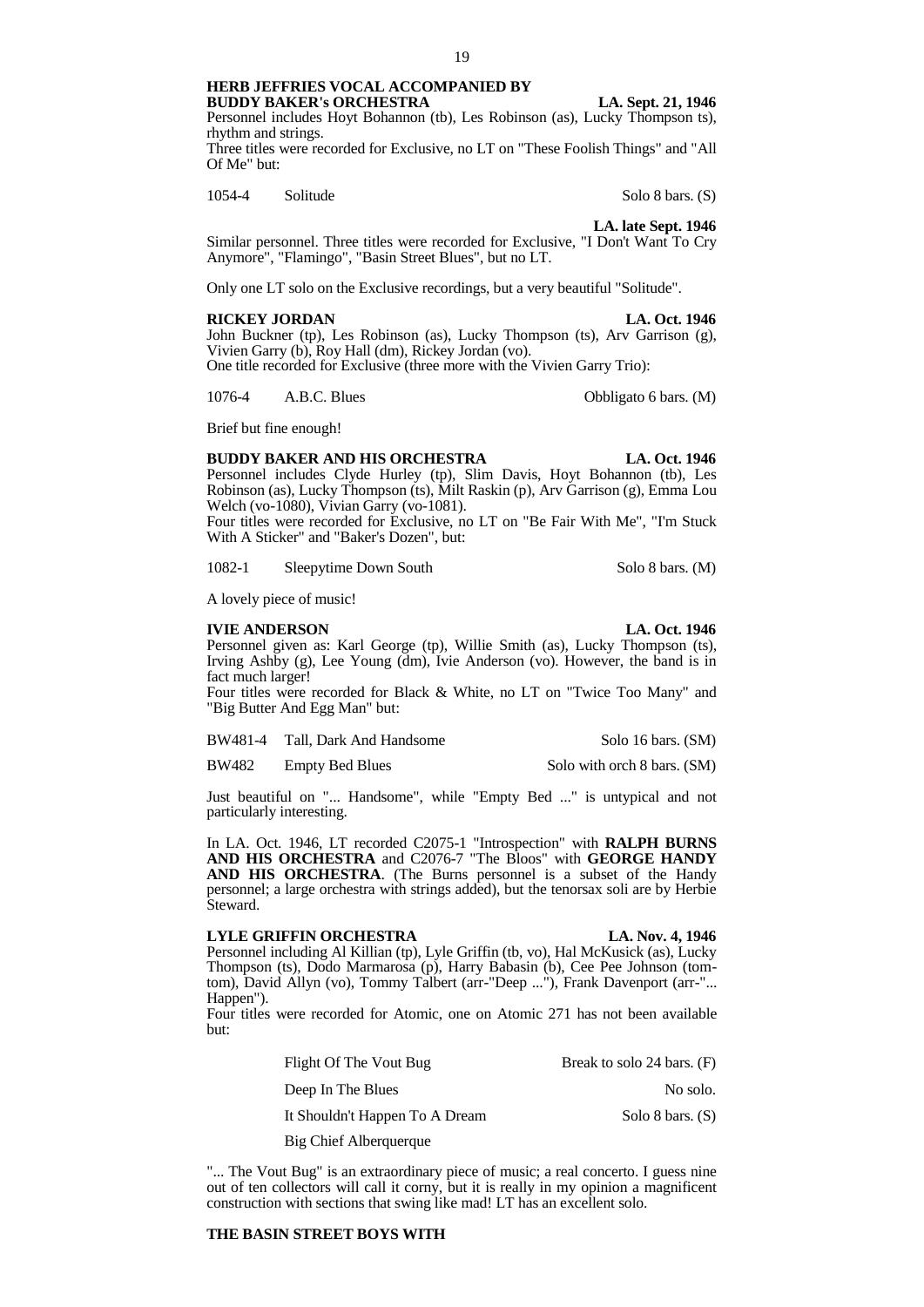# **EDDIE BEAL FOURTET** LA. ca. late 1946

Personnel as ca. June 1946. Two titles were recorded for Exclusive, no LT on 1092 "I'm Gonna Write A Letter To My Baby" but:

1093 Josephine Solo 16 bars. (M)

A great solo!

# **THE BASIN STREET BOYS WITH LUCKY THOMPSON ORCHESTRA LA. ca. late 1946**

Karl George (tp), Lucky Thompson (ts), probably Eddie Beal quartet as before, Basin Street Boys (vo).

Four titles were recorded for Exclusive, no LT on 1112 "I'll Get Along Somehow" and 1114 "Exactly Like You", but:

| 1111-2 | Ain't Got No Loot | Solo 16 bars. (SM)        |
|--------|-------------------|---------------------------|
| 1113-2 | For You           | Solo 16 bars to coda with |
|        |                   | vocal accompaniment. (S)  |

One has to bow deeply!!

# **RICKEY JORDAN LA. ca. late 1946**

Lucky Thompson (ts), unknown (p), (b), (dm), Rickey Jordan (vo). Date may be Oct. 1946.

Two titles were recorded for Exclusive, no LT on "Stormy Weather" but:

1120 Drop Dead Solo 12 bars. (M)

A fine blues chorus with a tricky opening and fast finish.

# **THE BASIN STREET BOYS LA. late 1946**

Personnel probably similar to previous Basin Street Boys session. Four titles were recorded for Exclusive, but none of them; 1125 "Summertime Gal", 1126 "Satchelmouth Baby", 1127 "You're Mine", 1128 "Near To You", have LT.

# **IKE CARPENTER AND HIS ORCHESTRA** LA. Jan. 18, 1947

Probable personnel: Conrad Gozzo, Shorty Rogers, Gerald Wilson, John Best (tp), Dave Wells (tb), Herb Moise, Dick Norris (as), Lucky Thompson (ts), Gordon Reeder (ts, bar), Ike Carpenter (p), John Kitzmiller (b), Bob Hummell (dm), Paul Villepique (arr).

Four titles were recorded for Modern, all have LT:

| 510-3 | Jeep's Blues                      | Solo 8 bars. $(S)$           |
|-------|-----------------------------------|------------------------------|
| 511-4 | Yesterdays                        | Solo with orch 14 bars. (SM) |
| 512-4 | Rhapsody In Blue                  | Acc. (p) 4 and 2 bars. $(S)$ |
| 513-3 | Things Ain't What They Used To Be | Solo 12 bars. $(S)$          |

A fine orchestra with first class arrangements, a real surprise, and "Yesterdays" is a masterpiece!

# **IKE CARPENTER LA. early 1947** Personnel similar to Jan. 18.

Demo recording session, later (Dec. 1950) leased to Discovery records. Seven titles, two have LT:

| Take The A Train | Solo 32 bars. $(M)$ |
|------------------|---------------------|
| Chelsea Bridge   | Solo 4 bars. $(S)$  |

**LOUIS ARMSTRONG AND HIS ORCHESTRA NYC. Feb. 8, 1947** Personnel probably as March 12, 1947, but Sid Catlett (dm), Billie Holiday, Leslie Scott, Velma Middleton (vo). Concert in Carnegie Hall. Ten titles but no LT.

LOUIS ARMSTRONG AND HIS ORCHESTRA NYC. March 12, 1947 Louis Armstrong (tp, vo), Ed Mullens, William Scott, Thomas Grider, Robert Butler (tp), "Big Chief" Russell Moore, James Whitney, Waddet Williams, Alton "Slim" Moore (tb), Arthur Dennis, Amos Gordon (as), Lucky Thompson, Joe Garland (ts), John Sparrow (bar), Earl Mason (p), Elmer Warner (g), Arvell Shaw (b), James Harris (dm).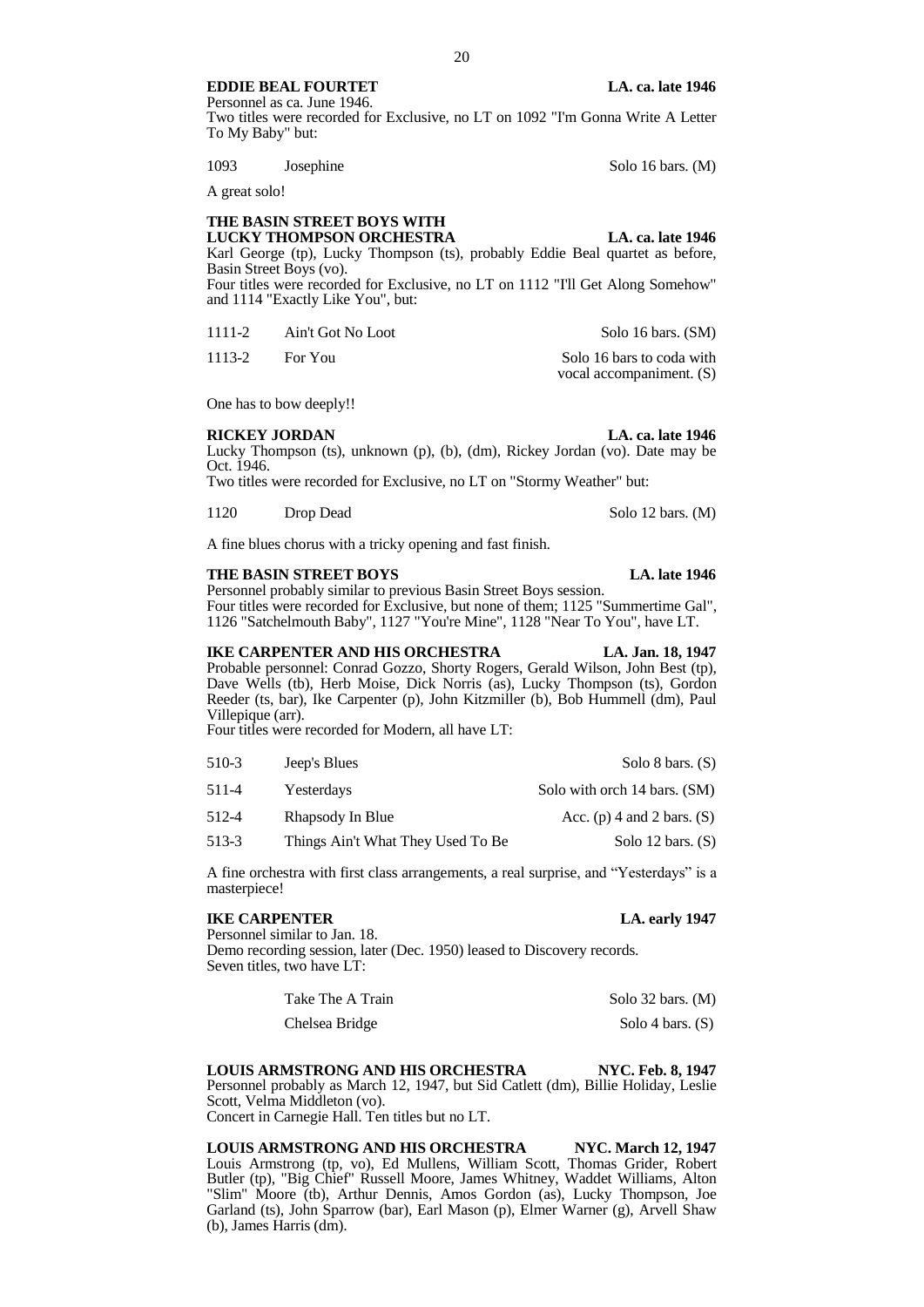Five titles were recorded for Victor, but no LT.

**BENNY CARTER AND HIS ORCHESTRA Pasadena, Ca. Spring 1947** Personnel reported to include Benny Carter (tp, as), Al Grey and/or Henry Coker (tb), Dexter Gordon, Lucky Thompson (ts), Sonny White (p), Jimmy Cannady (g), Tom Moultrie (b), Percy Brice (dm). The Pied Pipers (vo). AFRS Jubilee No. 246. No LT on this program, for details see Dexter Gordon.

# **Same/Similar**

Personnel similar to above, Dexter Gordon's presence not confirmed. AFRS Jubilee No. 248.

| <b>Fish Fry</b>         | No solo.           |
|-------------------------|--------------------|
| Linda                   | No solo.           |
| It's The Same Old Dream | No solo.           |
| Just You, Just Me       | Solo 64 bars. (FM) |
| One O'Clock Jump        | No solo.           |

Just incredible tenorsax playing on "Just You ...".

LT is not present on the IKE CARPENTER session, LA. April 20, 1947. The great tenorsax solo on "Day Dream" is played by Corcy Corcoran!

# **BUDDY BAKER AND HIS ORCHESTRA LA. 1947**

Personnel includes Lucky Thompson (ts). Two titles were recorded for Exclusive 1003 "Twinkle Twinkle Little Star" / "Stairway To The Stars", not available.

**LUCKY THOMPSON AND HIS LUCKY SEVEN LA. April 22, 1947** Neal Hefti (tp), Benny Carter (as), Lucky Thompson (ts), Bob Lawson (bar), Dodo Marmarosa (p), Barney Kessel (g-511,513), Red Callender (b), Lee Young (dm). Four titles were recorded for Victor:

| 510-1   | <b>Just One More Chance</b> | Feature number for tenorsax,<br>all record through. (S) |
|---------|-----------------------------|---------------------------------------------------------|
| 511-1   | From Dixieland To Bop       | In ens. Solo $64$ bars. $(FM)$                          |
| $511-$  | From Dixieland To Bop       | As above? $( )$                                         |
| 511-    | From Dixieland To Bop       | As above? $( )$                                         |
| $512-1$ | <b>Boulevard Bounce</b>     | Intro. $(M)$                                            |
| 512-    | <b>Boulevard Bounce</b>     | As above. (M)                                           |
| 512-    | <b>Boulevard Bounce</b>     | As above. $(M)$                                         |
| 513-1   | Boppin' The Blues           | Solo 60 bars. $(F)$                                     |

An interesting session with fine variations in choice of material. There is an obvious highlight, "Just One ...", with LT playing beautifully in a ballad mood, a remarkable performance even for him. I consider it one of his most important records from the late forties. This should not overshadow his other soli, and particularly his five blues choruses on "Boppin' ..." make your hair raise!

### **MILLS BLUE RHYTHM BAND LA. May 20, 1947**

Charlie Shavers, Chuck Peterson, Frank Beach (tp), Si Zentner, Charles Maxon, Sidney Harris (tp), Clint Neagley, Eddie Rosa (as), Stan Getz (as, ts), Lucky Thompson (ts), Butch Stone (bar), Jimmy Rowles (p), Tony Rizzi (g), Arnold Fishkin (b), Don Lamond (dm), Van Alexander (dir, arr).

Four titles were recorded for Royale, no LT on "Blue Rhythm Swing", but:

| <b>Blue Rhythm Blues</b> | Solo 12 bars. $(S)$ |
|--------------------------|---------------------|
| Blue Rhythm Jam          | Solo 32 bars. (FM)  |
| Blue Rhythm Bebop        | Solo 16 bars. $(M)$ |
| Blue Rhythm Bebop alt.   | As above. $(M)$     |

An interesting "revival" of the famous MBRB, but with no intentions of sounding like the thirties. LT plays particularly well on "... Jam".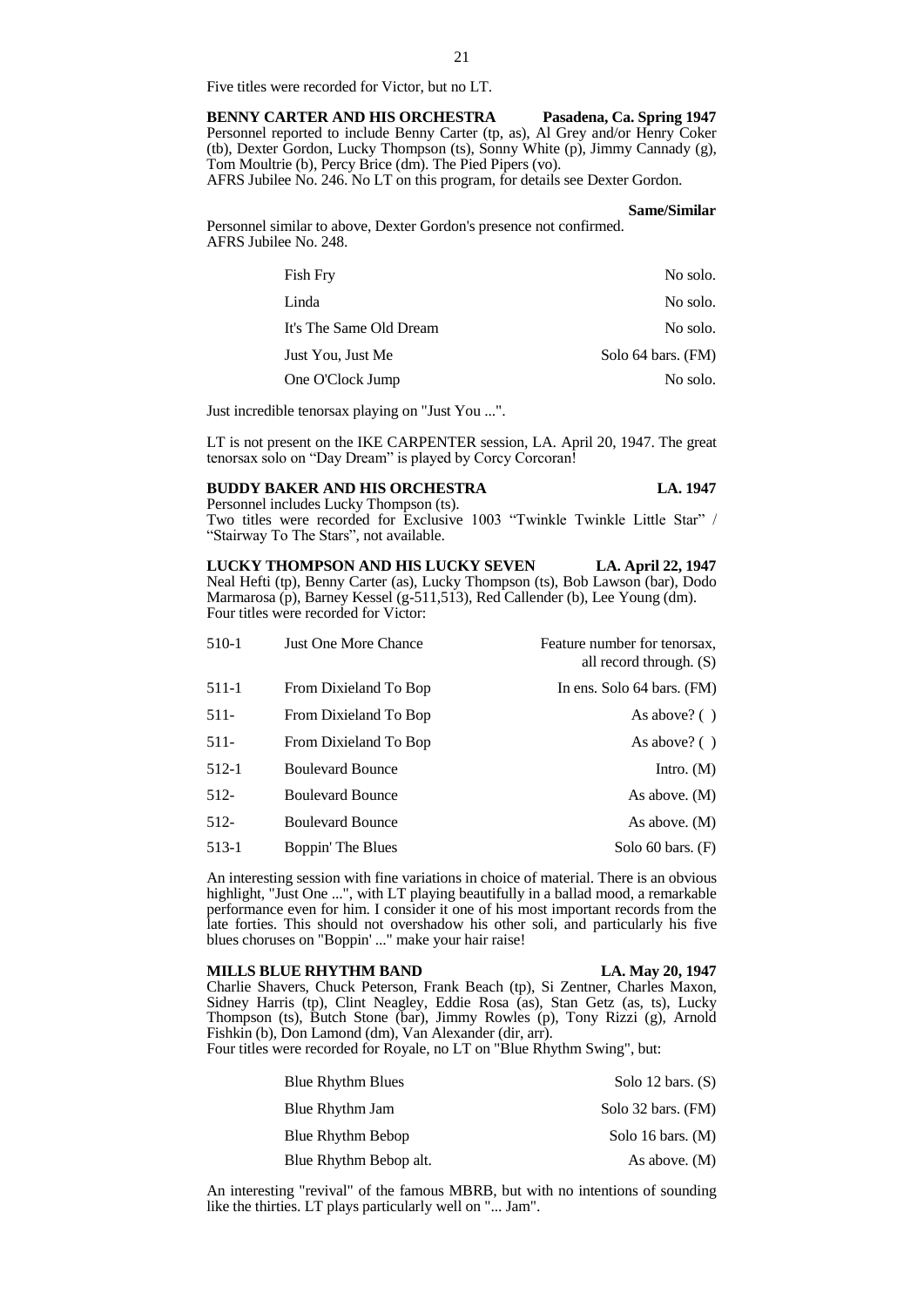# **ERNIE ANDREWS WITH EDDIE BEAL AND HIS FOURTETTE** LA. June 17, 1947

Lucky Thompson (ts), Eddie Beal (p), Barney Kessel (g), Irving Ashby (g), Red Callender (b), Edward Hall (dm), Ernie Andrews (vo). Three titles were recorded for Columbia (a fourth title without LT), two have LT:

| 2384   | You Better Be Satisfied     | Solo 8 bars. (S)    |
|--------|-----------------------------|---------------------|
| 2385-1 | <b>Hickory Dickory Dock</b> | Solo 16 bars. $(M)$ |

Again excellent soli, albeit in strange vocal surroundings.

# **FRANCES WAYNE WITH**

**NEAL HEFTI AND HIS ORCHESTRA LA. July 3, 1947**

Probably personnel: Jimmy Zito, Clyde Hurley, Skin Davis (tp), Hoyt Bohannon (tb), Les Robinson (as), Stan Getz, Lucky Thompson (ts), Red Norvo (vib), Jimmy Rowles (p), unknown (g), Joe Mondragon (b), Don Lamond (dm) + strings. Four titles were recorded for Exclusive but no LT. Note however that Stan Getz soloes on "I Never Loved Anyone" and "You Don't Know What Love Is" (possibly

**LUCKY THOMPSON ORCHESTRA LA? Oct. 4?, 1947**

Bigband personnel including Lucky Thompson (ts), unknown (tp), (vo). Acetate "6000 Sunset Radio Center", dated 4-10-47.

| Blow, Good-Bye, Forget It | Solo with vocal ens 16  |
|---------------------------|-------------------------|
|                           | bars. Solo 16 bars. (M) |
| Ugly's Got The Mug On You | Solo 16 bars. (M)       |

This is a very interesting item. It does not sound like an aircheck, rather like tests from a recording session. A fine bebop trumpeter on "Blow ..." supplements LT in excellent shape.

LT?).

# **PHIL MOORE LA. ca. Autumn 1947**

Snooky Young, Ray Linn, Gerald Wilson (tp), Henry Coker, Murray McEachern, Ben Benson (tb), Harry Klee (fl), Harry Schumann (frh), Marshall Royal (cl, as), Lucky Thompson (ts), Calvin Jackson (p), Al Hendrickson (g), Red Callender and/or Art Shapiro (b), Lee Young (dm), plus strings. Eight titles were recorded for Discovery/Verve but no LT.

# **RAY VASQUEZ AND HIS BE-BOPPERS LA. 1947-49**

Probably Ray Vasquez (as), Lucky Thompson (ts), unknown (p), (b), (dm). Four titles were recorded for Rex:

| Snake Don       | Solo 8 bars. (M)    |
|-----------------|---------------------|
| Clutching Hand  | Solo 32 bars. $(M)$ |
| Jinnies Packard | Solo 24 bars. (FM)  |
| Home Run        | Solo 24 bars. $(M)$ |

No doubt that LT is the tenorsax performer here. He plays excellent soli on all items, and particularly the last chorus on "... Run" with flashing runs is a gem!

Postscript: Recent information gives Walter Benton as the tenorsax player. However, WB was born Sept. 9, 1930 and seems quite young for this to be true, and also the soloing sounds like LT!

**LUCKY THOMPSON QUARTET Nice, France, Feb. 28, 1948** Lucky Thompson (ts), Fats Sadi (vib), Victor Geets (b), Geo Steene (dm). One title was recorded at Premier Festival International de Jazz de Nice:

Body And Soul Intro to solo 64 bars to very long coda. (S)

This was a very pleasant discovery! I had no idea LT was visiting Europe in that year!

**BARON MINGUS AND HIS SYMPHONIC AIRS LA. Jan. 1949**

Personnel said to include Lucky Thompson (ts) but this is rather doubtful. Four titles were recorded for Fentone, "He's Gone" and "Story Of Love" issued on Fen 2002 but no LT.

**WPIX JAM SESSION NYC. Jan. 17, 1949**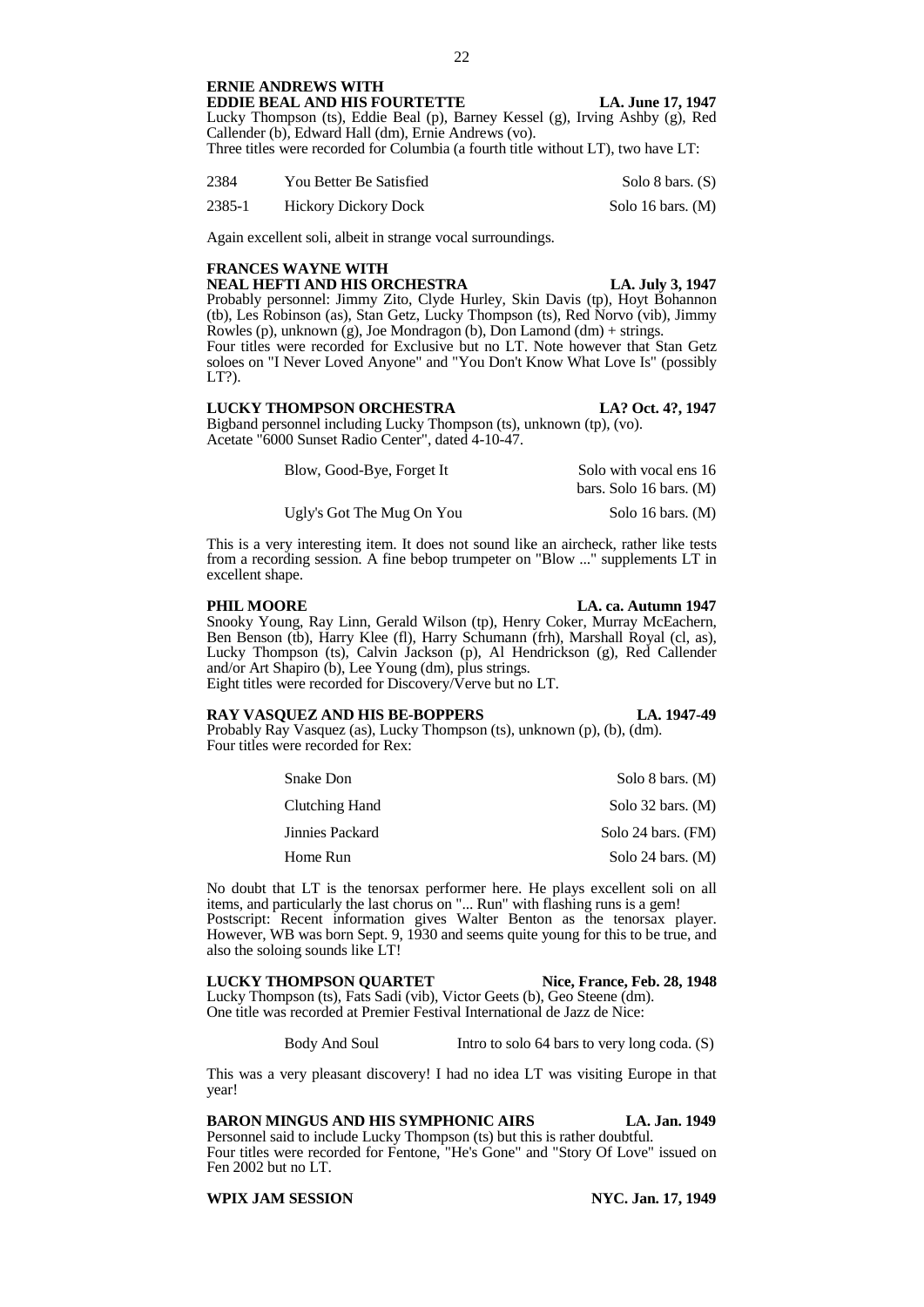Collective personnel: Miles Davis (tp), Kai Winding (tb), Buddy DeFranco (cl), Lucky Thompson (ts), Charlie Ventura (ts, bar), Al Haig, Teddy Wilson (p), Oscar Pettiford (b), Shelly Manne (dm), Mildred Bailey (vo). LT soloes on:

| The Squirrel      | Solo 24 bars. $(M)$ |
|-------------------|---------------------|
| How High The Moon | Solo 64 bars. (F)   |

While "... Squirrel" seems rather ordinary, LT gets going in up-tempo "... Moon", though.

# **CHARLIE PARKER ALL STARS NYC. Feb. 26, 1949** Kenny Dorham (tp), Charlie Parker (as), Lucky Thompson (ts), Milt Jackson (vib),

Al Haig (p), Tommy Potter (b), Max Roach (dm). Broadcast from the Royal Roost. Symphony Sid (Sid Torin) (msc).

| Half Nelson             | Solo $32$ bars. (FM)  |
|-------------------------|-----------------------|
| Night In Tunisia        | No solo. (FM)         |
| Scrapple From The Apple | Solo $64$ bars. $(F)$ |

Same.

| Cheryl       | Solo 36 bars. (FM)              |
|--------------|---------------------------------|
| Anthropology | Solo 3 choruses of 32 bars. (F) |

Same.

Barbados Solo 36 bars. (FM) Anthropology Solo 32 bars. (F)

Same.

# **NYC. March 12, 1949**

**NYC. March 5, 1949**

**NYC. March 5, 1949**

| Cheryl           | Solo 24 bars. (FM) |
|------------------|--------------------|
| Chasin' The Bird | Solo 64 bars. (FM) |

Compared to the Dial recordings with LT almost three years earlier, his playing here seems much more developed and inspired, and particularly the fast titles are impressive. In fact he is the most important musician on these airshots, and note particularly how he flies high on "... Apple" and the extended version of "Anthropology".

# **DANNY BOY COBBS WITH LUCKY THOMPSON ORCHESTRA NYC. June 16, 1950**

Ray Copeland (tp), Red Kelly (tb), Sahib Shahib (as), Lucky Thompson (ts), Pritchard Chessman (bar), Clifton Smalls (p), Peck Morrison (b), Panama Francis (dm), Danny Cobbs (vo).

Four titles were recorded for Savoy/Acorn; "Danny Boy", "Rockaway Blues", "Please Don't Leave Me Baby", "Sorry Woman Blues", but no LT.

# **LUCKY THOMPSON AND HIS ORCHESTRA NYC. Sept. 15, 1949**

Ray Copeland (tp), Henderson Chambers (tb), Lucky Thompson, Pritchard Chessman (ts), Sahib Shihab (bar), Billy Taylor (p), Peck Morrison (b), Al Walker (dm), Thelma Love (Thompson) (vo).

Four titles were recorded for Chess/Noel, Noel N1001 "Buck De Hoodle" / "You Must Be Out Of Your Mind" has not been available but:

| CR1902 | Slow Drag |  | Solo 12 bars. $(S)$ |  |
|--------|-----------|--|---------------------|--|
|--------|-----------|--|---------------------|--|

CR1903 Nothin' From Nothin' Solo with orch 32 bars. (M)

The last session, at the turn of the decade; and it is important because it shows LT in the very first phase of transition towards a new style. But more on this in the next volume!

**LUCKY THOMPSON AND HIS ORCHESTRA NYC. 1950** Ray Copeland (tp), Ted Kelly (tb), Lucky Thompson, Pritchard Chessman (ts), Sahib Shihab (bar), Edwin Swanston (p), Peck Morrison (b), Al Walker (dm), Thelma (Love) Thompson (vo-111). Four titles were recorded for Triumph: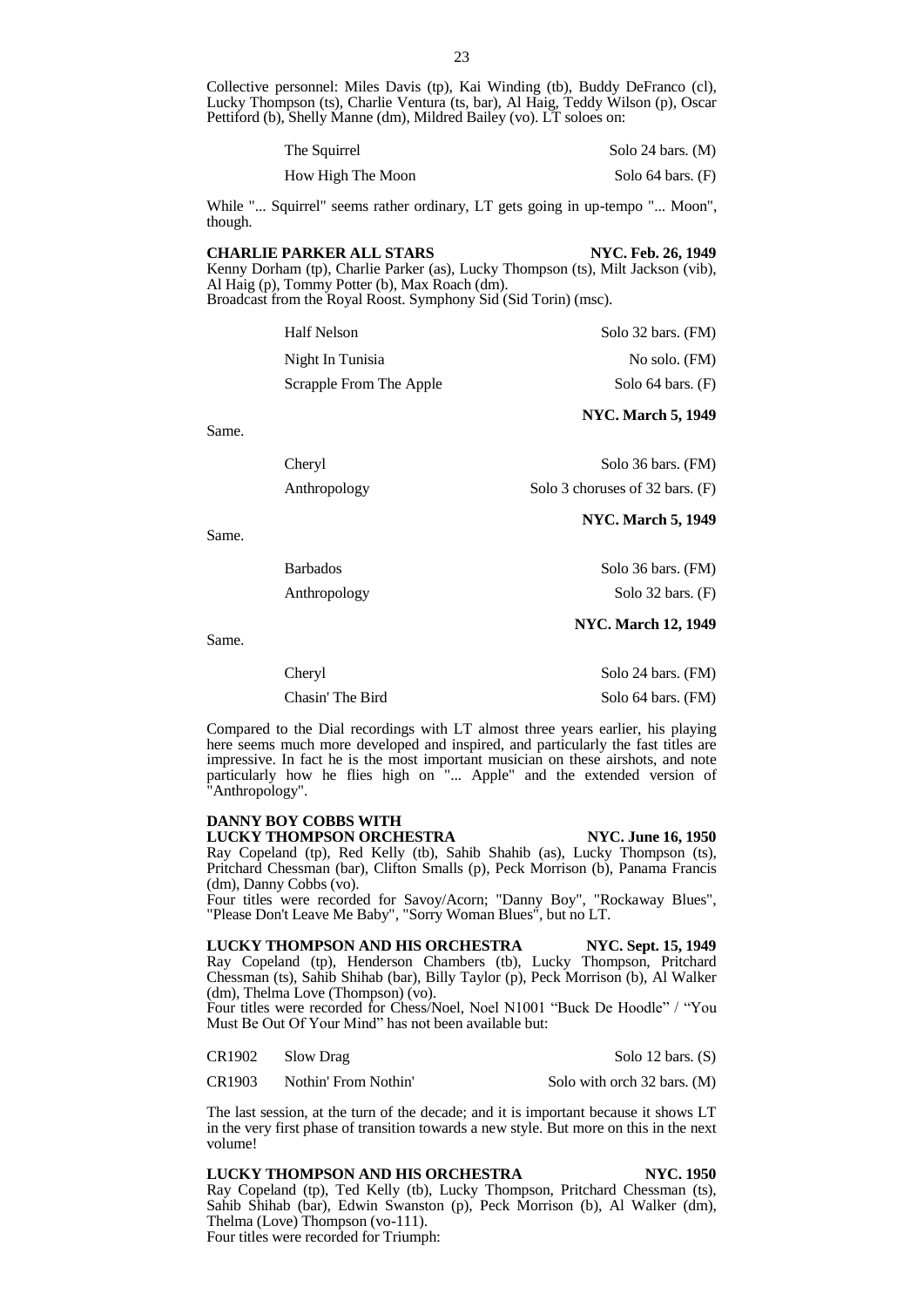| T111 | Stay In There        | Solo 16 bars. $(M)$         |
|------|----------------------|-----------------------------|
| T112 | Over The Rainbow     | Solo 48 bars to coda. $(S)$ |
| T113 | Paradise Valley      | Solo 16 bars. $(S)$         |
| T114 | Coolin' With Collins | Solo 60 bars. $(M)$         |

A most exciting session, LT enters a new decade with a new style!! The basis for his famous recordings with Pettiford in the late fifties is made here. There is a new sound in his horn, even more beautiful than in 'the old days'. It seems to be a way of growing up, like Zoot Sims did, achieving a sound in his later days having all the sadness and happiness of the world compressed into his music. There is no doubt that LT is one of the foremost performers on his instrument in this period. All the items on this session should be considered historical, although I bet they have been largely overlooked. They are quite different; I have a particular weakness for the groovy "... Collins" and also "Stay ...", but the slow features are also something special, and you never heard "... The Rainbow" like this!

LT joined Fletcher Henderson's "Bop City" orchestra in Summer 1950 but no recordings. He stayed on to participate in Henderson's last orchestra in December, which was in fact only a sextet.

# **WINI BROWN NYC. Dec. 1, 1950**

Dick Vance (tp), Eddie Barefield, Andrew Brown (as), Lucky Thompson ? (ts), Sammy Benskin (p), Al Hall (b), Jimmy Crawford (dm).

Two titles were recorded for Columbia, no tenorsax on "Was It Really Like That?", while there is straight tenorsax intro 2 bars on "We're Supposed To Be Through" with no resemblance to LT.

# **CHARLIE SINGLETON NYC. Dec. 6, 1950**

# Ray Copeland (tp), Charlie Singleton (as), Lucky Thompson ? (ts), Eddie Barefield (bar), Herbie Nichols (p), Peck Morrison (b), Sticks Evans (dm), Freddie Jackson (vo).

Two titles were recorded for Decca, "Alligator Meat" and "Elephant Rock" but no LT.

|                           |  |  | FLETCHER HENDERSON AND HIS ORCHESTRA                |  |                                                                                | <b>NYC. Dec. 9, 1950</b> |
|---------------------------|--|--|-----------------------------------------------------|--|--------------------------------------------------------------------------------|--------------------------|
|                           |  |  |                                                     |  | Dick Vance (tp, vo), Eddie Barefield (cl), Lucky Thompson (ts), Fletcher       |                          |
|                           |  |  | Henderson (p), John Brown (b), Jimmy Crawford (dm). |  |                                                                                |                          |
|                           |  |  |                                                     |  | Broadcast from Cafe Society Downtown, not all titles have been available, info |                          |
| taken from "Hendersonia". |  |  |                                                     |  |                                                                                |                          |
|                           |  |  |                                                     |  |                                                                                |                          |

| Christopher Columbus (Theme) | No solo.                  |
|------------------------------|---------------------------|
| Soft Winds                   | Solo 24 bars. $( )$       |
| This Is Jazz                 | Soli 32 and 8 bars. $(M)$ |
| Christopher Columbus (Theme) | Solo 8 bars. $( )$        |
|                              | <b>NYC. Dec. 14, 1950</b> |
|                              |                           |

| Christopher Columbus (Theme) | No solo.                                   |
|------------------------------|--------------------------------------------|
| Royal Garden Blues           | Brief break. Soli 24<br>and 4 bars. $(FM)$ |
| In A Little Spanish Town     | Solo 16 bars. (FM)                         |
| Don'Cha Go 'Way Mad          | Solo 8 bars. (SM)                          |
| Rose Room                    | Solo 14 bars. $(M)$                        |
| Byas-A-Drink                 | Solo 16 bars. $(M)$                        |
| Star Dust                    | Solo 16 bars. $(S)$                        |
| Christopher Columbus (Theme) | No solo.                                   |
|                              |                                            |

Same.

Same.

# **NYC. Dec. 16, 1950**

| Christopher Columbus (Theme) | No solo.            |
|------------------------------|---------------------|
| Soft Winds                   | Solo 24 bars. $( )$ |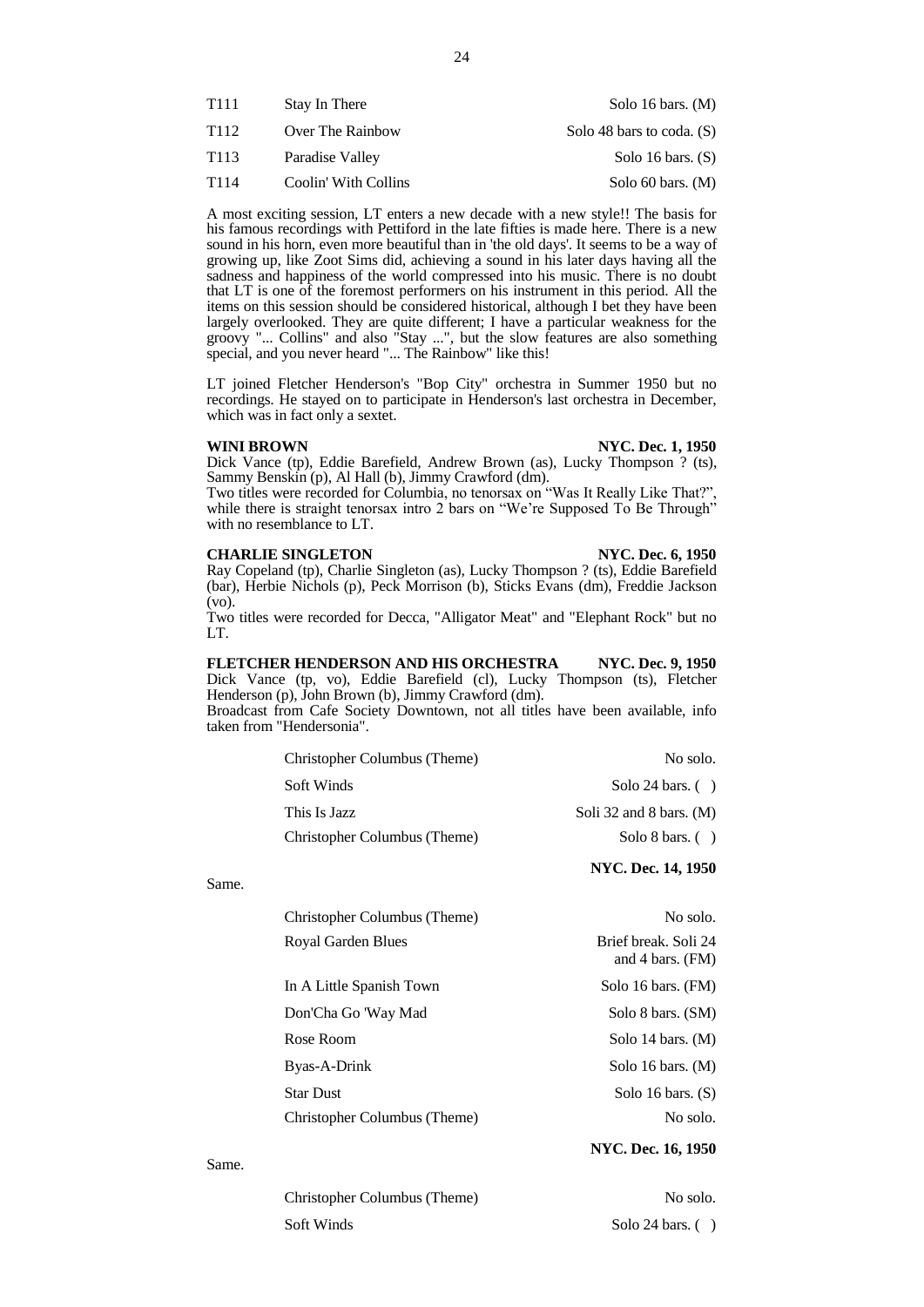Chartreuse Intro. Solo 24 bars. ( ) I Found A New Baby Solo 34 bars. ( )

# **NYC. Dec. 18, 1950**

| Christopher Columbus (Theme) | No solo.                         |
|------------------------------|----------------------------------|
| Royal Garden Blues           | Breaks. Soli 24 and 4 bars. (FM) |
| In A Little Spanish Town     | Solo 32 bars. (FM)               |
| Rockin' In Rhythm            | Solo 16 bars. (FM)               |
| <b>Bugle Blues</b>           | Soli 24 and 16 bars. $(F)$       |
| Perdido                      | Soli 64 and 8 bars. $(F)$        |
| Christopher Columbus (Theme) | No solo.                         |

| Christopher Columbus (Theme) | No solo.                                      |
|------------------------------|-----------------------------------------------|
| C Jam Blues                  | Solo 36 bars. (FM)                            |
| <b>Star Dust</b>             | Solo 16 bars. $(S)$                           |
| Minerva                      | Solo 16 bars. (FM)                            |
| Three Buckets Of Jive        | Solo 24 bars, last 4 with<br>announcer. $(M)$ |

Same.

Same.

Same.

# **NYC. Dec. 21, 1950**

**NYC. Dec. 20, 1950**

| <b>Christopher Columbus</b>  | No solo.                |
|------------------------------|-------------------------|
| I've Found A New Baby        | Solo 34 bars. (FM)      |
| Anything You Want            | Solo 8 bars. (FM)       |
| Chartreuse                   | Solo 24 bars. $(M)$     |
| Sometimes I'm Happy          | Solo 6 bars. (SM)       |
| Rose Room                    | Solo 14 bars. $(M)$     |
| <b>Star Dust</b>             | No solo.                |
| Soft Winds                   | Solo 60 bars. $(M)$     |
| Christopher Columbus (Theme) | Solo 2 bars (NC). $( )$ |
|                              |                         |

**NYC. Dec. 28, 1950**

Same except Norman Lester (p) replaces Henderson (which had a disabling stroke on Dec. 22).

| Christopher Columbus (Theme) | No solo.                     |
|------------------------------|------------------------------|
| I've Found A New Baby        | Solo 34 bars. $( )$          |
| Three Buckets Of Jive        | Solo 24 bars. $( )$          |
| Chartreuse                   | Solo 24 bars. $( )$          |
| Just Meddlin'                | Soli 4, 12 and 4 bars. $( )$ |
| Rose Room                    | Solo 14 bars. $( )$          |
| Perdido                      | Soli 64 and 8 bars. $( )$    |
| Christopher Columbus (Theme) | No solo.                     |

A sad fate for a great bigband leader and arranger to terminate his career with a casual sextet with no clear musical purpose. These broadcasts are nice but without ambition, and the soloists are ordinary, of course with the exception of LT. Nevertheless, also he seems to have a routine approach to this job; he pours forth nice soli but most without the extraordinary strength and inspiration which was so typical in the late forties. I guess he felt no challenge with this group. However,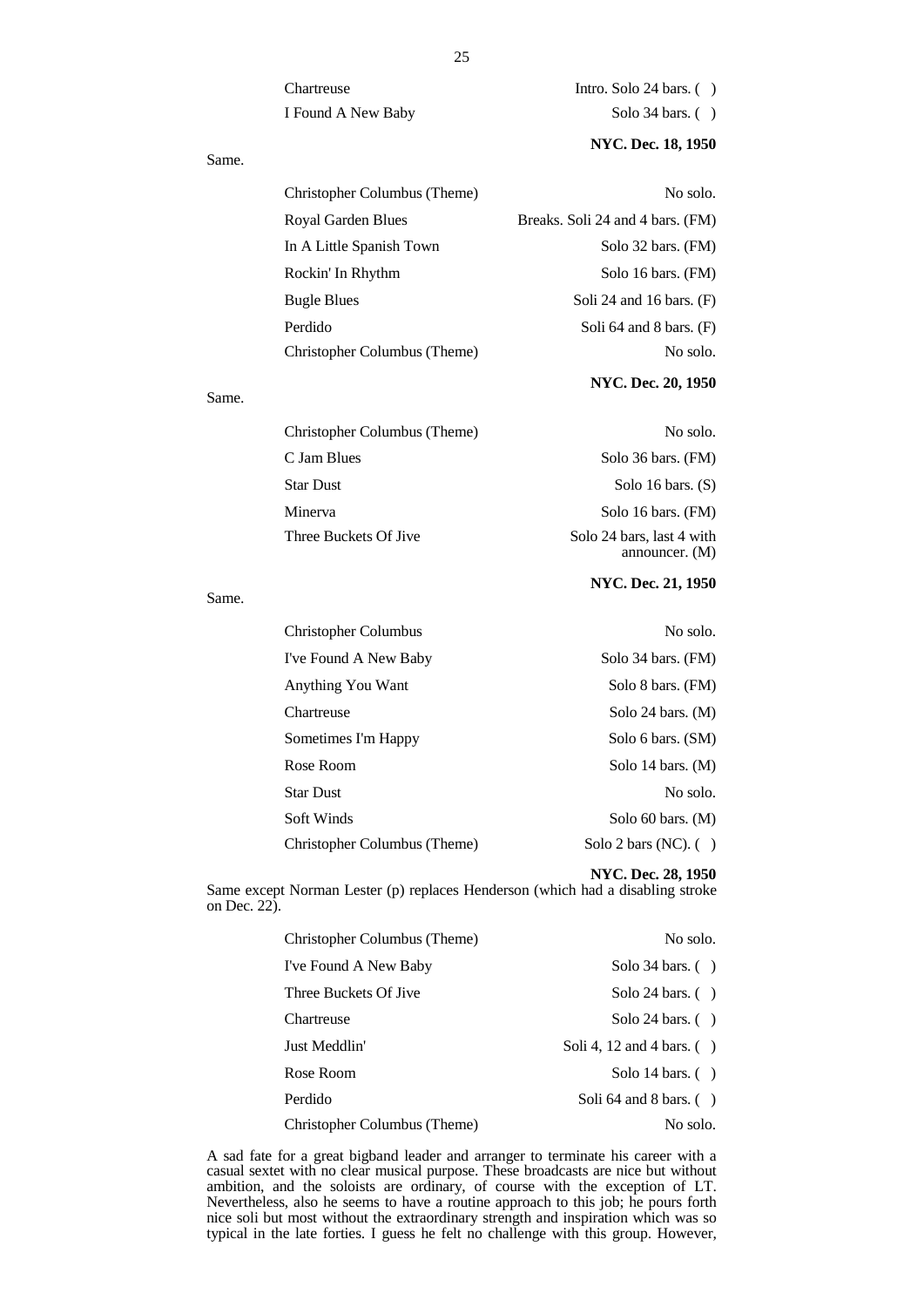there are exceptions, and for a great highlight, note his five choruses on "Soft Winds" from Dec. 21!

# **IDA JAMES / HERB LANCE ACC. BY DICK VANCE AND HIS ORCHESTRA NYC. Jan. 31, 1951**

Personnel given as: Dick Vance (tp), George Dorsey (as), Lucky Thompson (ts), Andy Brown (bar), Sam Benskin (p), Al Hall (b), Jimmy Crawford (dm). Four titles were recorded for Columbia, two as HERB LANCE, Co 39218/291, not available, two as IDA JAMES, no LT on "Shake Your Can" but:

45202 The Chair Song Unlikely solo 12 bars. (SM)

This tenorsax solo does not sound like LT to me, and I wonder if the personnel given in discos may not be a pure speculation. The solo is not at all bad, and there is a faint resemblance of style.

# **COUNT BASIE AND HIS ORCHESTRA NYC. April 10, 1951**

Personnel including Lucky Thompson (ts) as a temporary replacement. Four titles were recorded for Columbia: "Howzit", "Nails", "Little Pony" and "Beaver Junction", but all tenorsax soli are by Wardell Gray.

# **EDDIE WILCOX NYC. June 5, 1951**

Fats Ford, Chiefie Salam, Taft Jordan (tp), Elmer Crumbley, Clarence Johnson (tb), Jackie Fields, Dave McRae (as), Freddy Mitchell, Lucky Thompson ? (ts), Eddie Wilcox (p, ldr), Aaron Bell (b), Osie Johnson (dm), Sunny Gale (vo). Eight titles were recorded for Derby, 791 have not been available, no LT on the

other six ("Shuffle Express" has a tenorsax solo but not by LT).

**same/similar**

Same with **BETTY McLAURIN** (vo) added, issued under her name, four titles but no LT. However I doubt LT's presence.

**HOT LIPS JOHNSON AND HIS ORCHESTRA NYC. June 7, 1951** Frank Galbreath (tp), Bernie Peacock (as), Lucky Thompson (ts), Hot Lips Johnson (ts, vo), Numa Moore (bar), Howard Biggs (p), Aaron Bell (b), Ed Shaughnessy (dm), Melvin Moore (vo), The Winky Dinks (vo-group). Four titles were recorded for Decca but no LT.

# **JOHNNIE RAY WITH THE FOUR LADS NYC. Oct. 15, 1951**

Lucky Thompson (ts), Mundell Lowe (g), Stan Freeman (p, cel), Eddie Safranski (b), Ed Shaughnessy (dm), Johnnie Ray (vo), The Four Lads (vo-group). Four titles were recorded for Columbia, not available, one reported to have LT:

47103 Coffee And Cigarettes Intro 4 bars. (S)

This recent discovery(March 1, 2016) can be heard on Spotify, definitely LT.

**GENE REDD AND HIS ORCHESTRA NYC. Nov. 14, 1951** Gene Redd (tp, vib), Reuben Phillips (as), Lucky Thompson (ts), Pete Clark (bar), Clifton Smalls (p, org), Ike Isaacs (b), Jimmy Cobb (dm), Annisteen Allen (vo-186,187), Valerie Carr (voice-1087). The **ANNISTEEN ALLEN** titles are issued under her name.

Six titles were recorded for Federal:

| 1086 | In The Redd         | No solo. $(M)$          |
|------|---------------------|-------------------------|
| 1087 | I Dreamed The Blues | No solo. $(S)$          |
| 186  | The Bittersweet     | Obbligato 6 bars. $(S)$ |
| 187  | The Bluest Blues    | Solo 12 bars. (SM)      |
| 188  | Play Vibes Play     | Solo 32 bars. (FM)      |
| 189  | I Surrender Dear    | No solo. $(S)$          |

An interesting session built around Redd's vibes, playing in the Hampton tradition but with several modern and experimental aspects. LT plays a minor role but has an excellent solo on the driving minor "... Vibes ...". In "... Bluest ..." he tries to play a groovy r&b; the result is not musically significant but interesting from an academic point of view.

# **THELONIOUS MONK NYC. May 30, 1952**

Kenny Dorham (tp), Lou Donaldson (as), Lucky Thompson (ts), Thelonious Monk (p), Nelson Boyd (b), Max Roach (dm). Five titles were recorded for Blue Note: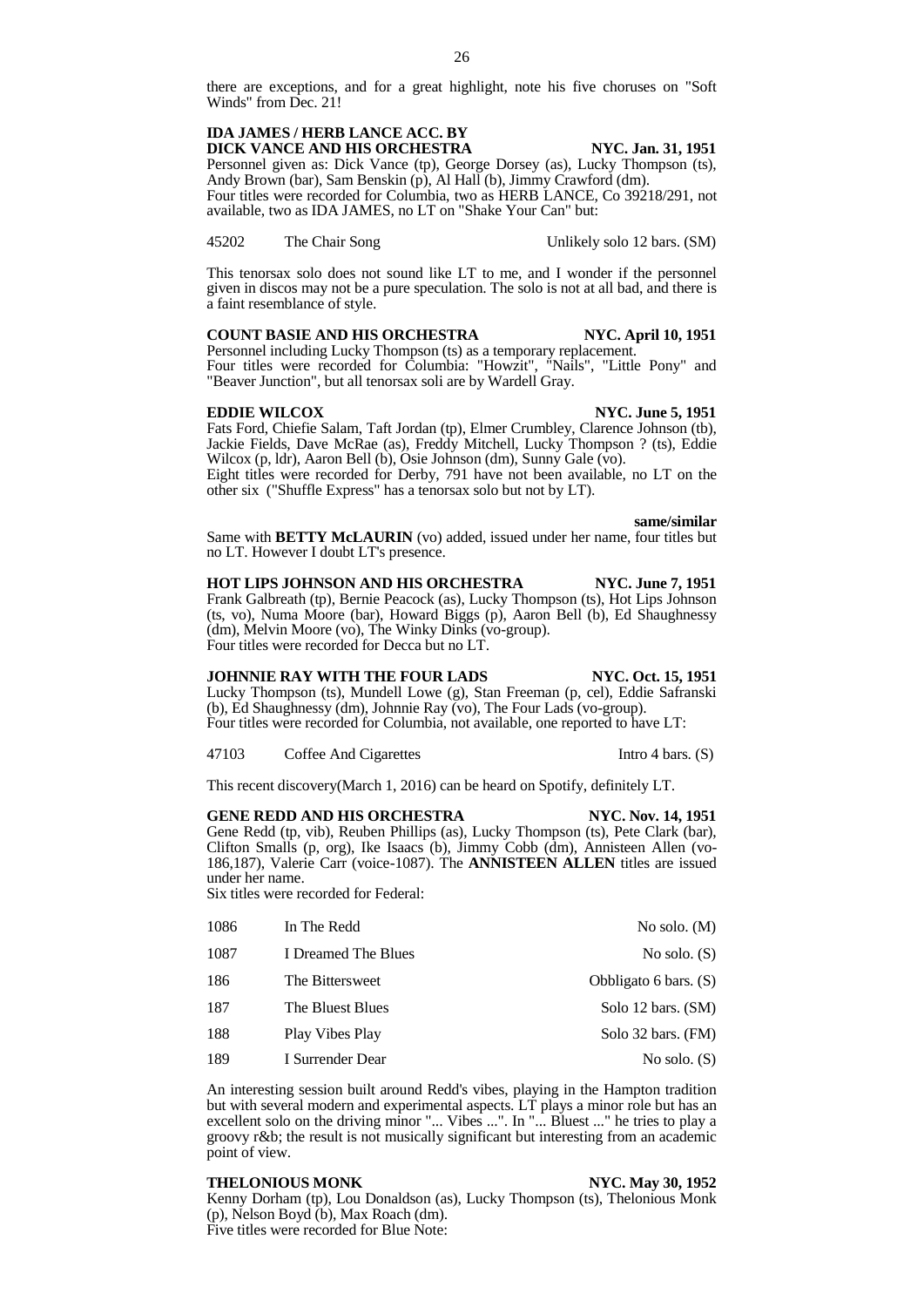| $434-1$   | Skippy         | Solo 32 bars. (FM)    |
|-----------|----------------|-----------------------|
| 434-2     | Skippy         | As above. (FM)        |
| $435 - 1$ | Hornin' In     | Solo 16 bars. $(M)$   |
| $435 - 3$ | Hornin' In     | As above. $(M)$       |
| $436-0$   | Sixteen        | Solo $32$ bars. $(M)$ |
| 436-1     | Sixteen        | As above. $(M)$       |
| $437-0$   | Carolina Moon  | Solo 16 bars. $(M)$   |
| 438-0     | Let's Cool One | Solo 16 bars. $(M)$   |

Monk's music is extremely interesting and exciting, but I doubt that LT is much attracted to it. He is capable enough harmonically, but rhythmically and emotionally on another planet. His soloing here seems somewhat disconnected from the rest of the group, and although nothing is wrong, it is easily forgotten.

# **JIMMY SCOTT ACCOMPANIED BY**

**LUCKY THOMPSON AND HIS ORCHESTRA NYC. Aug. 1, 1952** Gil Askey (tp), John Saunders (tb), Curby Alexander (as), Lucky Thompson (ts), Clarence Williams (bar), Edwin Swanson (p), Peck Morrison (b), Herbie Lovelle (dm), Jimmy Scott (vo).

Four titles were recorded for Coral, no LT on 83197 "Why Was I Born?", 83198 "You Never Miss The Water" and 83199? "The Bluest Blues" but:

83200 Solitude Obbligato 16 and 10 bars. (S)

Jimmy Scott is one of jazz' most important vocal personalities, sadly underrecorded for the most of his life, but having a successful and well deserved comeback in the late eighties. It is therefore a pleasure to hear him with LT's orchestra, and even if two items are vocals 'only', "Solitude" more than makes up for that with beautiful background playing.

# **BENNY CARTER AND HIS ORCHESTRA NYC. Oct. 2, 1952**

Doc Cheatham, Taft Jordan, Dick Vance (tp), Tyree Glenn, Claude Jones, Frank Rehak (tb), Benny Carter (tp, as), Eddie Barefield (as), Art Drellinger, Lucky Thompson (ts), Willard Brown (bar), Billy Taylor (p), Rene Hall (g), unknown (b), Chris Columbus (dm).

Four titles, "Love Is Cynthia", "Sunday Afternoon", "Walking By The River" and "If I Didn't Love You So" were recorded for Victor, but no LT soli.

**LUCKY THOMPSON AND HIS LUCKY SEVEN NYC. Aug. 14, 1953** Harold Johnson (tp), John Saunders (tb), Jimmy Powell (as), Lucky Thompson (ts), Clarence Williams (bar), Earl Knight (p), Beverly Peer (b), Percy Brice (dm). Four titles were recorded for Decca, three issued:

| Solo 40 bars to coda. $(S)$                                      | Flamingo           | 85039 |
|------------------------------------------------------------------|--------------------|-------|
| No solo. (SM)                                                    | Mambo In Blues     | 85040 |
| Break 8 bars to solo $3\frac{1}{2}$<br>choruses of 32 bars. (FM) | The Scene Is Clean | 85041 |

A semi-bigband with elaborate arrangements making it sound larger. LT is featured soloist with good results.

**LUCKY THOMPSON AND HIS LUCKY SEVEN NYC. March 2, 1954** Gil Askey (tp), George Matthews (tb), Curby Alexander (as), Lucky Thompson (ts), Clarence Williams (bar), Al Williams (p), Beverly Peer (b), Percy Brice (dm). Four titles were recorded for Decca:

| 89531 | The Night Hawk       | Solo with orch 32 bars. Solo 8 bars<br>to 8 bars and coda with orch. $(S)$ |
|-------|----------------------|----------------------------------------------------------------------------|
| 89532 | Little Boy, Blow     | Solo with orch 64 bars. (M)                                                |
| 89533 | Moonlight In Vermont | Solo with orch 44 bars to coda. $(S)$                                      |
| 89534 | <b>Bunny</b>         | Solo 28 bars. (SM)                                                         |

On this session, "Bunny" has a majestic solo, while "... Hawk" is a rather ordinary moody piece. "... Blow" is good but not outstanding, and "Moonlight ..." would have been slightly boring, if it were not for the magnificent runs in the second half.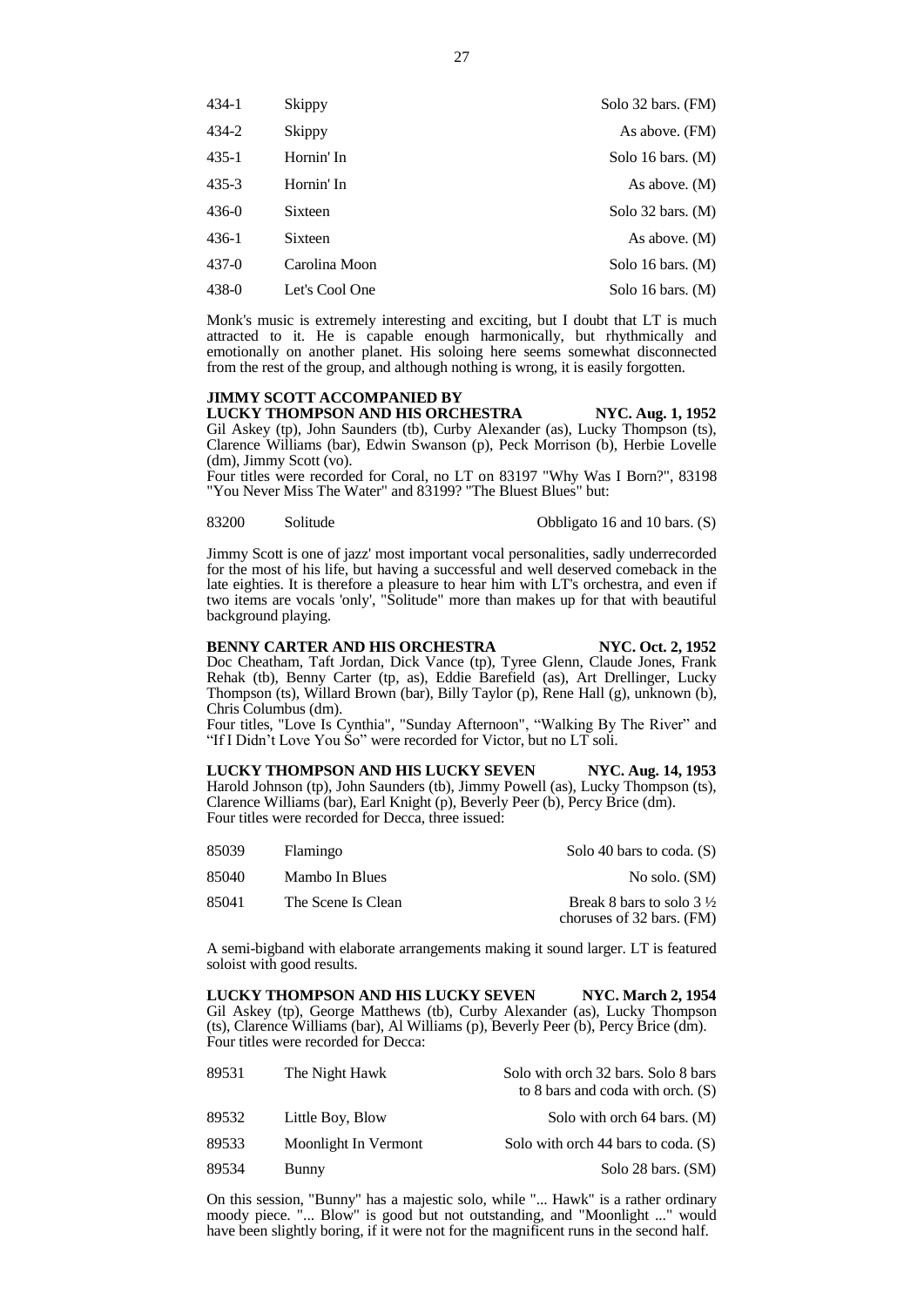**MILES DAVIS ALL STAR SEXTET Hackensack, NJ. April 29, 1954** Miles Davis (tp), J. J. Johnson (tb), Lucky Thompson (ts), Horace Silver (p), Percy Heath (b), Kenny Clarke (dm). Two titles were recorded for Prestige:

| 568 | Blue'n Boogie | Solo with ens 12 choruses of 12 bars. (F) |
|-----|---------------|-------------------------------------------|
| 569 | Walkin'       | Solo 10 choruses of 12 bars. (M)          |

A legendary session, one of those which made us look to Miles Davis in awe, something special never heard before! Although we "only" get two different versions of the blues, the occasion is still extremely exciting after 40 years, with everybody making jazz history. LT is in many ways far from Miles' musical world, but this is more like a jam session, and he plays his own music in a convincing way. Both numbers are quite noteworthy, but the fascinating "Walkin'" is the one you are likely to play repeatedly, where the choruses are built one by one logically to a climax.

**DIZZY GILLESPIE AND HIS ORCHESTRA NYC. May 24, 1954** Dizzy Gillespie, Quincy Jones, Ernie Royal, Jimmy Nottingham (tp), Leon Comegys, J. J. Johnson, George Matthews (tb), Hilton Jefferson, George Dorsey (as), Hank Mobley, Lucky Thompson (ts), Danny Bank (bar), Wade Legge (p), Lou Hackney, Robert Rodriguez (b), Charlie Persip (dm), Jose Manguel (bgo), Ubaldo (timb), Candido Camero, Ramon Santamaria (cga), Chico O'Farrill (arr). Five titles were recorded for Verve, one has LT:

1713-4 Jungle Solo with orch 36 bars. (FM)

Three excellent blues choruses driven by one of the best modern bigbands ever!

### **CATS VERSUS CHICKS NYC. June 2, 1954**

Cats: Clark Terry (tp), Urbie Green (tb), Lucky Thompson (ts), Horace Silver (p), Tal Farlow (g), Percy Heath (b), Kenny Clarke (dm). Chicks: Norma Carson (tp), Corky Hetch (harp), Terry Pollard (vib), Mary Osborne (g), Bonnie Wetzel (b), Elaine Leighton (dm).

Four titles were recorded for MGM:

| 248 | Cat Meets Chick     | Solo 16 bars. $(M)$   |
|-----|---------------------|-----------------------|
| 249 | <b>Mamblues</b>     | No solo.              |
| 250 | The Man I Love      | Solo $64$ bars. $(M)$ |
| 251 | Anything You Can Do | No solo.              |

The idea of having two different sexes play the same tunes in a sort of "battle" is rather corny, but the music resulting from it has its merits. LT however seems to choose a modest role with two no-solo-items and one ordinary solo on "Cat ...". The exception is an inspired chorus in double tempo on "... Love", note this one!

**DIZZY GILLESPIE AND HIS ORCHESTRA NYC. Sept. 15, 1954** Personnel as May 24 except latin rhythm out. Four titles were recorded for Verve, two have LT: 1980-3 Cool Eyes Solo with orch 32 bars. (M)

| 1982-4 | Pile Driver | Break to solo 24 bars. (FM) |  |
|--------|-------------|-----------------------------|--|

Good soli, particularly "Pile ..." is inspired.

# **JACK TEAGARDEN AND HIS ORCHESTRA NYC. Oct. 1954** Ruby Braff (tp), Jack Teagarden (tb, vo), Sol Yaged (cl), Lucky Thompson (ts), Ken Kersey (p), Sidney Gross (g), Milt Hinton (b), Denzil Best (dm). Seven titles were recorded for Urania:

| The Christmas Song       | No solo.                                                   |
|--------------------------|------------------------------------------------------------|
| St. James Infirmary      | In ens. Solo $8$ bars. $(S)$                               |
| <b>Blue And Esoteric</b> | Solo 12 bars. (SM). Solo with<br>ens 36 bars. In ens. (FM) |
| After You've Gone        | Part of intro 4 bars. In<br>ens. Solo 40 bars. (FM)        |
| Stars Fell On Alabama    | Acc. $(tp)$ 8 bars. Solo 8                                 |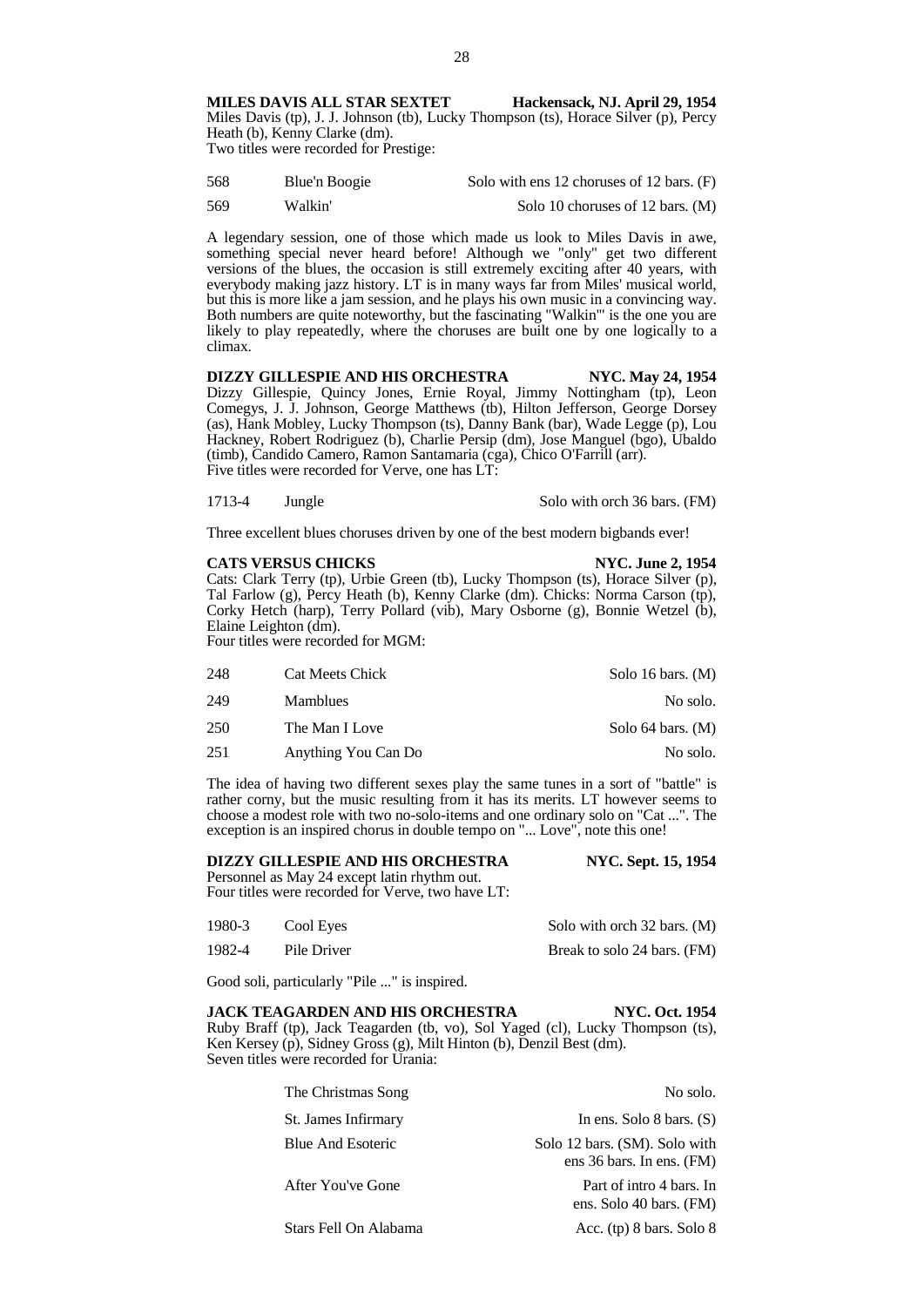bars. Obbligato 8 bars. (S)

A 100 Years From Today Obbligato parts. Solo 10 bars. (S)

Lover Solo 64 bars. In ens. (F)

I am completely enchanted by this beautiful aggregation of beautiful people! Big T and Lucky T fit like hand in glove, and the highlights come continuously, with the master trumpeter Braff monitoring the session. The tenorsax parts are just unforgettable, all of them, but maybe some particular attention should be given to "... Esoteric" and "... Infirmary".

# **LUCKY THOMPSON NYC. Oct. 1954**

Jimmy Hamilton (cl), Lucky Thompson (ts), Billy Taylor (p), Sidney Gross (g), Oscar Pettiford (b), Osie Johnson (dm). Five titles were recorded for Urania:

| Tune For Tex      | Solo $64$ bars. $(F)$                                                                           |
|-------------------|-------------------------------------------------------------------------------------------------|
| Where Or When     | Solo $2\frac{1}{2}$ choruses of 40 bars, except<br>$(p)$ on first bridge, to coda. $(S)$        |
| Kamman's A-Comin' | Soli 2, 16, 32 and 2 bars. (M)                                                                  |
| Ever So Easy      | Solo 6 choruses of 12 bars.<br>7 choruses $4/4$ with (dm) to 4<br>choruses $4/4$ with (b). (FM) |
| Mr. $E-Z$         | Solo 64 bars. $(M)$                                                                             |

An elegant session, almost to the point of chamber music, and the fine rhythm section may be called "intellectual" in its close cooperation and gentle soloing. However, it is also close to boring at times, and one catches oneself in waiting for Lucky. He plays his usual excellent self, but there are more exciting sessions. "Where ..." is a beautiful but almost bloodless ballad, and among the other items, the fast medium blues "Ever ..." is the most prominent item with an unusual long 4/4 section of various combinations.

# **JIMMY HAMILTON JAZZ ENSEMBLE NYC. Oct. 1954**

Ernie Royal (tp), Jimmy Hamilton (cl, arr), Lucky Thompson (ts), Earl Knight (p), Sidney Gross (g), Oscar Pettiford (b), Osie Johnson (dm). Four titles were recorded for Urania:

| Mood Indigo              | In ens. $(S)$                      |
|--------------------------|------------------------------------|
| Salute To Charlie Parker | Break 4 bars to solo 32 bars. (FM) |
| Easy To Love             | Soli 8 and 8 bars. $(M)$           |
| Prelude To A Mood        | Solo 24 bars. $(M)$                |

I am not particularly fond of this session, the arrangements are not quite to my taste, and LT's contributions are quite ordinary, for him to be that is. For a highlight choose "Salute ...".

# **KING PLEASURE ACC. BY**

**QUINCY JONES BAND NYC. Dec. 7, 1954** J. J. Johnson, Kai Winding (tb), Lucky Thompson (ts), Danny Bank (bar), Jimmy Jones (p), Paul Chambers (b), Joe Harris (dm), King Pleasure, Jon Hendricks, Eddie Jefferson, Three Riffs (vo), Quincy Jones (arr).

Four titles were recorded for Prestige, three have LT:

| 659  | Don't Get Scared     | Solo 12 bars. $(M)$                                  |
|------|----------------------|------------------------------------------------------|
| 661  | You're Crying        | Soli with orch 16 and 16 bars. $(S)$                 |
| 662. | <b>Funk Junction</b> | Part of intro. Solo 8 bars<br>to coda fade-out. (SM) |

LT has good contributions on this session, particularly when playing quite straight on the non-vocal "... Crying", and he enters the late fifties as one of the major jazz tenorsaxophone players.

# **MODERN JAZZ SOCIETY NYC. March 14, 1955**

Gunther Schuller (frh, arr), J. J. Johnson (tb), James Politis (fl), Manny Ziegler (bassoon), Aaron Sachs (cl), Lucky Thompson (ts), John Lewis (p, comp, arr), Percy Heath (b), Connie Kay (dm), Janet Putnam (harp).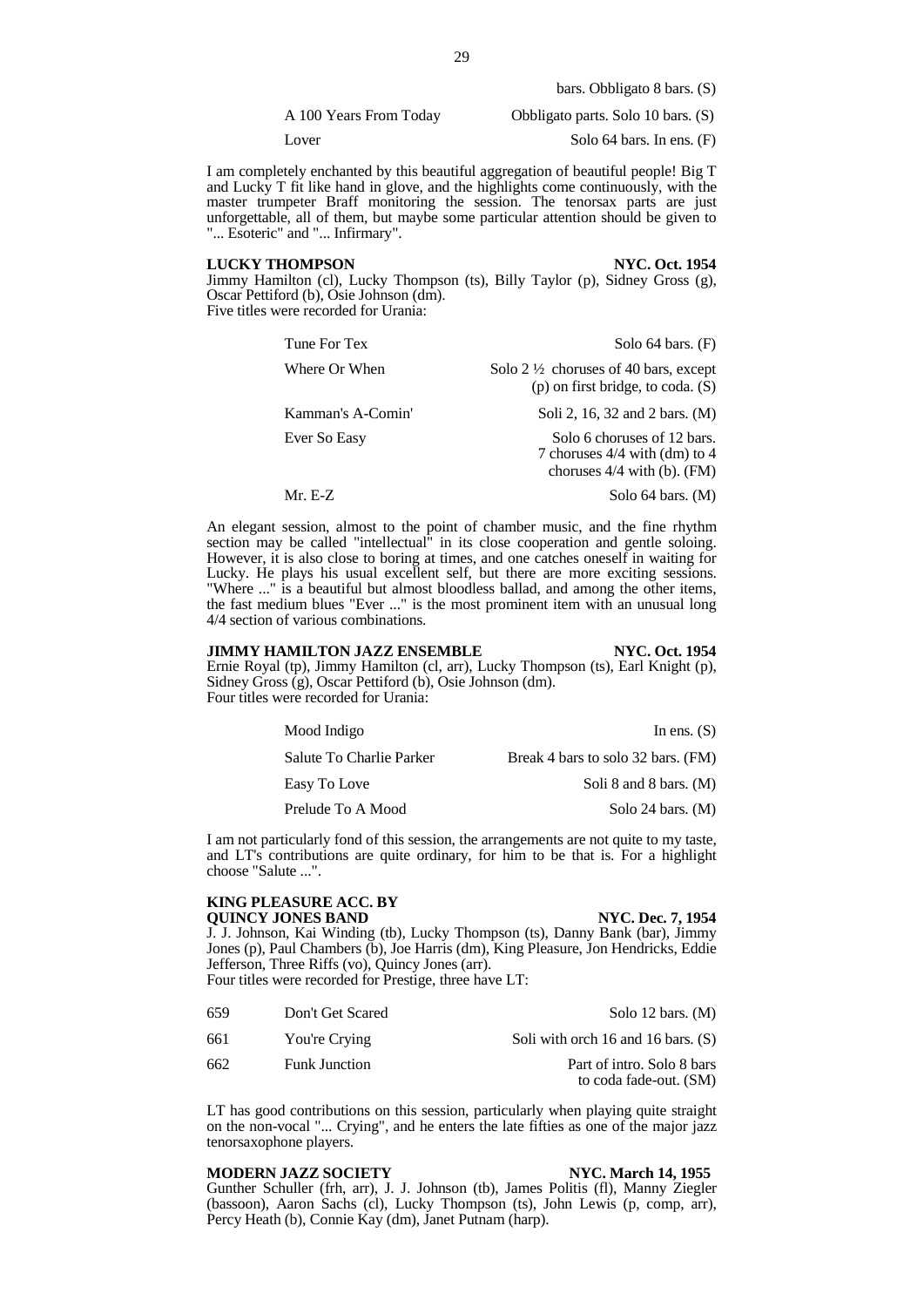Three titles were recorded for Norgran (three more with Stan Getz (ts) replacing Thompson):

| 5002 | Sun Dance            | Solo with ens 22 bars. (SM)                                              |
|------|----------------------|--------------------------------------------------------------------------|
| 5003 | Diango               | Solo with ens 32 bars. (SM)                                              |
| 5004 | Little David's Fugue | Prominent in improvised ensemble.<br>Solo with ens $48 \text{ bars}$ (M) |

LT enters the late fifties with a unique crossover session organized by John Lewis and Gunther Schuller. The music may have been controversial then, now it is just beautiful and swings softly and merrily behind the classic oriented arrangements. From harp to clarinet and trombone, everything is enchanting, and LT shows his greatness on all three items, but my favourite is "Django", an unforgettable Lewis composition arranged by Schuller, creating a true tenorsax masterpiece!!

# **JO JONES BAND NYC. Aug. 11, 1955**

Emmett Berry (tp), Bennie Green (tb), Lucky Thompson (ts), Count Basie (p-"Shoe Shine Boy"), Nat Pierce (p-other items), Freddie Green (g), Walter Page (b), Jo Jones (dm).

Five titles were recorded for Vanguard, issued as "Jo Jones Special":

| Shoe Shine Boy -1  | Soli 64, 4, 4, 4 and 2 bars. (FM)   |
|--------------------|-------------------------------------|
| Shoe Shine Boy - 2 | Soli 64, 4, 4, 4, 4 and 2 bars. (F) |
| Lover Man          | Soli 32 and 16 bars to coda. $(S)$  |
| Georgia Mae        | Solo $64$ bars. $(F)$               |
| Lincoln Heights    | Solo $64$ bars. $(M)$               |
| Embraceable You    | Solo 24 bars. $(S)$                 |

A remarkable mainstream session, enjoyable as a whole with fine contributions by all participants. LT plays magnificently on "Lover Man" and "Embraceable ...", but also the higher tempi feature him to advantage. The "recreation" of the famous "Shoe Shine" is exciting, and LT plays particularly convincingly on take 2, substantially faster than take 1.

## **JIMMY CLEVELAND NYC. Aug. 12, 1955**

Ernie Royal (tp), Jimmy Cleveland (tb), Lucky Thompson (ts), Cecil Payne (bar), John Williams (p), Barry Galbraith (g), Paul Chambers (b), Max Roach (dm), Quincy Jones (arr).

Three titles were recorded for EmArcy:

| 11997 | Hear Ye! Hear Ye!           | Solo 32 bars. (FM)                |
|-------|-----------------------------|-----------------------------------|
| 11998 | You Don't Know What Love Is | Solo 16 bars. $(S)$               |
| 11999 | Little Beaver               | Solo 4 choruses of 12 bars. $(M)$ |

A third kind of session, this time a swinging modern/mainstream one. Two fine tenorsax soli in medium tempi, particularly the blues on "Little ...", but the memorable item is "... Love Is", utterly beautiful, also with a trombone out of this world.

### **MODERN JAZZ SOCIETY NYC. Nov. 18, 1955**

J. J. Johnson (tb), Lucky Thompson (ts), Gunther Schuller (frh), Tony Scott (cl), James Politis (fl), Loren Glickman (basoon), Janet Putnam (harp), Milt Jackson (vib), John Lewis (p, ldr), Percy Heath (b), Connie Kay (dm, tymp).

Rehearsal for Modern Jazz Society Concert, thirteen titles, three reported to have LT:

| Where Or When | $Solo.$ () |
|---------------|------------|
|---------------|------------|

| Midsömmer | Solo. $( )$ |
|-----------|-------------|
|           |             |

Turnpike Solo. ( )

# **JIMMY CLEVELAND NYC. Nov. 19, 1955**

Ernie Royal (tp), Jimmy Cleveland (tb), Lucky Thompson (ts), Cecil Payne (bar), Hank Jones (p), Barry Galbraith (g), Oscar Pettiford (b), Osie Johnson (dm). Five titles were recorded for EmArcy, no LT on "My One And Only Love", "Our Love Is Here To Stay" and "Vixen" but: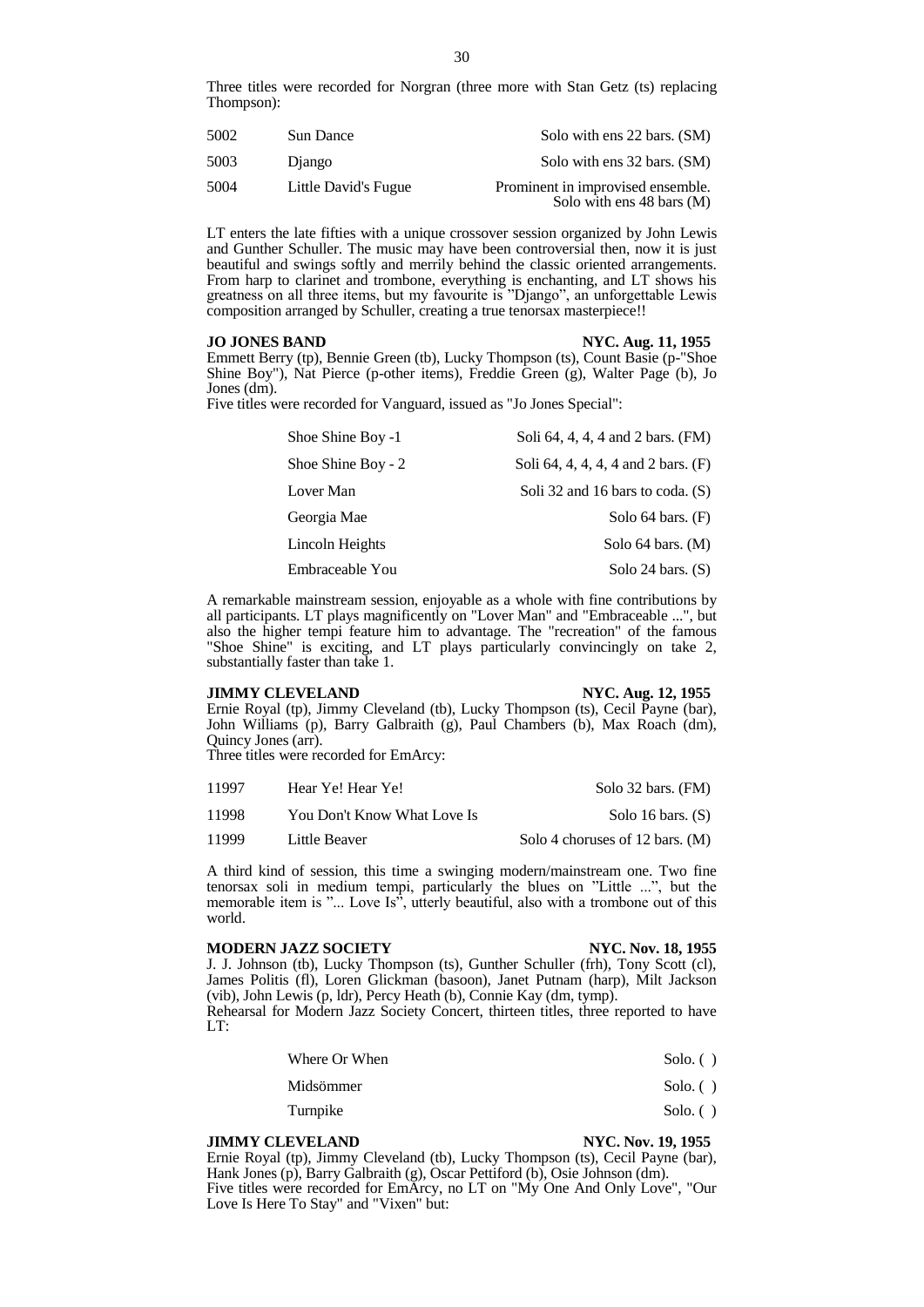| 12313 | Count 'Em           | Solo 24 bars. (SM)  |
|-------|---------------------|---------------------|
| 12314 | <b>Bone Brother</b> | Solo 30 bars. $(M)$ |

A fine follow up session to the one three months earlier with two good tenorsax soli.

**MILT JACKSON SEXTET NYC. Jan. 17, 1956**

Lucky Thompson (ts), Milt Jackson (vib), John Lewis (p), Skeeter Best (g), Oscar Pettiford (b), Kenny Clarke (dm). Three titles were recorded for Atlantic:

| 1828 | Hello             | Duet with (vib) $16+8$ bars, (vib) on<br>bridge. Solo 8 bars to duet 8 bars. $(S)$ |
|------|-------------------|------------------------------------------------------------------------------------|
| 1829 | Bright Blues      | Straight with (vib) 32 bars. Solo<br>48 bars. Straight with (vib) 32 bars. (M)     |
| 1830 | How High The Moon | Solo 64 bars. (FM)                                                                 |

This session starts perhaps the most important month in LT's musical life! Three magnificent encounters with Milt Jackson, leading up to the unique cooperation with Oscar Pettiford. These three titles are most delightful; "... Moon" starts out with vibes in a very slow tempo, but then LT swings merrily in uptempo. But even more memorable is the exquisite blues playing on "Bright ..." and the utterly beautiful, slow, close coplaying with Milt on "Hello"!!

# **MILT JACKSON QUINTET NYC. Jan. 19, 1956**

Lucky Thompson (ts), Milt Jackson (vib), Wade Legge (p), Wendell Marshall (b), Kenny Clarke (dm). Date also given as Jan. 5. Six titles were recorded for Savoy:

| 69116 | Come Rain Or Come Shine              | Acc. (vib) 16 bars. Solo 32 bars.<br>Acc. (vib) 16 and 8 bars to coda. (SM)                                                       |
|-------|--------------------------------------|-----------------------------------------------------------------------------------------------------------------------------------|
| 69117 | They Can't Take That<br>Away From Me | Soli 8 and 36 bars. Straight<br>16 and 8 bars to coda. (SM)                                                                       |
| 69118 | Wild Man                             | Solo 6 choruses of 12 bars. (FM)                                                                                                  |
| 69119 | Soulful                              | Solo 5 choruses of 12 bars. $(M)$                                                                                                 |
| 69120 | Fred's Mood                          | Straight 2 choruses of 12 bars.<br>Solo 6 choruses. 4 choruses $4/4$ with (vib/dm).<br>Straight 2 choruses to coda sequence. (FM) |
| 69121 | Flamingo                             | Solo 32 bars to long coda with (vib). $(S)$                                                                                       |

Savoy takes over the Milt Jackson group, and the result is almost as good, although Lewis/Pettiford of the previous session is an unbeatable combination. There are three examples of medium blues, note particularly the chase on "... Mood", where LT suddenly erupts with extraordinarily fast phrasing, and "Soulful" in which he seems to have some starting problems. "They Can't ..." has a very good solo, although it seems the cooperation with the piano falters somewhat. My favourite is not surprisingly the slow "Flamingo", played simply with great beauty.

# **MILT JACKSON QUINTET NYC. Jan. 20, 1956**

Personnel as above except Hank Jones (p) replaces Legge. No (vib) on 69127. Date also given as Jan. 23.

Twelve titles were recorded for Savoy, no LT present on 69123 "Can't Help Lovin' That Man", 69129 "In A Sentimental Mood" and 69131 "Azure Te" (note: 69129- 131 are presented as Medley) but:

| 69122 | Lover               | Straight. Solo 2 choruses of 64 bars.<br>Straight. (F)                             |
|-------|---------------------|------------------------------------------------------------------------------------|
| 69124 | The Lady Is A Tramp | Straight. Solo 2 choruses of 48 bars.<br>80 bars 4/4 with (vib/dm). Straight. (FM) |
| 69125 | Angel Face          | Soli 8, 16 and 8 bars. $(S)$                                                       |
| 69126 | Sometimes I'm Happy | Straight. Solo 64 bars. Straight. (M)                                              |
| 69127 | What's New?         | Soli 32 and 8 bars to long coda. (S)                                               |
| 69128 | Now's The Time      | Straight. Solo 6 choruses of 12 bars. (SM)                                         |
| 69130 | Mood Indigo         | Solo $32$ bars. $(S)$                                                              |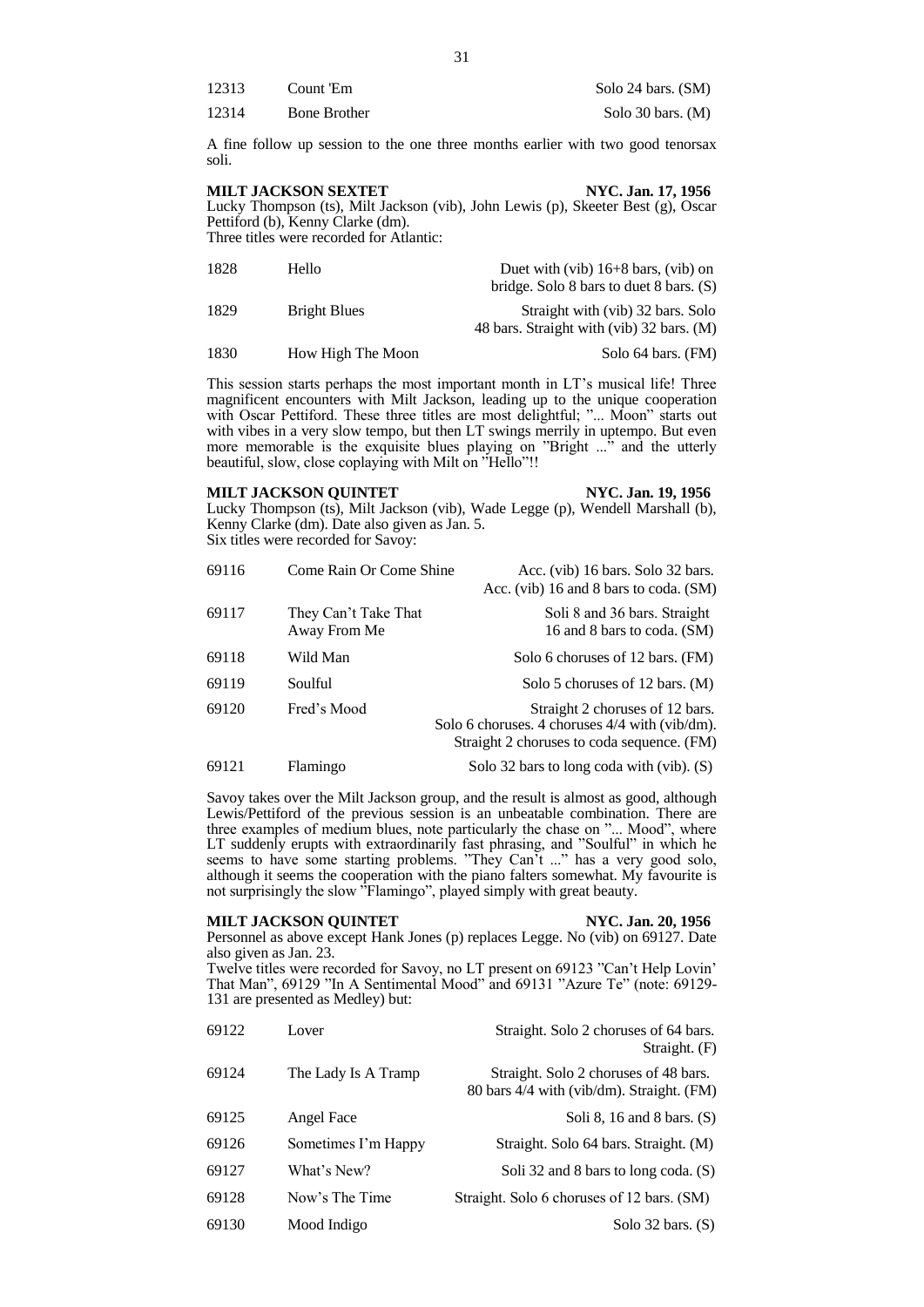69132 Minor Conception Straight. Solo 3 choruses of 32 bars. 2 choruses 8/8 with (vib) to 1 chorus 8/8 with (vib/dm). Straight. (FM)

69133 Soul In ¾ Straight. Solo 4 choruses of 12 bars. (SM)

Beautiful music, beautiful tenorsax playing!! Ballads like "Angel ...", "... New?" and "... Indigo" have a sound out of this earth, no other tenorsax player with exception of Zoot Sims ever had such a sound in the horn, and the contents of the soli are most fitting. All items have their merits, whether the blues on "... The Time" and "Soul ...", the latter a blues waltz, or the upper tempi standards, preferrably "... Tramp". A great session!!

### **LUCKY THOMPSON TRIO NYC. Jan. 27, 1956**

Lucky Thompson (ts), Clifton"Skeeter" Best (g), Oscar Pettiford (b). Eight titles were recorded for ABC-Paramount:

| Dancing Sunbeam                    | Straight intro and 32 bars. Solo 64<br>bars. Straight 16 bars to coda. (M)                                                                     |
|------------------------------------|------------------------------------------------------------------------------------------------------------------------------------------------|
| Tricotism                          | Breaks. Soli 64 and 24 bars to<br>straight 8 bars and breaks/coda. (M)                                                                         |
| Bo-Bi My Boy                       | Straight 2 choruses of 12 bars to solo<br>6 choruses to straight 2 choruses. (M)                                                               |
| A Lady's Vanity<br>(Body And Soul) | Soli 64 and 8 bars. $(S)$                                                                                                                      |
| <b>OP</b> Meets LT                 | Straight 8 bars. Solo 3 choruses of<br>32 bars. Straight 8 bars. (M)                                                                           |
| Little Tenderfoot                  | Straight 1 chorus of 32 bars to solo<br>3 choruses to close. (FM)                                                                              |
| The Plain And Simple Truth         | Intro 8 bars to straight 2 choruses<br>of 12 bars to solo 6 choruses<br>Solo 2 choruses to straight 1 chorus<br>and coda $8 \text{ bars.}$ (M) |
| Mister Man                         | Straight 2 choruses of 12 bars to solo<br>4 choruses. Solo 2 choruses<br>to straight 1 chorus. (FM)                                            |

These trio performances may be considered the zenith of LT's recorded performances!!! Strong words considering the numerous magnificent contributions made through the preceding 12 years, and of course it is a matter of taste; these chamber music items represent someting new for LT, for jazz, for us. With only guitar and bass swinging merrily behind, LT creates the most wonderful music. His sound was always unique, now it has a glow making it the most beautiful tenorsax sound in jazz history (together with that of Zoot Sims in slow tempo decades later). His version of a slightly camouflaged "Body And Soul" is just perfect and incredibly beautiful! There are a lot of tricky compositions here, even the blues on "... My Boy", "... Simple Truth" and particularly "Mister ..." are something different. This session is your tenorsax must!!!!

# **LUCKY THOMPSON AND HIS ORCHESTRA NYC. Jan. 30, 1956** Jimmy Cleveland (tb), Lucky Thompson (ts), Hank Jones (p), Oscar Pettiford (b), Osie Johnson (dm).

Four titles were recorded for ABC-Paramount:

| Deep Passion | Solo 64 bars. Coda. (S)     |
|--------------|-----------------------------|
| Tom-Kattin'  | Break to solo 64 bars. (FM) |
| Translation  | Solo 32 bars. $(M)$         |
| Old Reliable | Break to solo 36 bars. (M)  |

**NYC. Feb. 1956**

As above except Don Abney (p) replaces Jones, Cleveland and Pettiford out on "Once ..." Four titles:

| N. R. 1   | Solo 4 choruses of 12 bars. (M)   |
|-----------|-----------------------------------|
| N. R. 2   | Solo 48 bars. (FM)                |
| Good Luck | Solo 4 choruses of 12 bars. $(M)$ |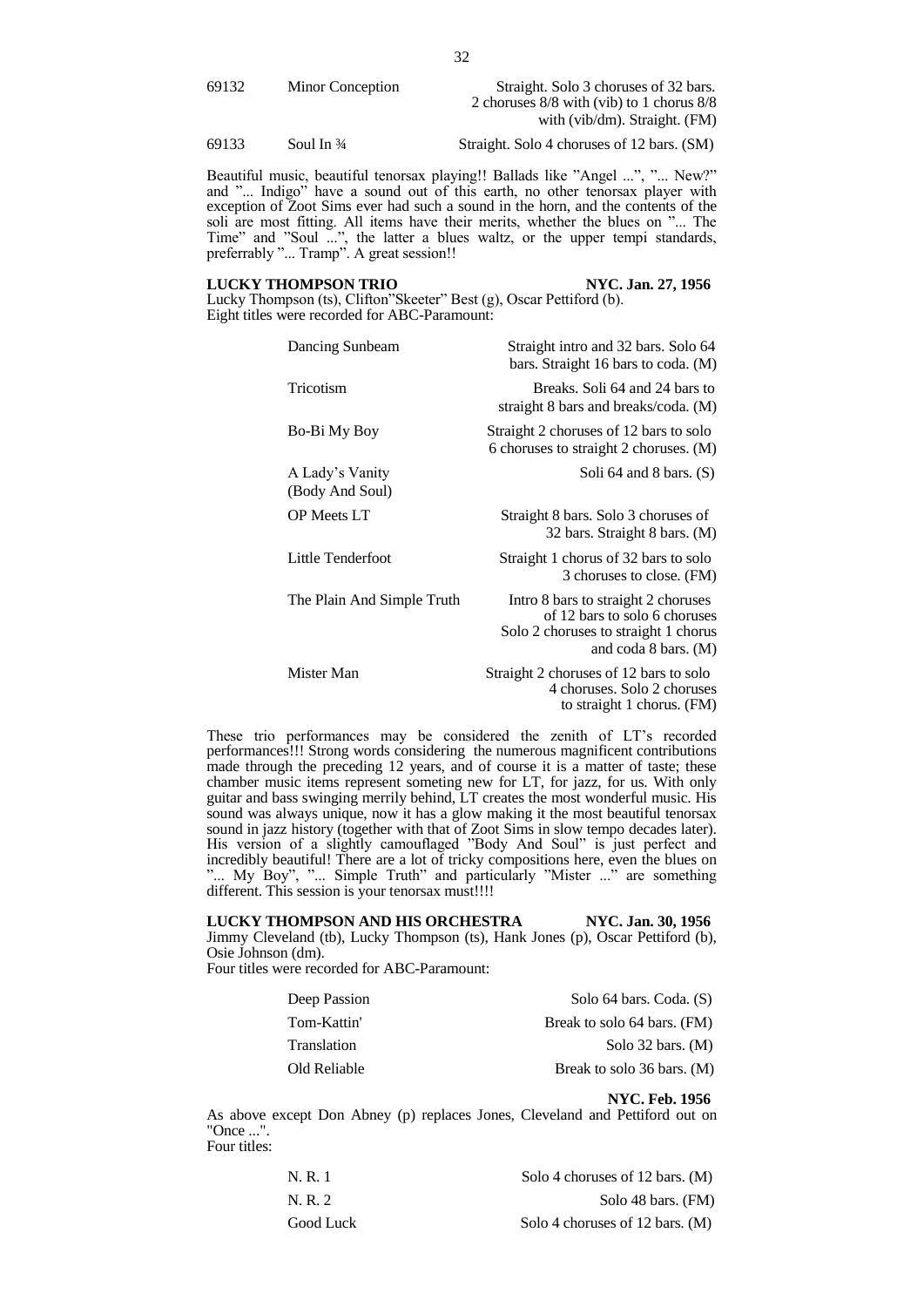# Once There Was Solo 54 bars. Coda. (S)

Fine follow-ups of the previous ABC-trio session, and also here there are two items with a trio format; piano and extremely subdued drums if any, "... Passion" and "Once ...", these will belong to your most treasured LT possessions, believe me, unbelievable!! The remaining items are more "ordinary" quintet performances with good soloing by all, three blues and three standards, fine tenorsax playing all over! And now LT is ready for going abroad for the first time!!!

# **JOE CASTRO JAM SESSION Somerville, NJ. Feb. 2, 1956**

Sonny Truitt (tb), Zoot Sims, Lucky Thompson (ts), Joe Castro (p), Oscar Pettiford (b), Ron Jefferson (dm).

Eight titles were recorded at Duke Farms, four have LT (three first issued):

| Tricotism       | Solo. $()$  |
|-----------------|-------------|
| Lester Leaps In | $Solo.$ ( ) |
| Rifftide        | Solo. $()$  |
| Blues In A-Flat | Solo. $()$  |

# DIZZY GILLESPIE & HIS ORCHESTRA NYC. Feb. 14, 1956

Dizzy Gillespie (tp, ldr), Ermet Perry, Ernie Royal, Idrees Sulieman (tp), Billy Byers, Jimmy Cleveland, Frank Rehak (tb), Jerome Richardson (fl, as), Sahib Shihab (as), Lucky Thompson, Ernie Wilkins (ts), Danny Bank (bar), Wade Legge (p), Nelson Boyd (b), Charles Persip (dm).

Three titles were recorded for Verve, no LT on 2773-4 "Doodlin'" but:

| 2774-4 | Sometimes I'm Happy | Solo 16 bars. (M) |
|--------|---------------------|-------------------|
| 2775-3 | Jessica's Day       | Solo 8 bars. (SM) |

Postscript of March 1, 2016: Must have missed this session with two brief but beautiful TL soli.

**LUCKY THOMPSON QUARTET/QUINTET Paris, Feb. 21/22, 1956** Emmett Berry (tp-except "Thin Ice", "Sophisticated Lady"), Lucky Thompson (ts, arr), Henri Renaud (p-except "Thin Ice"), Benoit Quersin (b), Gerard "Dave" Pochonet (dm).

Six titles were recorded for Ducretet-Thompson:

| Thin Ice (take 1)                | As below but solo 8 choruses. (F)                                            |
|----------------------------------|------------------------------------------------------------------------------|
| Thin Ice (take 2)                | Straight 48 bars to solo 6 choruses<br>of 32 bars to straight 48 bars. $(F)$ |
| Medley: Sophisticated Lady       | Solo $32$ bars. $(S)$                                                        |
| These Foolish Things             | Acc. tp $8$ bars to coda. $(S)$                                              |
| Takin' Care Of Business (take 1) | As below. (FM)                                                               |
| Takin' Care Of Business (take 2) | Solo 6 choruses of 12 bars. (FM)                                             |
| One Cool Night (take 1)          | As below. (FM)                                                               |
| One Cool Night (take 2)          | In ens 32 bars to break and solo<br>64 bars. In ens 8 bars to coda. (FM)     |

LT is in Europe, or France to be precise! His first visit lasted appr. four months only, but it seems he recorded almost continuously, leaving behind some of the best tenorsax playing of the middle/late fifties. The first session is a light swinging one with an old friend from the Basie band on trumpet. The atmosphere is not as serious and determined as on the Pettiford sessions "back home" just before departure, but the general results are very good. A soft "Sophisticated ..." and the minor blues on "... Delight" are my favourites.

# **MODERN JAZZ GROUP Paris, March 5, 1956**

Fred Gerard, Roger Guerin (tp), Benny Vasseur (tb), Teddy Hameline (as), Jean-Louis Chautemps, Lucky Thompson (ts), William Boucaya (bar), Henri Renaud (p, comp), Benoit Quersin (b), Roger Paraboschi (dm). Three titles on Club Francais du Disque:

| Soli 32 and 32 bars. $(M)$ |
|----------------------------|
| Soli 42 and 16 bars. $(M)$ |
| Solo 32 bars. $(M)$        |
|                            |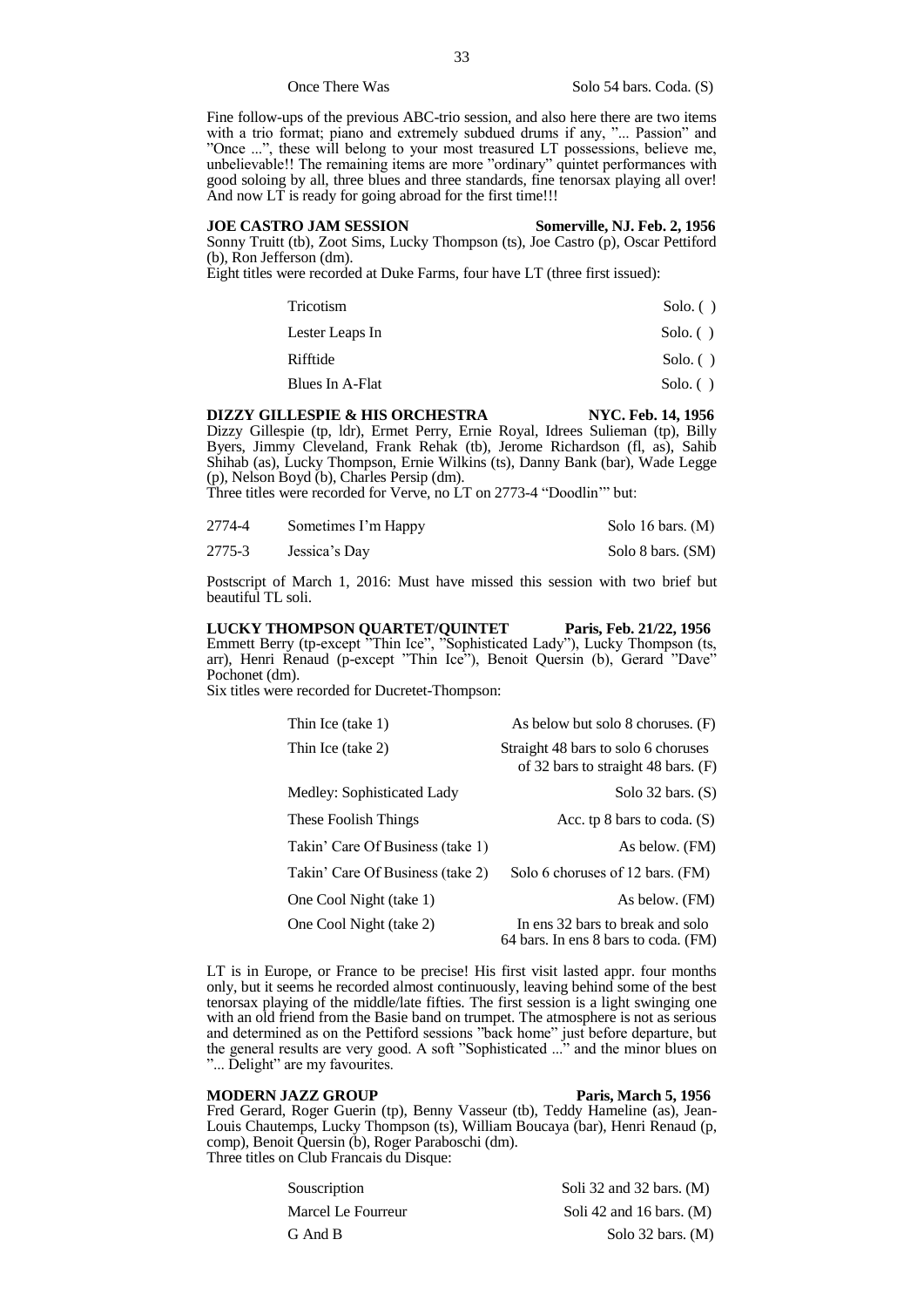Same/similar. Two titles:

Influence Soli 32 and 14 bars. (M)

Meet Quincy Jones Break to solo with orch 32 bars. Solo with orch 32 bars. (M)

**same date**

Lucky Thompson (ts), Henri Renaud (p), Benoit Quersin (b), Christian Garros (dm). Four titles:

| The Man I Love       | Soli 32 and 16 bars to long coda. (S)  |
|----------------------|----------------------------------------|
| There's No You       | Soli 32 and 16 bars to long coda. (S)  |
| Gone With The Wind   | Soli 64 and 32 bars to coda. (M)       |
| <b>Tight Squeeze</b> | Straight 2 choruses of 12 bars to solo |
|                      | 4 choruses. Straight 2 choruses. (FM)  |

There is nothing wrong with this quartet, four very nice performances! Note in slow tempo "... Love" and the exquisite conclusion of the first chorus, and also the very beautiful "... No You" with breath almost like Ben Webster!! The two other titles are easy swinging, and note also an excellent piano player. The titles with the larger ensemble are something different, LT seems to struggle with them, occasionally playing surprisingly staccato, possibly he is not familiar enough with the compositions, and while he plays competently, there is much more interesting material from this period.

# **LUCKY THOMPSON WITH**

**GERARD POCHONET & SON ORCHESTRE Paris, March 12, 1956** Lucky Thompson (ts), Michel Hausser (vib), Martial Solal (p), Jean-Pierre Sasson (g), Pierre Michelot (b), Gerard Pochonet (dm). Date also given as March 24. Six titles were recorded for French Swing:

| 5672 | Tenderly                                     | Soli 32 and 8 bars to long coda. (S)                                             |
|------|----------------------------------------------|----------------------------------------------------------------------------------|
| 5673 | I Can't Give You Anything<br><b>But Love</b> | Straight 1 chorus<br>of 32 bars to solo 1 chorus.<br>Solo 1 chorus to coda. (FM) |
| 5674 | East Of The Sun                              | Solo 1 chorus of 36 bars to solo<br>1 chorus. Solo 20 bars to coda. (M)          |
| 5675 | I Cover The Waterfront                       | Solo 48 bars to very long coda. (S)                                              |
| 5676 | My Funny Valentine                           | Solo 56 bars to very long coda. (S)                                              |
| 5677 | Lullaby In Rhythm                            | Straight 16+8 bars, (p) on bridge to<br>solo 32 bars. Solo 64 bars. (FM)         |

# **Paris, March 14, 1956**

Same, except Benoit Quersin (b) replaces Michelot. Note: Why is the lowest matrix numbers allocated to what is supposed to be the last session?

Six titles were recorded for French Swing:

| 5658 | You Go To My Head        | Soli 24 and 16 bars to coda. $(S)$                                           |
|------|--------------------------|------------------------------------------------------------------------------|
| 5659 | Undecided                | Straight 1 to solo 2 choruses of 32<br>bars. Solo 1 chorus to coda. (FM)     |
| 5660 | Don't Blame Me           | Soli 32 and 16 bars to long coda. (S)                                        |
| 5661 | Our Love Is Here To Stay | Soli 3 and 1 choruses of 32 bars<br>to long coda. (FM)                       |
| 5662 | But Not For Me           | Straight 1 chorus of 32 bars to solo<br>1 chorus. Solo 1 chorus to coda. (F) |
| 5663 | Indian Summer            | Soli 2 and 1 choruses of 32 bars<br>to long coda. $(M)$                      |

LT meets European swing with 78 rpm. like performances,  $2 \frac{1}{2}$  to  $4 \frac{1}{2}$  minutes long! This music is quite far away from the trio recordings in the U.S. just some few weeks earlier, and while LT is his true self with his beautiful tone, this is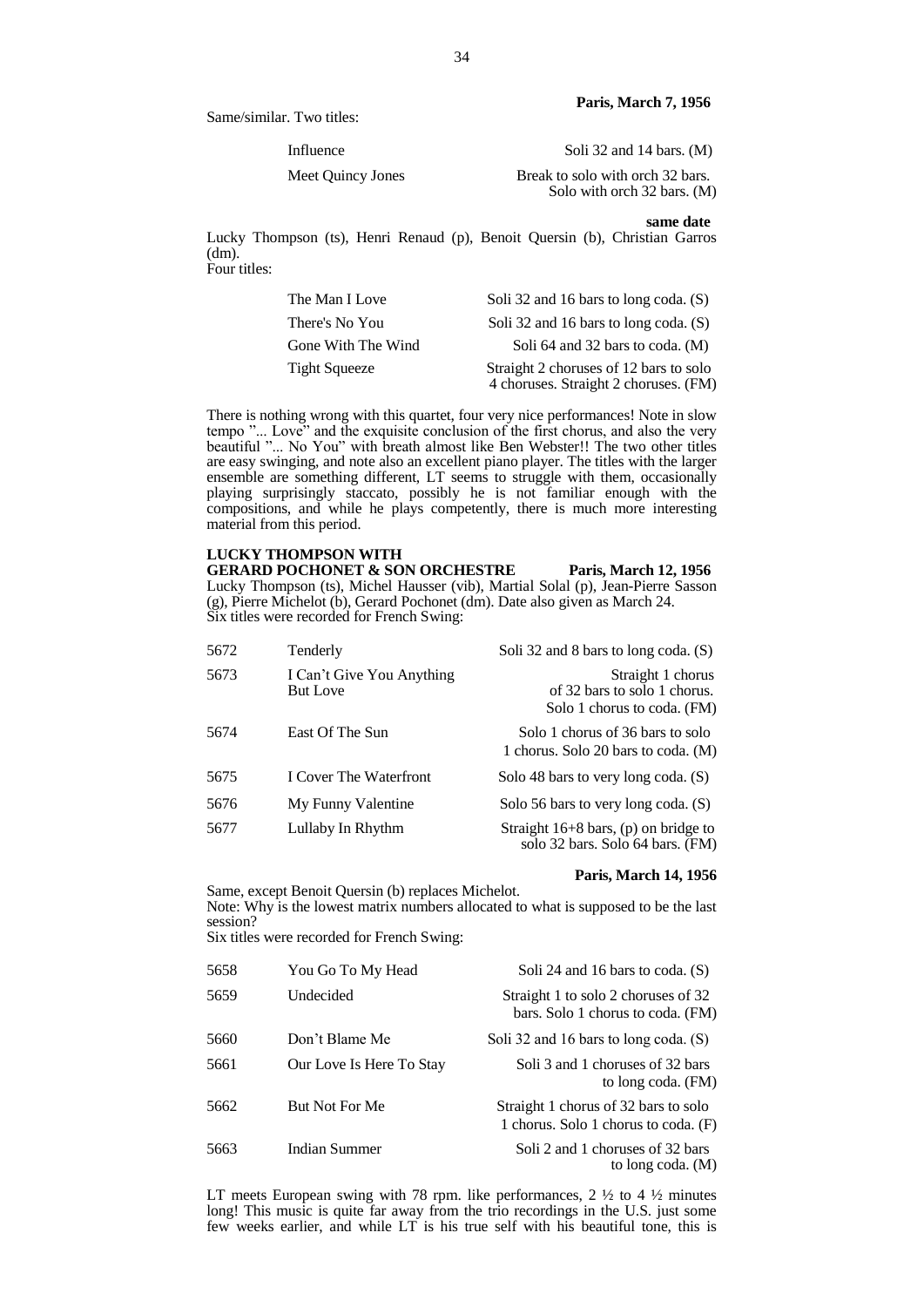# **LUCKY THOMPSON QUINTET Brussels, March 19, 1956**

Eddie Busnello (as), Lucky Thompson (ts), Johnny Hot (p), Jean Warland (b), Johnny Demeuldre (dm).

Seven titles were recorded at "La Cave de L'Escholier-ten-Noodois","Thin Ice", "You Go To My Head", "Taking Care Of Business", "Cherokee", "Fina And Dandy", "A Foggy Day", "Sophisticated Lady", not available.

# **JEAN PIERRE SASSON QUARTET Paris, March 27, 1956**

Lucky Thompson (ts), Jean-Pierre Sasson (g), Paul Rovere (b), Gerard Pochonet (dm).

Three titles were recorded for French Columbia:

| You Are My Dream | Straight with $(g)$ 32 bars to         |
|------------------|----------------------------------------|
|                  | solo 64 bars. Solo 48 bars to          |
|                  | straight 16 bars and coda. (FM)        |
| Lucky Strikes    | Straight with $(g)$ 32 bars to solo 32 |
|                  | bars. Straight 32 bars to coda. (FM)   |
| My Love Supreme  | Solo 32 bars to long coda. (S)         |

One of my favourite LT sessions! To hear him swing "... Strikes" and "... Dream" with excellent, soft guitar backing is just one big pleasure!! And a magnificent ballad in "My Love ...", this should have been an LP, not an EP!!!

# **LUCKY THOMPSON Paris, March 29, 1956**

Fernand Verstraete (tp), Andre Paquinet (tb), Jo Hrasko (as), Lucky Thompson (ts), Marcel Hrasko (bar), Martial Solal (p), Jean-Pierre Sasson (g), Benoit Quersin (b), Gerard Pochonet (dm).

Six titles were recorded for French Swing:

| 5747 | Once Upon A Time       | Solo $32$ bars. (M)                   |
|------|------------------------|---------------------------------------|
| 5748 | A Distant Sound        | Solo $32$ bars. (M)                   |
| 5749 | A Sunkissed Rose       | Solo 48 bars to very long coda. $(S)$ |
| 5750 | Portrait Of Django     | Solo 32 bars to very long coda. (S)   |
| 5751 | Theme For A Brown Rose | Soli 32 and 8 bars. $(M)$             |
| 5752 | Still Waters           | Break 6 bars to solo 32 bars. (M)     |

The beautiful, slow version of "... Sunkissed" and "... Django" are the two items you will like to play from this session, having LT in his most soft and emotional state. The others only have tenorsax inbetween piano and orchestral arrangements of good quality, and while ok enoughy, there are more exciting examples; but try "... Sound", as well as the peculiar "... Brown ...", an ABA with  $A=12$ ,  $B=8$ .

# **LUCKY THOMPSON Paris April 5, 1956**

Lucky Thompson (ts), Guy Lafitte (ts-5373-75), Martial Solal (p), Benoit Quersin (b), Roger Paraboschi (dm). Four titles were recorded for French Columbia:

| 5373 | Passing Time         | Solo 64 bars. (FM)                       |
|------|----------------------|------------------------------------------|
| 5374 | Nothing But The Soul | Solo 3 choruses of 12 bars. (M)          |
| 5375 | Why Weep             | Break to solo 8 choruses of 12 bars. (F) |
| 5376 | To A Morning Sunrise | Solo 64 bars to long coda. (S)           |

I feel much more could have been made out of this two-tenorsax session, and GL is one of my favourite white tenorsax players, but apart from the "expected" good playing, nothing very special happens, although there is some angry blues on "...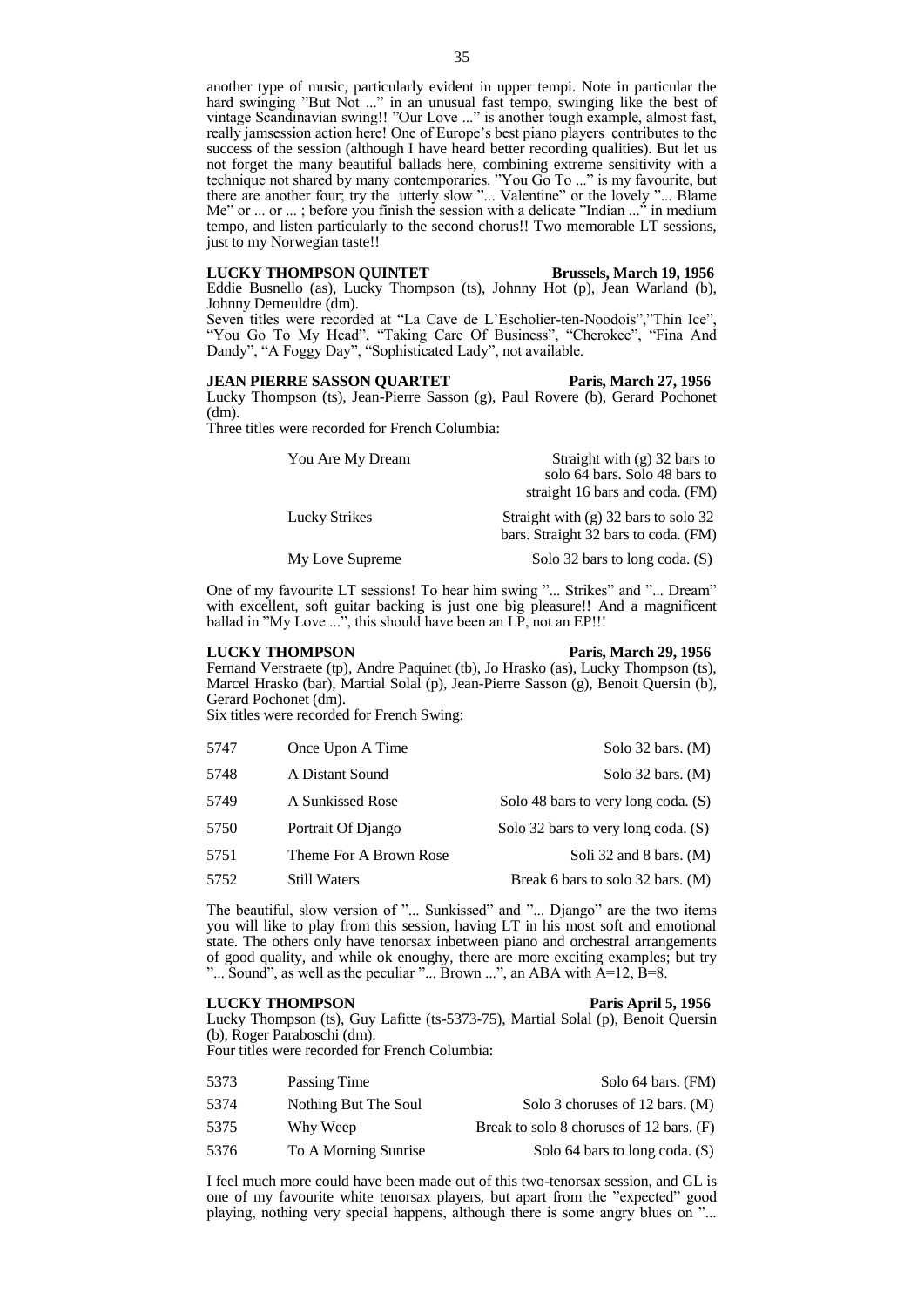Soul". The session highlight is the beautiful ballad of "... Sunrise", five minutes which LT grabs for himself with great results.

# **LUCKY THOMPSON WITH DAVE POCHONET ALL STARS Paris, April 16, 1956**

Charles Verstraete (tb), Lucky Thompson (ts), Michel de Villers (bar), Martial Solal (p), Jean-Pierre Sasson (g), Benoit Quersin (b), Gerard "Dave" Pochonet (dm). Four titles were recorded for Club Francais du Disque (F):

| <b>Fascinating Blues</b> | Solo 4 choruses of 12 bars. (FM)              |
|--------------------------|-----------------------------------------------|
| Let's Try Again          | Solo 4 choruses of 12 bars. (SM)              |
| Stewin' Up A Wig         | Solo 2 $\frac{1}{2}$ choruses of 32 bars. (F) |
| Lullaby Of The Leaves    | Solo 64 bars to long coda. (S)                |

LT is only one among other soloists on this fine session, but they are so good that it does not really matter! Anyway, this is as usual high class tenorsax, all soli worth playing. But "of course", the ballads with LT is something special, and "... Leaves" is another of his unforgettable ones!

# **LUCKY THOMPSON Paris, April 17, 1956**

Christian Bellest (tp), Charles Verstraete (tb), Jo Hrasko (as), Lucky Thompson (ts), Marcel Hrasko (bar), Martial Solal (p), Jean-Pierre Sasson (g), Benoit Quersin (b), Gerard Pochonet (dm).

Six titles were recorded for French Swing:

| 5774 | Quick As A Flash    | Solo 4 choruses of 12 bars. (FM) |
|------|---------------------|----------------------------------|
| 5775 | The Parisian Knight | Solo 32 bars. (FM)               |
| 5776 | <b>Street Scene</b> | Solo 32 bars. (SM)               |
| 5777 | <b>Angel Eyes</b>   | Solo 48 bars. $(S)$              |
| 5778 | To You Dear One     | Solo 48 bars. $(S)$              |
| 5779 | But Not Tonight     | Solo 32 bars. (SM)               |

A follow up of the March 29 session with another bunch of "78 rpm. items", and again the slow items "Angel ..." and "... Dear One" catch your attention first, although they are quite heavily orchestrated. However, there is gold in upper tempi too, as the second chorus of "... Flash". Note that LT has got some reed trouble on this session, most notable on "... Knight".

# **LUCKY THOMPSON &**

**GERARD POCHONET QUARTET Paris, April 18, 1956** Charles Verstraete (tb-1,2,3,5), Lucky Thompson (ts), Martial Solal (p-1-4), Benoit Quersin (b), Gerard Pochonet (dm).

Six titles were recorded for French Club Des Amateurs Du Disque, issued as "Lucky Thompson Plays For The Club":

| CN1-LN  | Rainbow Inn         | Soli 8 and 48 bars. (FM)         |
|---------|---------------------|----------------------------------|
| $CN2-E$ | The World Awakes    | Solo 4 choruses of 12 bars. (M)  |
| $CN3-O$ | Take Care Beware    | Solo 4 choruses of 12 bars. (M)  |
| $CN4-C$ | My Heart Speaks     | Soli 50 and 10 bars to coda. (S) |
| $CN5-B$ | Seeing Is Believing | Solo 7 choruses of 12 bars. (FM) |
| $CN6-B$ | Yard Bird's Pet     | Solo 240 bars. $(F)$             |

Having been looking for this LP for years and almost lost hope, my study visit to Rutgers produced a copy, yeah!!! Recorded in the same month as so many beautiful LT sessions, it does not give us anything new, just more!! Six exciting tenorsax items, of which the beautiful, slow "My Heart …" is the highlight. "… Pet" is a tribute to Bird, a very interesting uptempo piece whose structure I cannot quite identify (Postscript of March 2, 2015: Better ears than mine have concluded with "Cherokee"!). And several medium and uptempo items, mostly blues, all featuring a happy and inspired LT. Hopefully the session will be made available to everybody in the near future!!

**LUCKY THOMPSON AND HIS ORCHESTRA Paris, April 20, 1956** Lucky Thompson (ts), Martial Solal (p), Benoit Quersin (b), Christian Garros (dm). Three titles were recorded for French Columbia: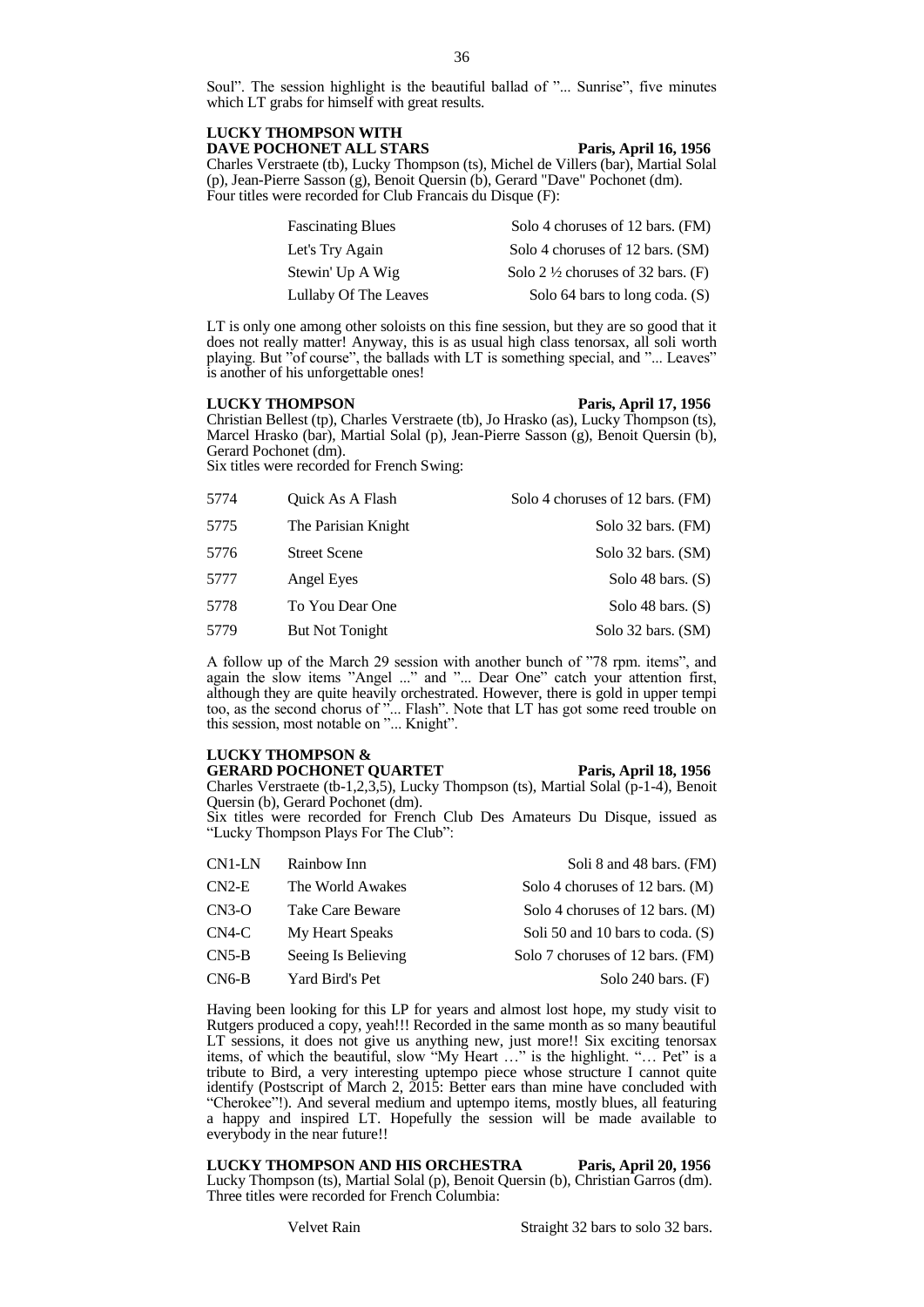| You Move, You Lose | Straight 1 chorus to solo 2 choruses of |
|--------------------|-----------------------------------------|
|                    | 32 bars. Straight 1 chorus to coda. (F) |

One Last Goodbye Soli 64 and 8 bars to coda. (S)

LT seems concentrated and have good contributions here, particularly the sensitive, very slow "... Goodbye" belongs to his great ballad performances, and the tricky, elegant "... You Lose" in uptempo should also be noted.

# **LUCKY THOMPSON &**

**GERARD POCHONET QUARTET Paris, April 25, 1956**

Charles Verstraete (tb-7,9,10), Lucky Thompson (ts), Michel de Villers (bar-8,11,12), Martial Solal (p), Benoit Quersin (b), Gerard Pochonet (dm). Six titles were recorded for French Club Des Amateurs Du Disque:

| $CN7-C$  | Fine And Lucky                  | Solo 4 choruses of 32 bars. (F)                          |
|----------|---------------------------------|----------------------------------------------------------|
| $CN8-C$  | Ow!                             | Solo 64 bars. (FM)                                       |
| $CN9-C$  | What Is This Thing Called Love? | Solo 8 bars. Break to solo<br>64 bars. Solo 8 bars. (FM) |
| $CN10-B$ | Time On My Hands                | Soli 32 and 32 bars to long coda. (M)                    |
| CN11-AB  | Everything Happens To Me        | Soli 32 and 8 bars to long coda. (S)                     |
| $CN12-D$ | Fine And Dandy                  | Solo 4 choruses of 32 bars. (F)                          |

The rest of the rare LP, recorded one week after the first half; same thing with some additional nice baritonesax. Although no blues here, there is no lack of exciting music, try the lovely ballad "Everything ...", or "Time ..." in a swinging medium!

# **LUCKY THOMPSON**

**& DAVE POCHONET's ALL STARS Paris, May 11, 1956**

Fernand Verstraete (tp), Charles Verstraete (tb), Jo Hrasko (cl, as), Lucky Thompson (ts), Michel de Villers (as, bar), Marcel Hrasko (bar), Henri Renaud (p), Jean-Pierre Sasson (g), Benoit Quersin (b), Gerard Pochonet (dm). Five titles were recorded for Club Francais du Disque:

| Home Free                   | Solo $32$ bars. (M)                                                      |
|-----------------------------|--------------------------------------------------------------------------|
| Easy Going                  | Break 6 bars to solo 64 bars. (FM)                                       |
| <b>Bluebeard Blues</b>      | Solo 4 choruses of 12 bars<br>except first 4 bars of third chorus. $(M)$ |
| I Should Care               | Soli 32 and 18 bars to<br>very long coda. (S)                            |
| One For The Boys And For Us | Solo 5 choruses of 12 bars. (SM)                                         |

The last session before LT returns to the U. S. offers another of his most memorable ballads, "... Care", also with a fine trumpet solo, a really must! Like at the previous Pochonet session LT is almost just one soloist among many, and this is the best of French jazz! Listen to the excellent altosax solo introducing "... For Us", could easily have been LT switching instrument. On "Home Free" his own composition like also "... For Us" and "Easy ...", he takes only one chorus, but dig his first four bars!

# **STAN KENTON & HIS ORCHESTRA** Paris, May 1, 1956

Bigband personnel including Lucky Thompson (ts). Large number of titles were recorded at Alhambra Teatre, one has LT, unissued, not available:

# Intermission Riff Solo. ( )

**STAN KENTON AND HIS ORCHESTRA NYC. May 22-24, 1956** Ed Leddy, Vinnie Tano, Sam Noto, Lee Katzman, Phil Gilbert, Al Mattaliano (tp), Carl Fontana, Bob Fitzpatrick, Kent Larsen (tb), Don Kelly (b-tb), Irving Rosenthal, Julius Watkins (frh), Jay Mc Allister (tu), Lennie Niehaus, (as), Bill Perkins, Lucky Thompson (ts), Billy Root (bar), Stan Kenton (p, arr), Ralph Blaze (g), Curtis Counce (b), Mel Lewis (dm), Sol Gubin and George Gaber (tymp), Willie Rodriguez (bgo), Tommy Lopez (cga), George Laguna (timb), Roger Mozian (claves), Mario Alvarez (maracas).

Eight titles were recorded for Capitol, seven issued, two have LT: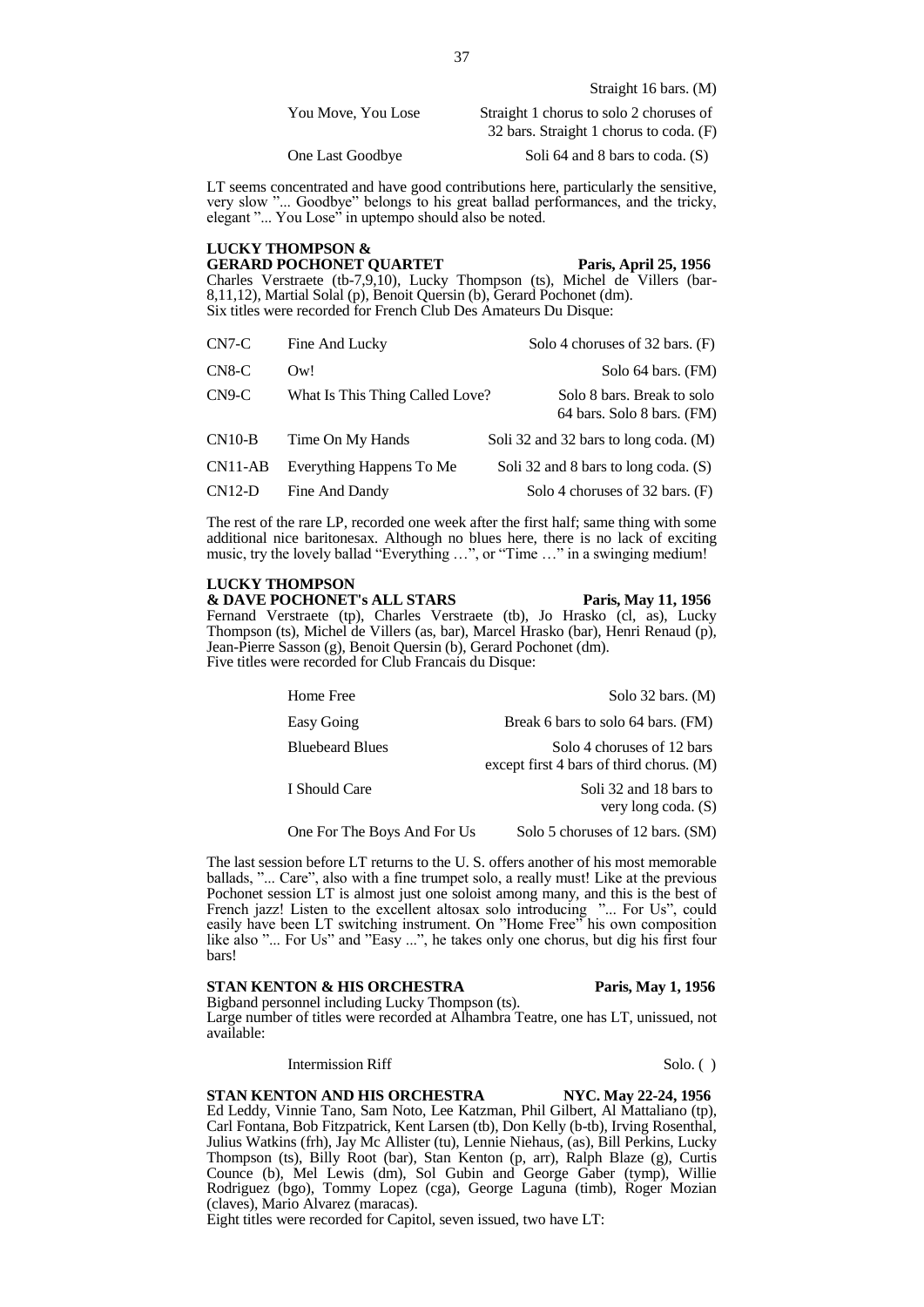| 21131 | Fuego Cubana       | Solo with orch 16 bars. (SM) |
|-------|--------------------|------------------------------|
| 21132 | <b>Ouien Sabe?</b> | Solo with orch 16 bars. (FM) |

The general merits of the Stan Kenton orchestra shall not be discussed here, but this session demonstrates very heavy and dramatic Wagner-inspired music. LT sits in on two out of seven titles, "Quien ..." is rather ordinary, while "Fuego ..." has a very nice tenorsax solo.

# **OSCAR PETTIFORD NYC. June 11, 1956**

Ernie Royal, Art Farmer (tp), Jimmy Cleveland (tb), Julius Watkins, Dave Amram (frh), Gigi Gryce (as, arr), Lucky Thompson (ts, arr), Jerome Richardson (fl, ts), Danny Bank (bar), Tommy Flanagan (p), Oscar Pettiford (b), Osie Johnson (b), Osie Johnson (dm), Janet Putnam (harp).

Five titles were recorded for ABC-Paramount, no LT on "Nica's Tempo", "Sunrise-Sunset", "Perdido" and "Two French Fries" but:

Deep Passion Soli 16, 8 and 16 bars. (S)

**NYC. June 12, 1956**

Personnel as above except David Kurtzer (bar), White Mitchell (b) replace Bank and Pettiford, who switches to (cel). One title:

Smoke Signal Solo 16 bars. (F)

**NYC. June 19, 1956** Personell as June 12 except Mitchell out and Oscar Pettiford (b, cel). Four titles, no LT on "Speculation" and "The Gentle Art Of Love" but:

| The Pendulum At Falcon's Lair | Solo 16 bars. (FM) |
|-------------------------------|--------------------|
| Not So Sleepy                 | Solo 24 bars. (SM) |

Brilliant arrangements and excellent performances. Of LT's contributions, "... Passion" is by far the most interesting; although mainly straight, he again shows his emotional power. "... Sleepy" is more ordinary, "Smoke ..." good in uptempo, while "... Lair" is not up to usual standard.

# **DINAH WASHINGTON VOCAL ACC. BY QUINCY JONES' ORCHESTRA NYC. June 25, 1956**

Personnel unknown but including Don Elliott (tp), Jimmy Cleveland (tb), Anthony Ortega (as), Lucky Thompson (ts). Four titles were recorded for Mercury, one has LT:

13515 Tears To Burn Solo with orch 8 bars. (S)

Mercury CD liner notes do not mention Lucky, but he is definitely playing on "Tears ...", not remarkable though.

# **LIONEL HAMPTON CONCERT ALL STARS NYC. Aug. 1956**

Ray Copeland (tp), Jimmy Cleveland (tb), Lucky Thompson (ts), Lionel Hampton (vib, marimba, p), Oscar Dennard (p), Oscar Pettiford (b), Gus Johnson (dm). Ten titles were recorded for Jazztone:

| Lionel's Choo Choo                                                                                                                                                                                                                                                                                                                 | Break to solo 24 bars. (F)                                                       |
|------------------------------------------------------------------------------------------------------------------------------------------------------------------------------------------------------------------------------------------------------------------------------------------------------------------------------------|----------------------------------------------------------------------------------|
| Romeo's Gone Now                                                                                                                                                                                                                                                                                                                   | Two breaks. Solo 4 choruses<br>of 12 bars. (SM)                                  |
| Dark Eyes                                                                                                                                                                                                                                                                                                                          | Solo 32 bars. (FM)                                                               |
| Deep Purple                                                                                                                                                                                                                                                                                                                        | Solo 32 bars. (SM)                                                               |
| Ghost Of A Chance                                                                                                                                                                                                                                                                                                                  | Solo 32 bars. $(S)$                                                              |
| Over The Rainbow                                                                                                                                                                                                                                                                                                                   | Solo 32 bars. $(S)$                                                              |
| When You're Smiling                                                                                                                                                                                                                                                                                                                | Solo $32$ bars. $(M)$                                                            |
| Reindeer                                                                                                                                                                                                                                                                                                                           | Soli 64, 8, 8, 4 and 4 bars. (FM)                                                |
| Undecided                                                                                                                                                                                                                                                                                                                          | Faintly acc. (vib) 32 bars.<br>Solo 16 bars. $(M)$                               |
| $\mathbf{w}$ $\mathbf{w}$ $\mathbf{w}$ $\mathbf{w}$ $\mathbf{w}$ $\mathbf{w}$ $\mathbf{w}$ $\mathbf{w}$ $\mathbf{w}$ $\mathbf{w}$ $\mathbf{w}$ $\mathbf{w}$ $\mathbf{w}$ $\mathbf{w}$ $\mathbf{w}$ $\mathbf{w}$ $\mathbf{w}$ $\mathbf{w}$ $\mathbf{w}$ $\mathbf{w}$ $\mathbf{w}$ $\mathbf{w}$ $\mathbf{w}$ $\mathbf{w}$ $\mathbf{$ | $\mathbf{D}$ 1. 1. $\mathbf{A} \times \mathbf{1}$ $\mathbf{A} \times \mathbf{D}$ |

What's Your Hurry? Break to solo 36 bars. (F)

Note: The CD issue has edited out most of LT's contribution on ""… Gone Now" as well as the chase on "Raindeer"!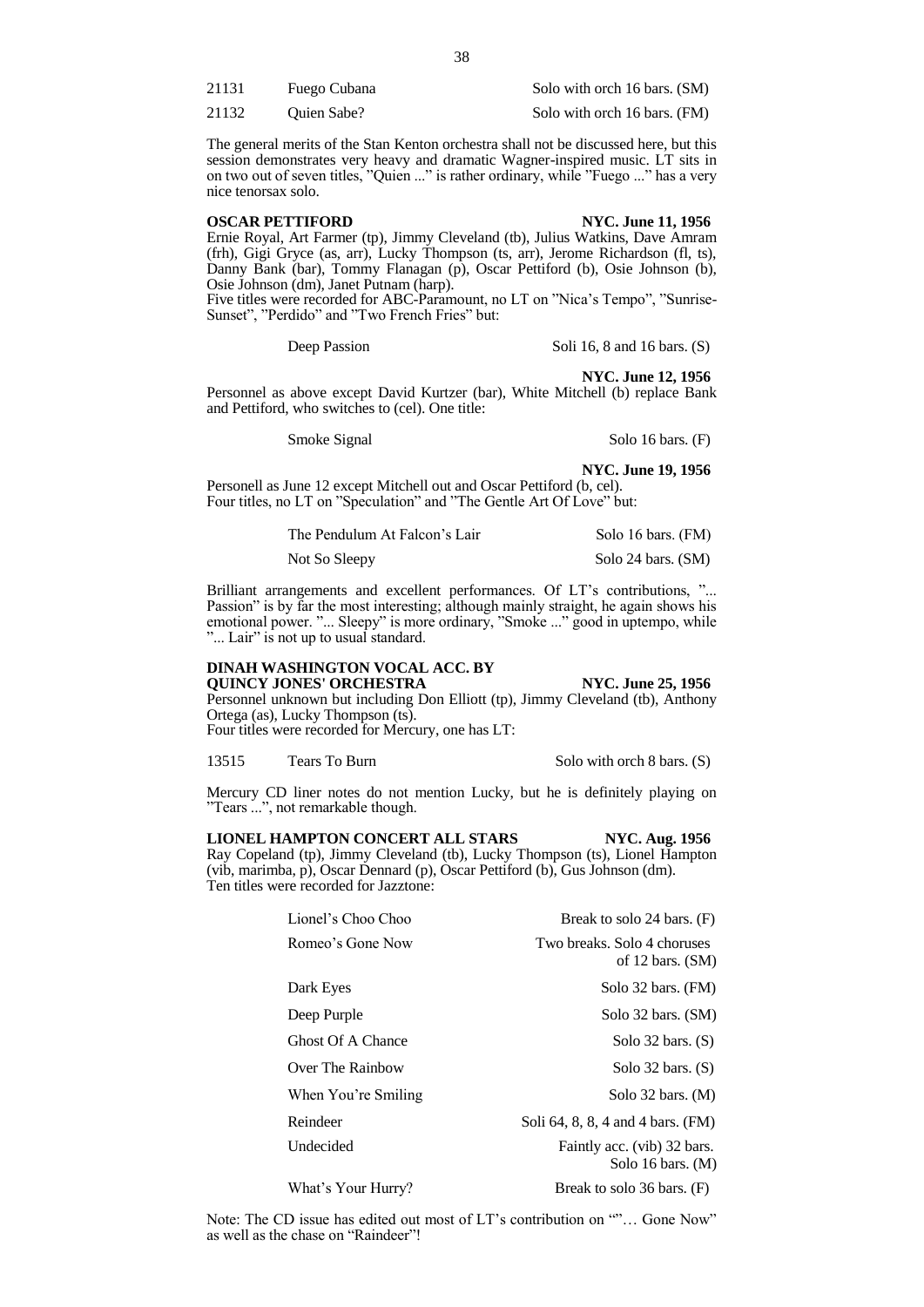This session would have been a very great pleasure, if it didn't sound like it was recorded in an empty bucket! LT however has many very important contributions, soloing on every item, particularly "Ghost ..." and "Raindeer" should be noted!

**QUINCY JONES AND HIS ALL STARS NYC. Sept. 14, 1956** Art Farmer (tp), Jimmy Cleveland (tb), Gene Quill (as), Lucky Thompson, Zoot Sims (ts), Jack Nimitz (bar), "Brother Soul" Milt Jackson (vib), Hank Jones (p), Charlie Mingus (b), Charlie Persip (dm), Quincy Jones (arr, cnd), Father John Crawley (hand clapping).

Two titles were recorded for ABC-Paramount, no LT on 5532 "Evening In Paris" but:

5533 Sermonette Solo 32 bars. (M)

**NYC. Sept. 19, 1956**

Art Farmer (tp), Jimmy Cleveland (tb), Herbie Mann (fl, ts), Phil Woods (as), Lucky Thompson (ts), Jack Nimitz (bar), Billy Taylor (p), Charlie Mingus (b), Charlie Persip (dm), Quincy Jones (arr, cnd). Two titles, no LT on "A Sleeping Bee" but:

Boo's Blues Solo 24 bars. (SM)

**NYC. Sept. 29, 1956**

Art Farmer, Ernie Royal, Bernie Glow, Joe Wilder (tp), Jimmy Cleveland, Urbie Green, Frank Rehak (tb), Phil Woods (as), Jerome Richardson (fl, as, ts), Lucky Thompson, Bunny Bardach (ts), Jack Nimitz (bar), Hank Jones (p), Paul Chambers (b), Charlie Persip (dm), Quincy Jones (arr, cnd). Two titles, no LT on 5342 "Stockholm Sweetnin'" but:

5343 Walkin' Solo 5 choruses of 12 bars. (SM)

Fine session under QJ' deft hand. LT is particularly remarkable on "Sermonette", while "Boo's ..." is more ordinary. "Walkin" is an interesting follow-up to the famous 1954 session, but briefer and not quite as exciting.

# **JOHNNY HARTMANN VOCAL ACC. BY ERNIE WILKINS' ORCHESTRA NYC. Nov. 1956**

Ernie Royal, Howard McGhee (tp), Frank Rehak (tb), Anthony Ortega (as), Jerome Richardson (fl, ts), Lucky Thompson (ts), Danny Bank (bar), Hank Jones (p), Milt Hinton (b), Osie Johnson (dm), Ernie Wilkins (arr). Four titles were recorded for Bethlehem, two have LT:

| tk2  | <b>Blue Skies</b>  | Solo 12 bars. $(M)$        |
|------|--------------------|----------------------------|
| tk13 | Blues Skies (alt.) | As above. $(M)$            |
| tk2  | All Of Me          | Weak obbligato 8 bars. (M) |
| tk3  | All Of Me (alt.)   | As above. $(M)$            |

Competent soli but not particularly noteworthy except being different.

| <b>DINAH WASHINGTON VOCAL ACC. BY</b><br><b>QUINCY JONES &amp; HIS ORCHESTRA</b> | <b>NYC. Nov. 21, 1956</b> |
|----------------------------------------------------------------------------------|---------------------------|
| Bigband including Lucky Thompson (ts).                                           |                           |
| Two titles were recorded for Mercury/EmArcy, but no LT.                          |                           |

Similar. Twelve titles, four have LT:

| 14388 | Caravan         | Obbligato parts. (M)  |
|-------|-----------------|-----------------------|
| 14392 | You're Crying   | Obbligato parts. (S)  |
| 14396 | Never Let Me Go | Solo 8 bars. $(S)$    |
| 14397 | Bargain Day     | Obbligato parts. (SM) |

Beautiful vocal sessions but of slight instrumental interest; only one LT solo of "ordinary" quality.

# **JO JONES QUARTET NYC. Nov. 24 or 26, 1956**

**NYC. Dec. 4-6. 1956**

Lucky Thompson (ts), Dick Katz (p), Tommy Potter (b), Jo Jones (dm). Four titles, private recordings from Cafe Bohemia, no tenorsax on "Indiana" but: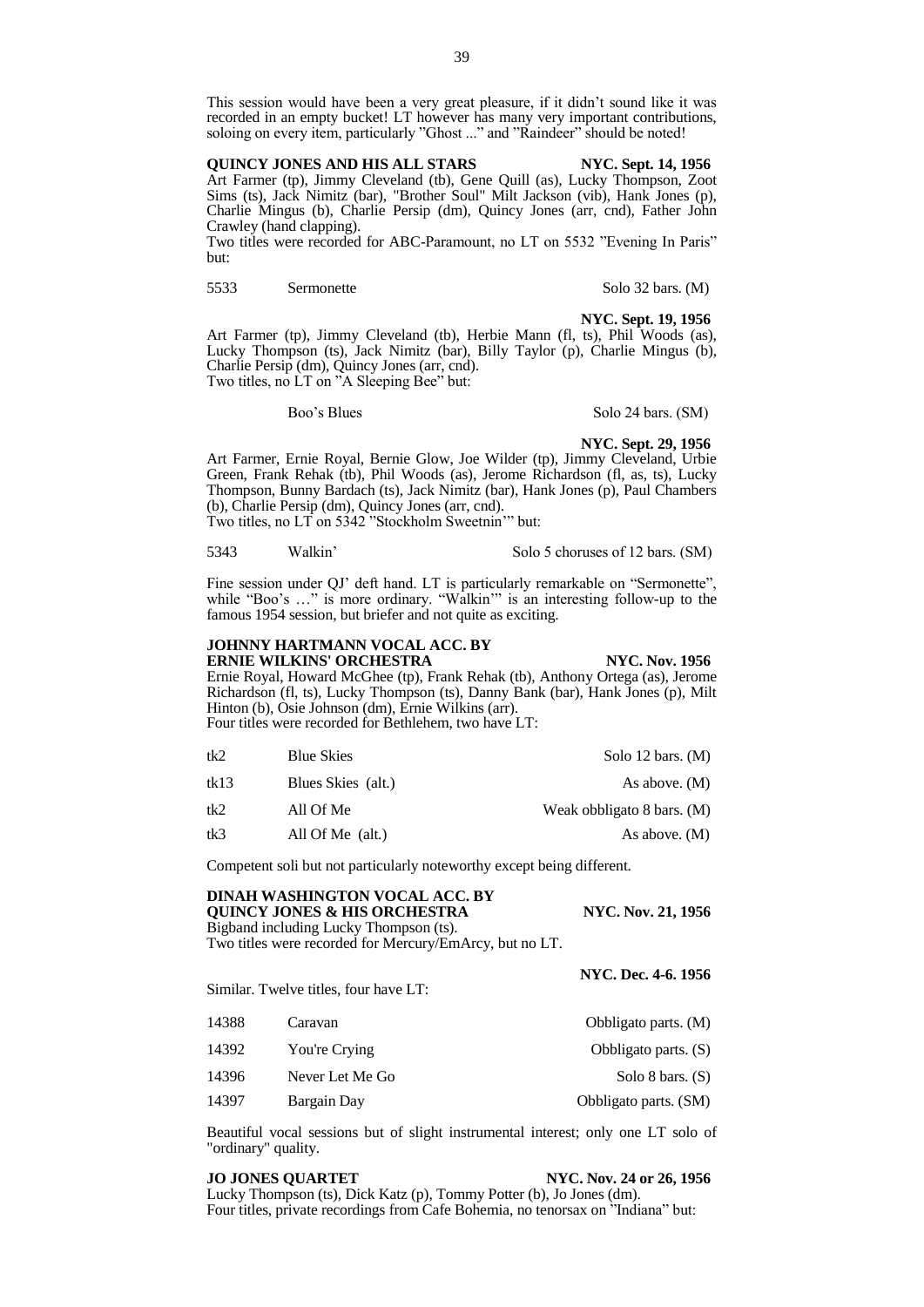Lover Man Solo 48 bars to coda. (S)

Fine And Dandy Straight 1 chorus of 32 bars to solo 2 choruses. 1 chorus 4/4 with (dm) to straight 1 chorus. (F)

Bandstand Beat Solo/straight 32 bars, last 8 behind announcer to solo 2 bars (NC). (M)

While "Lover ..." is beautiful but not sensational, "... Dandy" is rather unconcentrated with Jones slamming too much..

# **SAMMY DAVIS VOCAL ACC. BY NYC. Dec. 7, 1956**

Bigband personnel including Sam Taylor, Lucky Thompson (ts). Three titles were recorded for Decca (a fourth one, "Signed, Sealed And Delivered" is not on Decca DL8486 as listed in discos), but no LT.

# **LOUIS ARMSTRONG WITH THE SY OLIVER ORCHESTRA NYC. Dec. 11-14, 1956**

Louis Armstrong (tp, vo), Trummy Young (tb), Edmond Hall (cl), George Dorsey, Hilton Jefferson (as), Lucky Thompson (ts), Dave McRae (bar), Billy Kyle (p), Everett Barksdale (g), Squire Gersh (b), Barrett Deems (dm), Sy Oliver (arr). Nineteen titles were recorded for Decca (no 78 rpm.), only two have LT:

| 101150 | I Can't Give You Anything But Love | Solo 2 bars. (SM) |
|--------|------------------------------------|-------------------|
| 101171 | Memories Of You                    | Solo 8 bars. (SM) |

Wonderful Louis but not exactly a tenorsax session! A simple solo on "... You", the brief break on "... Love" is more interesting.

**CHRIS CONNOR VOCAL ACC. BY NYC. Dec. 19, 1956** Al Cohn, Lucky Thompson (ts), Eddie Costa (vib), Ralph Sharon (p), Oscar Pettiford (b), Osie Johnson (dm), Chino Pozo (bgo), Mongo Santamaria (cga), Ralph Sharon (arr).

Four titles were recorded for Atlantic, no LT on 2281 "It's A Most Unusual Day" but:

| 2278 | My Shining Hour   | Obbligato 16 bars. (FM) |
|------|-------------------|-------------------------|
| 2279 | Just Squeeze Me   | Obbligato 16 bars. (SM) |
| 2280 | I'm Shooting High | Solo 10 bars. $(M)$     |

Fine vocal session but little use of LT's competence. Some background on "… Me", disturbed by the irrelevant bongos, is the best you can find.

**MILT JACKSON SEXTET NYC. Jan. 5, 1957** Joe Newman (tp), Lucky Thompson (ts), Milt Jackson (vib), Horace Silver (p), Oscar Pettiford (b), Connie Kay (dm). Four titles were recorded for Atlantic:

| 2435 | Ignunt Oil        | Solo 32 bars. $(M)$              |
|------|-------------------|----------------------------------|
| 2436 | Blues At Twilight | Solo 12 bars. $(S)$              |
| 2437 | Sermonette        | Solo 32 bars. $(M)$              |
| 2438 | The Spirit-Feel   | Solo 4 choruses of 12 bars. (FM) |

Although LT plays competently as always, I have the feeling his sound has become more closed than before, almost with some resignation. And the session as such cannot be compared with the delicate, lovely Atlantic/Savoy sessions before his trip to Paris.

# **RALPH SHARON SEXTET NYC. Jan. 9-11, Feb. 5&7, 1957** Lucky Thompson (ts), Eddie Costa (vib), Ralph Sharon (p), Joe Puma (g), Oscar Pettiford (b), Osie Johnson (dm).

Twelve titles were recorded for Rama, issued as "Jazz Around The World":

| <b>Tipperary Fairy</b>     | Break to solo 48 bars. (F) |
|----------------------------|----------------------------|
| <b>Strictly Occidental</b> | Solo 16 bars. (SM)         |
| Ask An Alaskan             | Solo 16 bars. $(M)$        |
| Blue In Peru               | Solo 12 bars. (SM)         |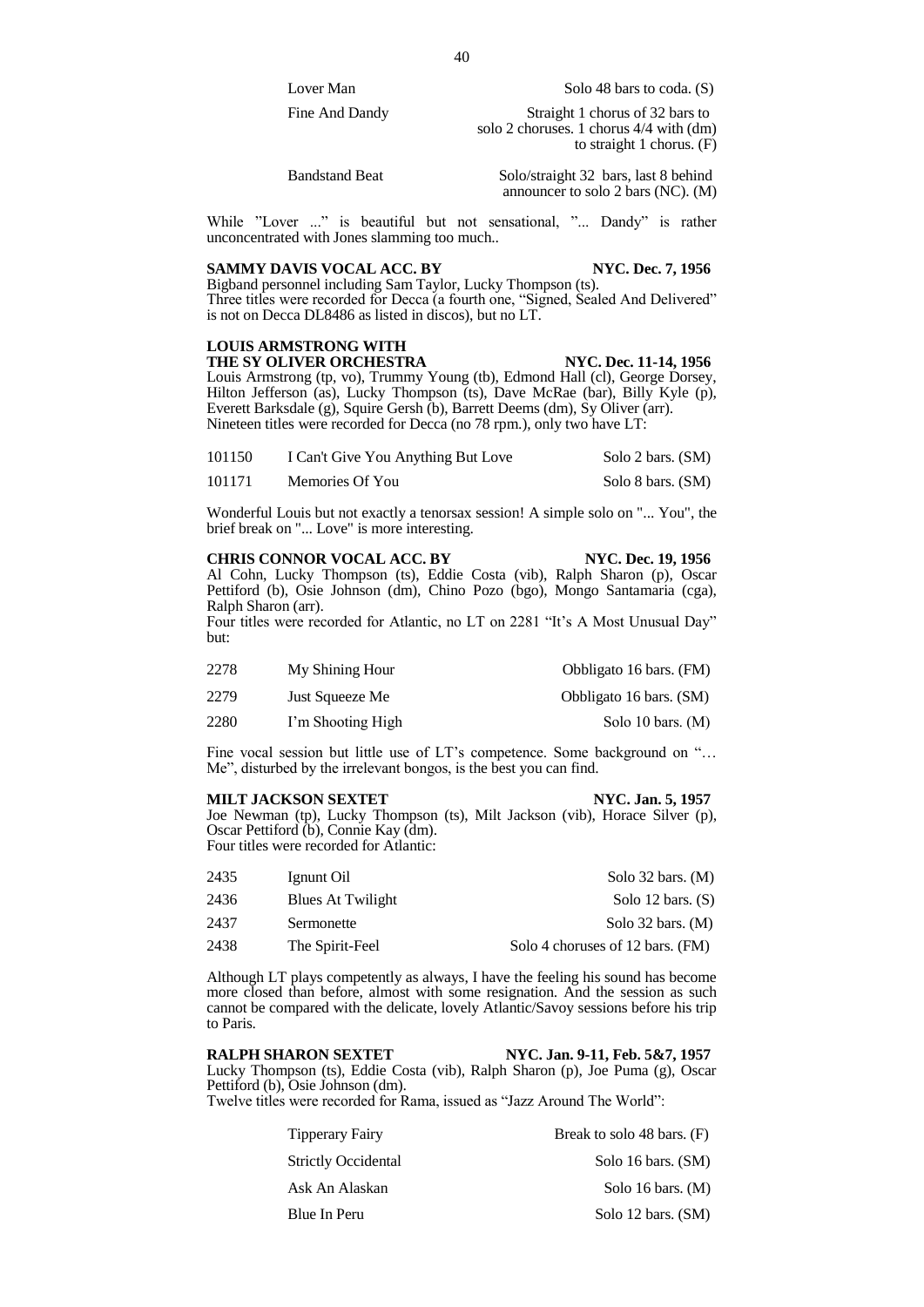| Prettily Italy           | Solo 16 bars. (SM)    |
|--------------------------|-----------------------|
| <b>Piccadilly Static</b> | Solo $32$ bars. $(F)$ |
| Sorta Spanish            | Solo 34 bars. $(M)$   |
| Parisienne Eyeful        | Solo 12 bars. $(M)$   |
| Stateside Panic          | Solo 16 bars. $(M)$   |
| Hassle In Havana         | Solo 16 bars. (FM)    |
| Gibraltar Rock           | Solo 8 bars. (SM)     |
| Just A Japanese Side-Man | Solo 18 bars. (FM)    |

This is a nice swinging session with original material all written by Sharon and an excellent rhythm section. The twelve items are of 78 rpm. format with soli evenly distributed to all participants. LT gets his share, soloing on all items, and while his contributions are rather brief, he emits that sore feeling also associated with his earlier works with Pettiford. There are no particular highlights, every item has its own merits, a well planned session with "simple" but elaborate quality music, topped by an international tenorsax star still in his prime.

# **LOUIS ARMSTRONG ACC. BY**

# **SY OLIVER's ORCHESTRA AND CHOIR NYC. Jan. 29, 1957** Louis Armstrong (tp, vo), George Dorsey, Phil Urso (cl, as), Lucky Thompson (ts), Dave McRae (bar), Billy Kyle (p), Everett Barksdale (g), Joe Benjamin (b), Rudy Taylor (dm), unknown female (harp), six (vln) and (vocal choir), Sy Oliver (arr, cnd).

Seven titles were recorded for Decca, but no LT.

**NYC. Jan. 30, 1957**

Same except George Barnes (g), Sid Block (b) replace Barksdale and Benjamin. Five titles, but no LT.

# **SAM PRICE Paris, July 6, 1957**

Lucky Thompson (ts), Sammy Price (p, vo), Jean-Pierre Sasson (g), Pierre Michelot (b), Gerard "Dave" Pochonet (dm). Eight titles were recorded for French Polydor:

| I Want A Little Girl  | Intro 4 bars. Solo 32 bars.<br>Obbligato 8 bars to coda. (SM)                                 |
|-----------------------|-----------------------------------------------------------------------------------------------|
| Paris Blues           | Acc $(g)$ 12 bars. Solo 24 bars.<br>Straight 24 bars to coda. (S)                             |
| Up Above My Head      | Solo 32 bars. (FM)                                                                            |
| Minor Blues           | Soli 36 and 24 bars to coda. (SM)                                                             |
| Sweet Georgia Brown   | Straight 32 bars. Solo 64 bars<br>to duet with $(p)$ 32 bars.<br>In ens 32 bars to coda. (FM) |
| <b>How Long Blues</b> | Duet with $(p)$ 16 and 16 bars.<br>Obbligato 16 bars to coda. $(S)$                           |
| Lucky T               | Solo 44 bars. $(M)$                                                                           |
| <b>Embassy Boogie</b> | Straight obbligato parts.<br>Solo with $(g)$ acc. 36 bars. $(M)$                              |

This is one of the most peculiar sessions I've ever heard!! LT and Sam Price live in separate musical universes, and bringing them together in a studio must necessarily produce strange results. To say that this is a good session would be quite misleading, but on the other hand, jazz shall be exciting, and this is certainly the case here. Swing is definitely present, but the piano accompaniment does not always follow LT's much different ideas; on the other hand LT cannot play his usual music but tries to adapt to the swing. His best performance is "Minor ...", the blues in slow medium tempo, very personal and inspired. A funny solo on "... My Head", and "How Long ...", should also be noted. And he really struggles to put "Sweet Georgia ..." together, while "Lucky T", an AABA with blues A, also gets going. In all, this is something different, less typical LT you'll never find, nevertheless he is easily identifiable. You really must try this session!!!

# **MARTIAL SOLAL ET SON ORCHESTRE Paris, July 13, 1957**

Bigband personnel reported to be including Lucky Thompson (ts).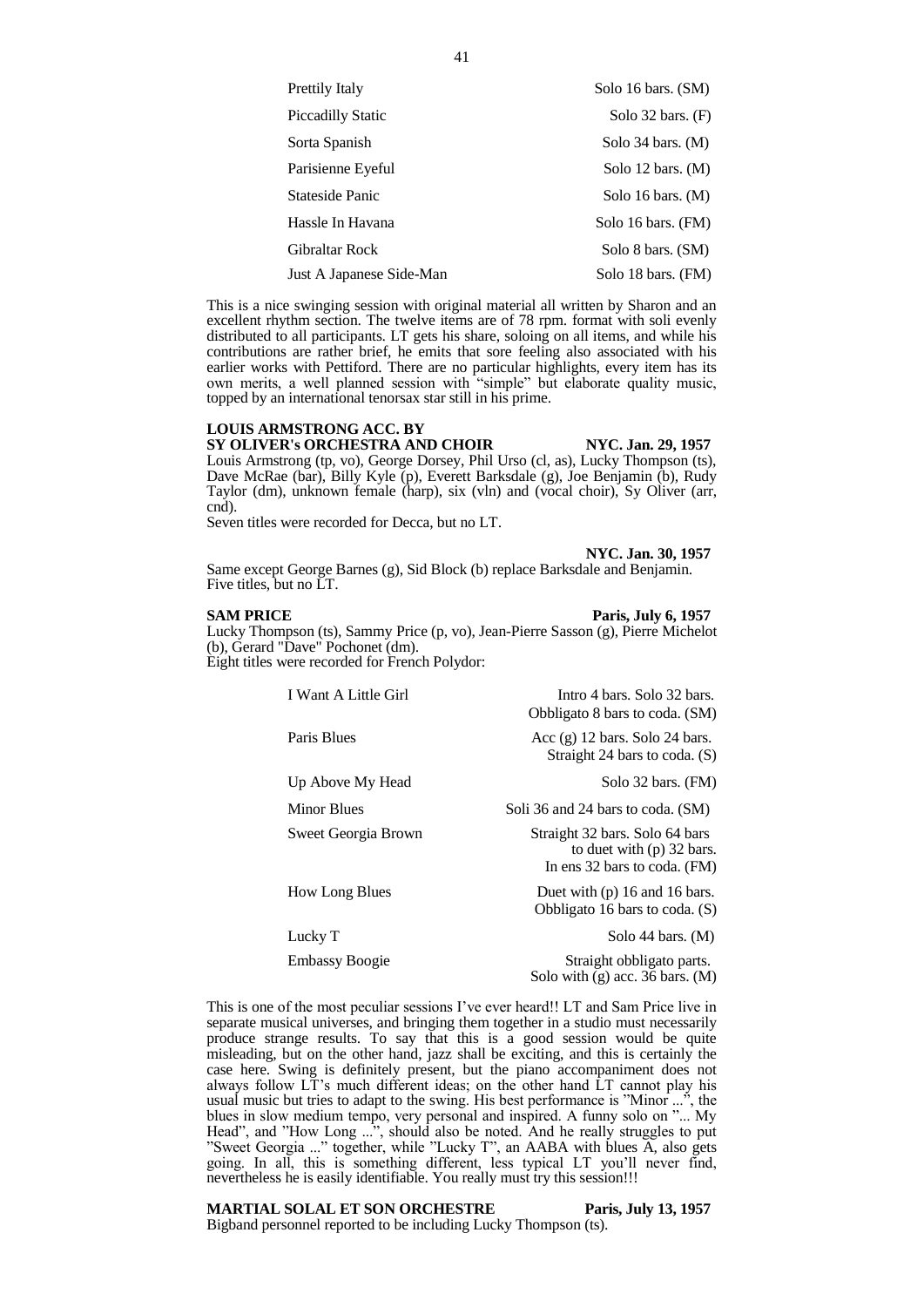Three titles were recorded for French Swing, "Blouse Bleue", "Fantasque" and "Alhambra", but no LT to be heard.

# **JUNE RICHMOND VOCAL ACC. BY QUINCY JONES' ORCHESTRA Paris, July 15, 1957**

Personnel including Roger Guerin (tp), Billy Byers (tb), unknown (fl), Jo Hrasko (cl, as), Lucky Thompson, Marcel Hrasko (ts), Henry Renaud (p), Guy Pedersen (b), Kenny Clarke (dm), (strings), Quincy Jones (arr, cnd). June Richmond (vo) dubbed in NYC. Sept. 16, 1957.

Four titles were recorded for French Barclay, no LT on 34 "I've Got The Right To Sing The Blues" but:

- 35 Sleep "Obbligato" 8 and 8 bars. (M)
- 36 Everybody's Doin' It Now Solo 4 bars. (M)
- 37 Between The Devil And The DBS "Obbligato" 8 bars. (SM)

Rather awkward to call the the background "obbligato" since the vocal is added on later. LT's presence is unmistakable but short and faint contributions not particularly exciting.

# **EDDIE BARCLAY ET SON ORCHESTRE Paris, 1957**

LT has been associated with five recording sessions for Barclay, including May 23, June 24, Oct. 8, Dec. 18, but this is probably not correct, he appears only on the following session:

**Paris, July 16, 1957**

Personnel probably similar to: Roger Guerin, Fred Gerard, Maurice Thomas, Henri Vanecke (tp), Charles Huss, Andre Paquinet, Benny Vasseur (tb), Gabriel Vilain (btb), Raymond Guiot (fl), Mickey Nicholas, Jo Hrasko (as), Marcel Hrasko, Lucky Thompson (ts), William Boucaya (bar), Stephane Grappelli (vln), Michel Hausser (vbs), Art Simmons (p), Pierre Cavalli (g), Jean Bouchety (b), Kenny Clarke (dm), (strings), (vocal-group), Quincy Jones (arr, cnd). Two titles were recorded for Barclay:

| 36685 | Ne M'laissez Pas Comme Ca | Solo 8 bars. (SM)                  |
|-------|---------------------------|------------------------------------|
| 36686 | Place Blanche             | Soli with orch 6 and 12 bars. (SM) |

Not exactly a pure jazz session, containing strings and soft music, but LT is there alright. Particularly his last solo on "Place ..." is quite noteworthy.

# **LUCKY THOMPSON**

**& MAURICE VANDER TRIO Paris, Sept. 5, 1957**

Lucky Thompson (ts), Maurice Vander (p), Pierre Michelot (b), Christian Garros (dm).

TV-program, two titles:

| 3:16<br>Everything Happens To Me | Solo 48 bars to long coda. $(S)$                                                                       |
|----------------------------------|--------------------------------------------------------------------------------------------------------|
| 3:18<br>Strike Up The Band       | Straight 1 to solo 2 choruses<br>of 32 bars. 32 bars $4/4$ wth $(dm)$<br>to solo 36 bars to coda. (FM) |

A beautiful ballad plus a swinging "… Band", what more can we ask for!?

# **LUCKY THOMPSON Paris, Sept. 12, 1957**

Quartet – item 1: Lucky Thompson (ts), Martial Solal (p), Pierre Michelot (b), Kenny Clarke (dm). Sextet – item 2: Add Bobby Jaspar (ts), Sacha Distel (g). TV-program "3 Styles, 3 Epoques" from le salon de la radio de la television et du disque (studio A), two titles:

| 4:11 | I'll Remember April | Solo 4 choruses of 48 bars                                       |
|------|---------------------|------------------------------------------------------------------|
|      |                     | to 32 bars $4/4$ with (dm) to<br>straight 16 bars to coda. $(F)$ |
| 7:22 | Now's The Time      | Solo 6 choruses of 12 bars. (FM)                                 |

The blues is very well played on "… The Time" with everybody getting the chance to solo. Even then, my favourite item is the fast "… April", although there is some misunderstanding in the beginning of the fourth chorus with the bass interfering.

### **KENNY CLARKE Paris, Sept. 23, 1957**

Ack Van Rooyen, Bernard Hulin (tp), Nat Peck, Billy Byers (tb), Lucky Thompson, Pierre Gossez (ts), Armand Migiani (bar), Maurice Vandair (p), Pierre Michelot (b, arr), Kenny Clarke (dm).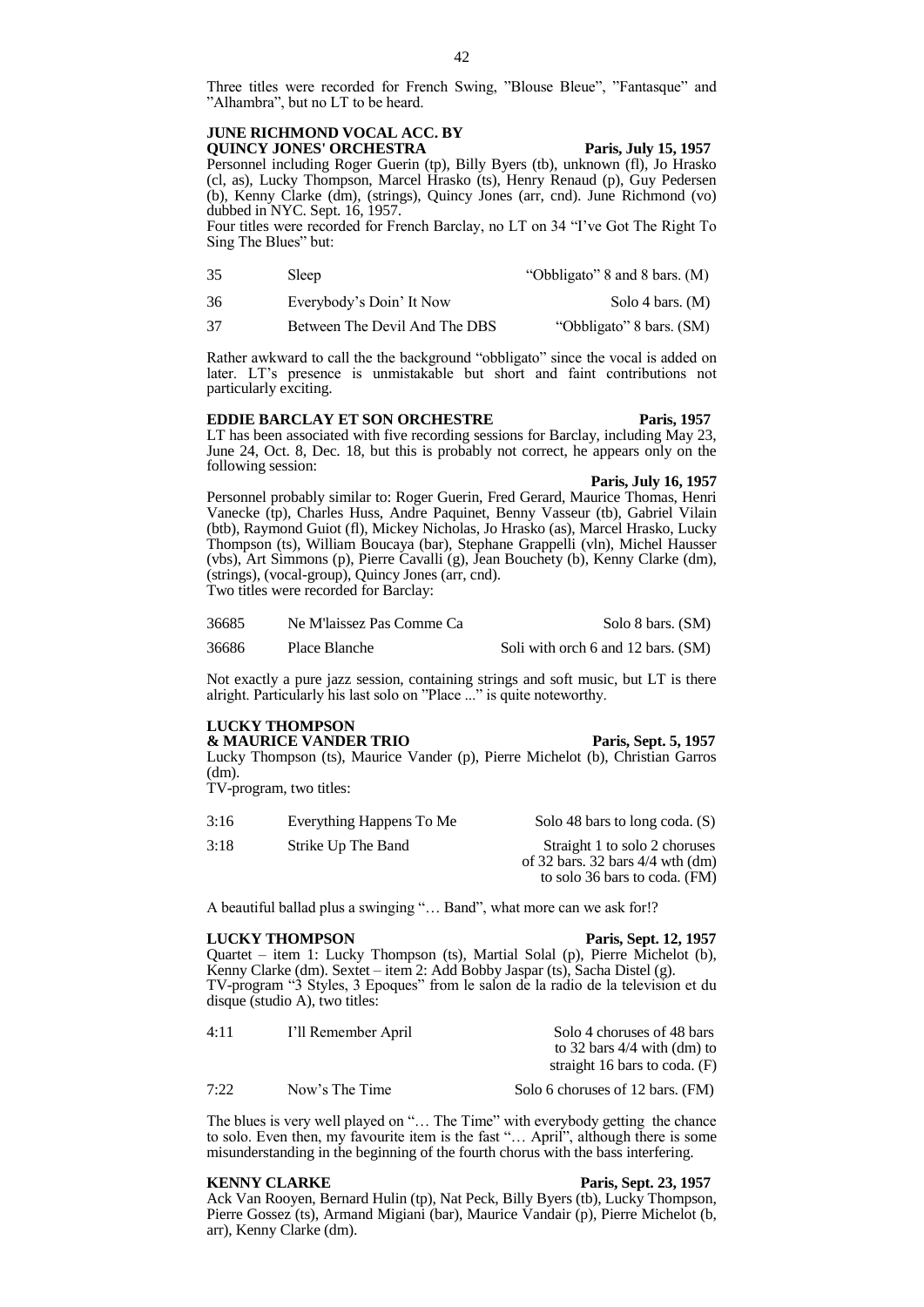Four titles were recorded for French Columbia, issued as "Kenny Clarke plays Pierre Michelot", no LT on "Jackie The Cat" but:

| Love Me Or Leave Me     | Solo 32 bars to 32 bars     |
|-------------------------|-----------------------------|
|                         | $4/4$ with (dm). (FM)       |
| Fun For Four            | Solo 24 bars. $(F)$         |
| <b>Fantasy For Bass</b> | Solo with orch 64 bars. (M) |

This is in fact a bigband session with the emphasis on drums, and LT has not that important role, although he soloes on three items. No problems, but some of the magic of the previous Paris visit seems to be gone.

# **KENNY CLARKE QUARTET Paris, Sept. 26, 1957**

Lucky Thompson (ts), Martial Solal (p), Pierre Michelot (b), Kenny Clarke (dm). Four titles were recorded for French Columbia, issued on EP as "Relax ...":

| Now's The Time        | Solo 3 choruses of 12 bars. (M)  |
|-----------------------|----------------------------------|
| The Squirrel          | Solo 3 choruses of 12 bars. (FM) |
| Stompin' At The Savoy | Solo 32 bars. (FM)               |
| Four                  | Solo 32 bars. (FM)               |

This is much more exciting than the previous Clarke session, a fine quartet! Four brief, too brief, 78rpm.-like items on an EP, lots of straight tenorsax melody presentation too, not noted above, and with improvisation of very good quality. Note for instance the surprising "thinking pause" before the solo on "Four"!

# **LUCKY THOMPSON Oslo, Oct. 30, 1957**

Lucky Thompson (ts), Einar Iversen, Arvid Amundsen (p), Frank Cook (b), Pete Brown (dm).

Private recordings from Kunstnerkroa, total appr. 55 minutes. Eight titles: "I Got Rhythm" 9:20  $(F)$ , "Body And Soul" 6:10  $(S)$ , "Blues" 8:50  $(F)$ , "Now's The Time" 8:45 (M), "Yesterdays" 5:15 (S), "Strike Up The Band" 5:40 (F), "Theme" 3:00 (M), "A Foggy Day" 8:50 (M).

For once I will make an exception to the usual solography format and not go into details of the different items. This is a typical Norwegian jazz party, extremely noisy with yelling and screaming from the audience in the small restaurant, and the music is without much planning if any. Rarely do we get an LT solo with concentration and in good sound, to listen through this tape was more like an effort than a pleasure. Of course there are some good LT moments, but I cannot imagine the session ever being issued, and the Norwegian Jazz Archives is not making copies for anybody! If you really must, come to Oslo, and we will organize listening for you!

# **EDDIE BARCLAY ET SON ORCHESTRE Paris, 1958**

# LT has been listed as appearing on the Barclay recording sessions of Jan.  $11$ , June 5, Oct. 8, Oct. 25 and Nov. 15, but there is no trace of him anywhere.

# **LUCKY THOMPSON QUARTET France, Dec. 1958**

Lucky Thompson (fl!, ts?), unknown (rhythm). Noal Cohen mentions in Jazz Research July 23, 2014 an unissued session where LT plays flute! Extremely interesting, hopefully this session will be available to us!!

# **LUCKY THOMPSON Paris, Jan. 14&15, 1959**

Lucky Thompson (sop, ts), Michel Hausser (vib), Martial Solal (p), Gilbert Gassin (b), Gerard Pochonet (dm).

Eight titles were recorded for French Symphonium, "How About You?", "Midnight Sun" and "Have You Met Miss Jones?" have sopranosax soli "only" but:

| Pennies from Heaven     | Straight 32 bars. Solo 64 bars. Solo<br>16 bars to straight 20 bars and coda. (FM)     |
|-------------------------|----------------------------------------------------------------------------------------|
| Solitude                | Soli 32 and 8 bars to very long coda. (S)                                              |
| We'll Be Together Again | Soli 32 and 16 bars to very long coda. (S)                                             |
| Tea For Two             | Straight 32 bars to solo 32<br>bars. Solo 32 bars to<br>straight 36 bars to coda. (FM) |
| <b>Brother Bob</b>      | Solo 3 choruses of 12 bars. (SM)                                                       |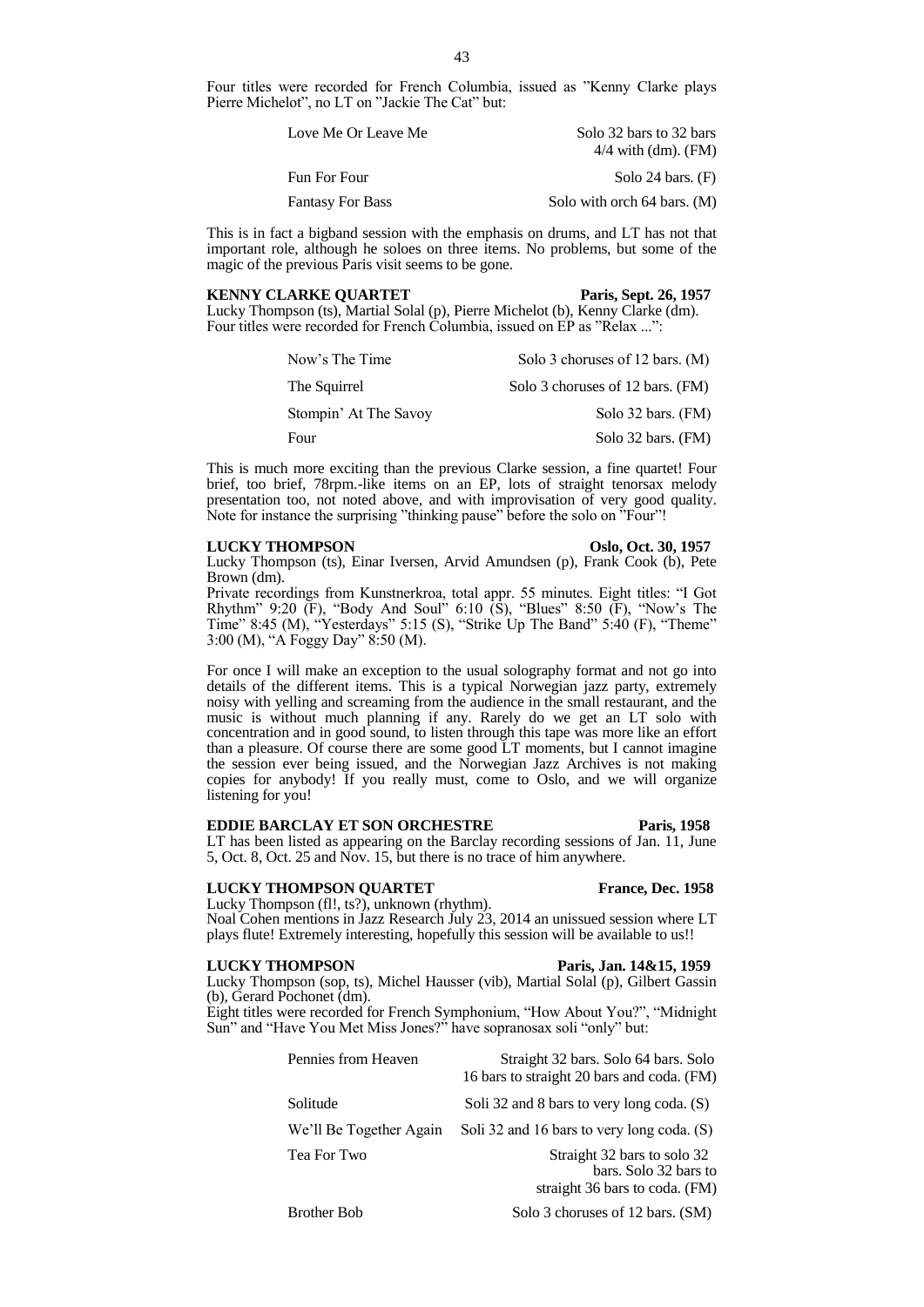Lucky Thompson (sop, ts), Gana M'Bow (cga). Two titles, (sop) only on "O. W." but:

Soul Food (3:17) Duet with (cga). (M)

More than one year has passed since LT's last recording session, and there are dramatic changes in his music!! First of all he has taken up the sopranosax as a second instrument, and with his talent playing it like nobody before. This could be a good thing, if it was not for his tenorsax style to have changed profoundly. On "Pennies …" and "Tea …" we meet another LT, harder, obviously influenced by contemporary jazz trends, the result not particularly successful in my modest opinion. His duets with conga shows more of his willingness to experiment with new forms, and "Soul …" is absolutely a noteworthy piece of music, and enjoyable too, if you are not too tied up with the "old" LT. However, you find him in "Solitude", "… Again" and "Brother …", beautiful tenorsax playing in slow tempo of the kind "we" treasure so much!! Note also the exciting piano playing on this session!!

# **LUCKY THOMPSON WITH**

# Köln/Cologne, Feb. 7, 1959

Lucky Thompson (sop, ts), Sadi (vib), Benoit Quersin (b), Gana M'Bow (bgo). Two titles were recorded for German Manhattan, sopranosax only on "The World Awakes" but:

> Cool Night Straight 2 choruses of 12 bars to solo 3 choruses. Straight 1 chorus to coda. (FM)

Quite nice "old-fashioned" playing on "Cool …" without being particularly remarkable. "… Awakes" on sopranosax is more challenging.

# **LUCKY THOMPSON WITH**

**THE JACK SELS SEXTET Cologne, Feb. 7, 1959** Ado Broodboom (tp), Jack Sels, Lucky Thompson (ts), Jean Fanis (p), Sadi (vib), Benoit Quersin (b), Rudy Frankel (dm). Two titles were recorded for German Manhattan:

Ginger Unlikely solo 32 bars. (FM)

Minor Works Solo 24 bars. (SM)

However, this is rather confusing; the only tenorsax solo on "Ginger" does not at all sound like LT! "Minor …" is more like it, but even here his style is not immediately recognizable as before.

**LUCKY THOMPSON Brussels, Belgium, March 7, 1959** Lucky Thompson (ts), Jacques Dieval (p), Jacques B. Hess (b), Jacques David (dm). One title:

Lover Man Solo 32 bars to long coda. (S)

**Paris, March 12, 1959**

Broadcast, one title: 5:05 Body And Soul Solo 64 bars to long coda. (S) **Paris, March 25, 1959** Same. Two titles: Don't Blame Me Solo 64 bars to long coda. (S)

3:05 Now's The Time Straight 24 bars to solo 36 bars. Solo 12 bars to straight 24 bars. (M)

Postscript of March 9, 2016: These three ballad items are real treasures, some of the most beautiful Lucky you can imagine!! The tempi are very slow, and as an added pleasure, the magnificent piano background should be highly noted. Particularly the long "… Blame Me" should be noted for perfect cooperation! "… Time" is briuef and not that interesting.

**OSCAR PETTIFORD Baden-Baden, Germany, July 15, 1959** Dusko Gojkovic (tp), Lucky Thompson (ts), Hans Hammerschmid (p), Oscar Pettiford (b), Hartwig Bartz (dm).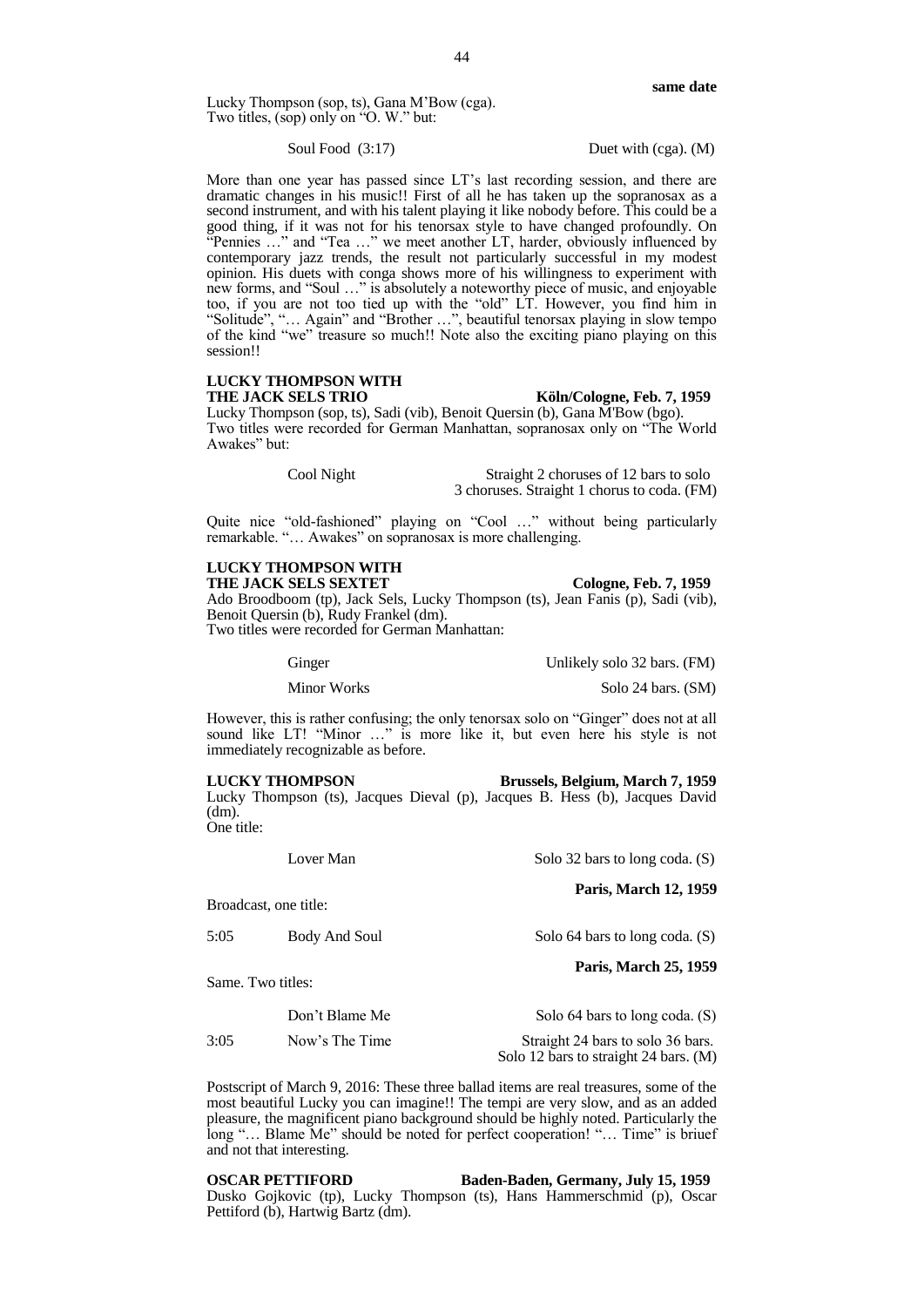Two titles were recorded for German radio (one more: "But Not For Me" without LT, two more: "Sophisticated Lady" and "Summertime" with Lucky Thompson (sop), without (tp) plus Monica Zetterlund (vo-"Summertime")):

| <b>Treffpunkt Blues</b> | Soli 24, 4 and 4 bars. $(F)$ |
|-------------------------|------------------------------|
| Stuffy                  | Solo $32$ bars. (M)          |

LT's change of style is even more evident here, compared to the Paris recordings same year. It seems that he is leaving the romantic period which earned him so many faithful admirers and is carefully converging to the more contemporary trends. He is not at all playing badly or indicating an artistic decline, LT is just in the process of changing artistic focus; we find his old tricks of trade in a new context. I am not sure I am so happy about it, after all LT has already reached perfection, yes that's the word, so why change? But of course, silly of me, tell that to Lucky himself, or to Prez a few years earlier for that matter …. Let us follow LT with open mind into the sixties to see where he is going.

# **LUCKY THOMPSON DUO Switzerland, 1959**

Lucky Thompson (ts), Peter Trunk (b). SWF jazz session live, one title:

Now's The Time Straight 2 choruses to solo 6 choruses of 12 bars. Acc. (b). Solo 2 choruses to straight 2 choruses. (M)

This is the "old" LT, a very pleasant, soft performance!

# **BUD POWELL Paris, Jan. 9, 1960**

Lucky Thompson (ts), Bud Powell (p), Jimmy Gourley (g), Pierre Michelot (b), Kenny Clarke (dm). Date earlier given as Dec. 1959. TV-show live from the Blue Note. Three titles, no LT present on "Get Happy" and "John's Abbey" but:

Anthropology Solo 3 choruses of 32 bars. 64 bars 4/4 with (dm) to fade out. (F)

Yes, this is a different LT, harder, faster, where is he going??

**same date** Lucky Thompson (ts), Alice McLeod (p), Jimmy Gourley (g), Al King (b), Don Brown (dm).

TV-show live from the Blue Note, one title (another, "Lover Man" has (sop)):

Strike Up The Band Straight 1 to solo 2 choruses of 32 bars. 48 bars 4/4 with (dm) to straight 16 bars. (F)

As commented above.

# **LUCKY THOMPSON & HIS OCTET Paris, Feb. 13, 1960**

Personnel: Trio: Lucky Thompson (ts-item 2), George "Buddy" Catlett (b), Kenny Clarke (dm). Band: Lucky Thompson (sop-item 4,5, ts-item 1,3,6-10), add: Lennie Johnson (tp), Jimmy Cleveland (tb), Jo Hrasko (as), Marcel Hrasko (ts, bar), Sahib Shihab (bar), Thelma Thompson (vo-item 3,7). "TV-life – Modern Jazz at the Blue Note, Lucky Thompson's Special Show", ten titles:

| 1              | Fanfare               | No solo. $(M)$                                                                                        |
|----------------|-----------------------|-------------------------------------------------------------------------------------------------------|
| 2              | Thin Ice              | Solo 3 choruses of 32 bars to<br>2 choruses $8/8$ and $4/4$ with (dm).<br>Solo 32 bars to coda. $(F)$ |
| 3              | Deep Passion          | Solo with orch $8 \text{ bars.}$ (S)                                                                  |
| $\overline{4}$ | The World Awakens     | $(sop)$ -Solo. $(M)$                                                                                  |
| .5             | Yesterdays            | $(sop)$ -Solo. $(S)$                                                                                  |
| 6              | Home Free             | Solo $32$ bars. (M)                                                                                   |
| 7              | <b>Bitter Sweet</b>   | Obbligato 6 bars. $(S)$                                                                               |
| 8              | Take Care Of Business | Solo 4 choruses of 12 bars. $(M)$                                                                     |
| 9              | <b>Yardbird Steps</b> | Solo 2 choruses of 64 bars,                                                                           |
|                |                       |                                                                                                       |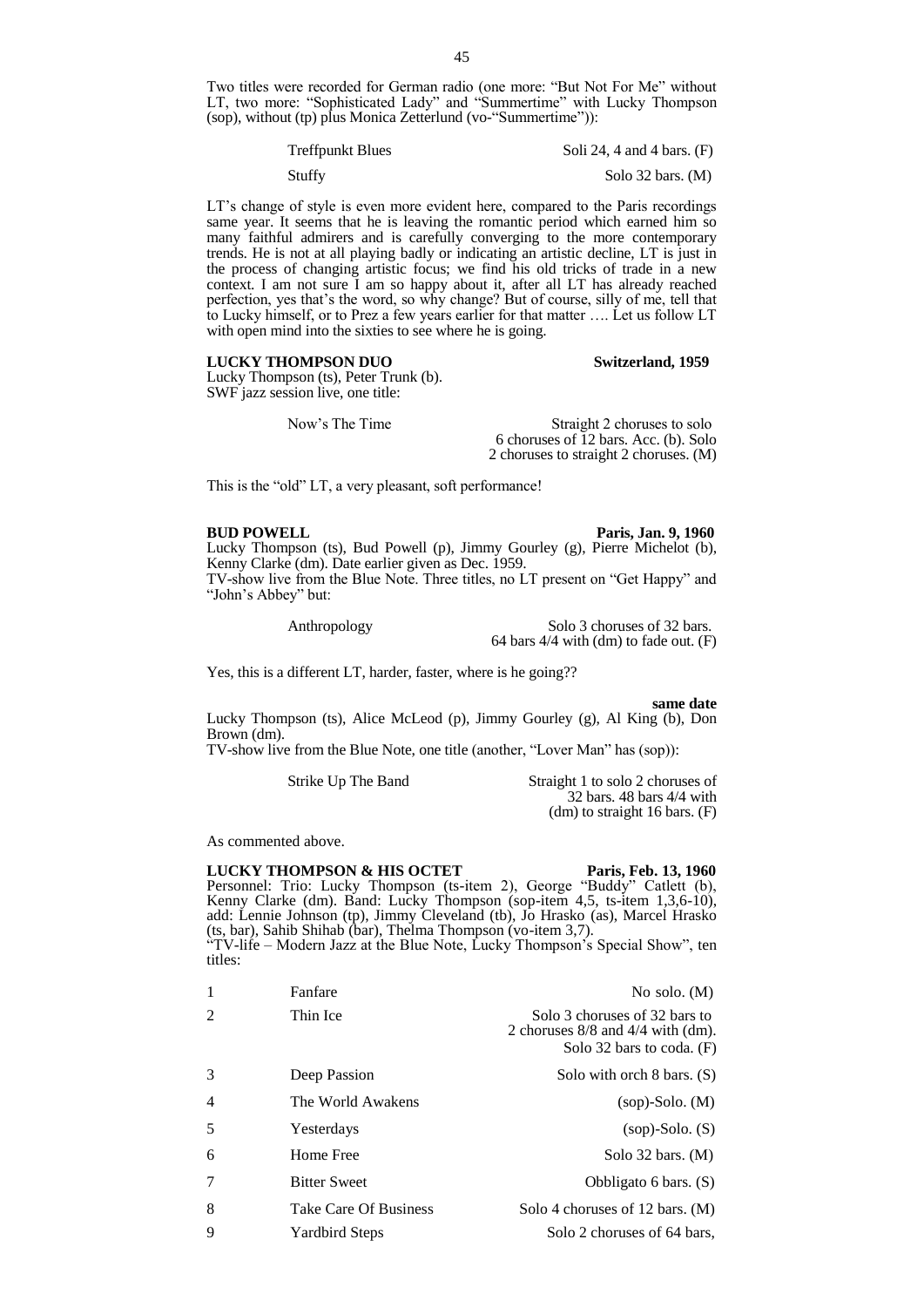last chorus with orch. (F)

10 Fanfare (NC) No solo. (M)

Particularly the two ultrafast items "Thin ..." and "... Steps" should be noted, highly impressing!

**LUCKY THOMPSON & HIS ORCHESTRA Paris, May 28, 1960** Trio - item 2: Lucky Thompson (ts), Pierre Michelot (b), Kenny Clarke (dm). Quartet – item 5: add Martial Solal (p). Quintet – item 7: add Nat Peck (tb). Full band- items 1,3,4,6,8: Add Christian Bellest (tp), Jo Hrasko (as), William Boucaya (bar) with Lucky Thompson (sop-item 6), Thelma Thompson (vo-3,6). TV-program from Club Saint Germain, eight titles:

| -1             | <b>Checkout Time</b>  | Solo $36$ bars. $(M)$                                                                                             |
|----------------|-----------------------|-------------------------------------------------------------------------------------------------------------------|
| $\mathcal{D}$  | You Move, You Lose    | Straight 24 bars. Solo 4 choruses<br>of 12 bars. 4 choruses $4/4$ with<br>(dm) to straight 24 bars to coda. $(F)$ |
| 3              | While You're Gone     | Obbligato 6 bars. (S)                                                                                             |
| $\overline{4}$ | Nothin' But The Soul  | Solo 24 bars. $(M)$                                                                                               |
| 5              | Our Last Goodbye      | Soli 32 and 8 bars to coda. (S)                                                                                   |
| 6              | Yesterday's Bottles   | $(sop)$ -Solo. $(S)$                                                                                              |
| 7              | Glamour Game          | 48 bars $4/4$ with $(dm)$ . $(M)$                                                                                 |
| 8              | Down The Stretch (NC) | Solo 34 bars $(NC)$ . $(F)$                                                                                       |

The highlights are two extremes; "You Move …" in a very fast tempo and the lovely ballad "… Goodbye" in the extreme slow tempo.

# **LUCKY THOMPSON TRIO Paris, Oct. 14, 1960**

Lucky Thompson (sop, ts), Peter Trunk (b), Daniel Humair (dm). Three titles were recorded for French Vogue at concert in "Theatre des Champs Elysees", (sop) only on "The World Awakes" and "Lover Man" but:

Strike Up The Band Straight 1 to solo 5 choruses of 32 bars. 5 choruses 8/8 with (dm) to straight 1 chorus to long coda. (F)

This was a strong start of a new decade!! An extreme tempo pushed forward by an energetic modern drummer seems to inspire LT, and this is a most memorable item, although I am not confident traditional LT followers are quite happy about it, this is a new era.

**FOUR BROTHERS** Hamburg, Nov. 25, 1960 Collective personnel: Lucky Thompson, Barney Wilen (sop, ts), Bent Jaedig (ts), Helmut Brandt (bar), Roland Kovac (p), Larry Atwell (g), Jürgen Ehlers (b), Rudy Pronk (dm). Accompaniment details on LT's items: (b) only on "Why Weep", rhythm quartet only on "One …" , full group on "… Train", "The Mysterioso Mr.  $X^{\prime\prime}$  and "Einsames Mädchen Am Meer".

Sixteen titles were recorded at concert in Funkhaus, five have LT, (sop) only on "The Mysterioso Mr. X" and "Einsames Mädchen Am Meer" but:

| Why Weep         | Intro 8 bars to straight 2 and solo<br>4 choruses of 12 bars. 4 choruses 4/4 with |
|------------------|-----------------------------------------------------------------------------------|
|                  | (dm) to straight 2 choruses to coda. $(F)$                                        |
| One Last Goodbye | Long intro to solo 64 bars<br>to long coda. $(S)$                                 |

Take The A Train Solo 32 bars  $(3<sup>rd</sup> (ts)-solo)$ . Soli 4 and 4 bars. (FM)

This concert appeared recently on CD (written June 22, 2015) and has great music, although it could have been so much greater. Mostly only one or two of the reeds play on each tune, and we sorely miss some really hot blowing items suitable for these great saxes. Only "… A Train" has some of this but brief, only one chorus for each, and LT is not even very successful here. But there are two great LT tenorsax items, "Why Weep" and "… Goodbye", his own compositions, both brilliant, on each side of the tempo scale, worth the whole CD. And better sopranosax than on "... Meer" cannot be found in modern jazz history!

**LUCKY THOMPSON QUARTET** Paris, Spring 1961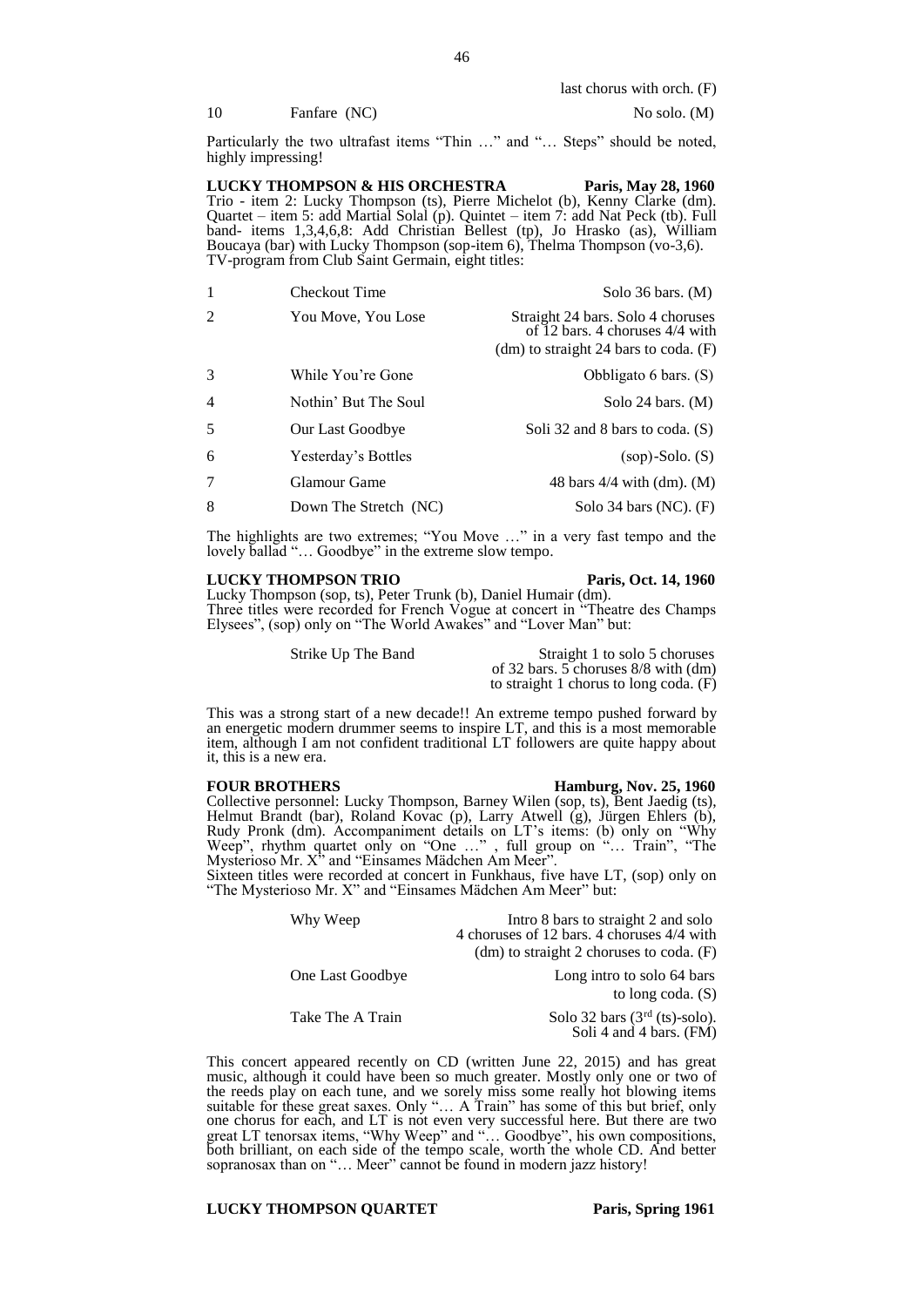Lucky Thompson (sop, ts), Martial Solal (p), Peter Trunk (b), Kenny Clarke  $(dm)$ 

Eight titles were recorded for Candid, issued as "Lord, Lord, Am I Ever Gonna Know?", (sop) "only" on "Love And Respect", "Beautiful Tuesday" and "Our Shared Blessings" ((sop) also on "Choose Your Own"):

| Lord, Lord, Am I Ever Gonna Know? | Straight 24 bars to solo 48<br>bars. Straight to fade out. (SM)                                |
|-----------------------------------|------------------------------------------------------------------------------------------------|
| Say That To Say This              | Straight 32 bars to solo 40 bars.<br>24 bars $4/4$ with (dm).<br>Straight 36 bars to coda. (F) |
| Choose Your Own                   | Tenorsax solo ca. 2:30. (M)                                                                    |
| Warm Inside                       | Soli 50 and 8 bars to coda. (S)                                                                |
| Scratching the Surface            | Straight 34 bars to solo 48 bars.<br>$\tilde{S}$ traight 32 bars to coda. (F)                  |

As mentioned in the previous tenorsax volume, LT changed his style profoundly from 1959. Not that we cannot occasionally hear his warm, romantic sound of his prime time, but he seems to fully orient himself towards newer concepts of jazz. His introduction of the sopranosax into modern jazz (yes, it seems LT was the first one), represents another side to this change. If one is looking for "old days", one is bound to be disappointed with LT's contemporary music. Therefore, accept that a "new artist" is born, with new ideas, and stop comparing or complaining. Certainly, if an unknown name had been introduced with this session, he would immediately have been recognized as an extraordinary and exciting talent! Play in particular the lovely, wistful "… Inside", and the unaccompanied "Choose …", and be hypnotized! Note also the contributions of Solal, another genius in the forefront of modern jazz. Thus, with an open mind you will find that LT still are among the most important contemporary tenorsax performers!

### **LUCKY THOMPSON Berlin, June 1, 1961**

Billy Byers (tb), Lucky Thompson (sop, ts), Jacques Dieval (p), Jacques Hess (b), Franco Manzecchi (dm). Broadcast, three titles:

Move In ens to solo 64 bars. 64 bars 8/8 and 4/4 with (tb). (F)

Unknown Blues Solo 24 bars. (SM) Unidentified Bebop Tune Solo 8 bars. Solo 32 bars to 32 bars 4/4 with (tb). (FM)

Lively broadcast, note particularly the chases between LT and trombone.

# **HARRY ARNOLD & HIS ORCHESTRA Stockholm, Aug. 1, 1961**

Bigband personnel with Lucky Thompson (sop, ts) guesting. Two titles were recorded for Columbia, (sop) only on 2015 "Frosty Summer" but:

2014 On Easy Street Soli with orch 48 and 8 bars. (FM)

Good soloing close to the style of the late fifties.

# **LUCKY THOMPSON** Stockholm, 1961

Lucky Thompson (sop, ts), possibly George Riedel (b), Egil Johansen (dm). Five titles were recrded at "Skansen", "Have You Met Miss Jones", "Lover Man" and "The World Awakens" have (sop) but:

Everything Happens To Me Solo 64 bars to long coda. (S)

Cherokee Straight 1 to solo 4 choruses of 64 bars to  $1\frac{3}{4}$  choruses of  $4/4$  with (dm) to solo 16 bars to coda. (F)

Very pleasant to hear LT's tenorsax on a proper ballad like "Everything …", not so usual these days. On "Cherokee" he shows his incredible technique, playing so fast that it is almost too much for the listener, almost.

# **LUCKY THOMPSON QUARTET** Paris? ca. 1961

Lucky Thompson (ts), Martial Solal (p), Peter Trunk (b), Kenny Clarke (dm). Film from YouTube, 3:55:

I'll Remember April Solo 3 choruses of 48 bars to solo 48 bars (except 8 bars (dm)) to 32 bars 4/4 with (dm) to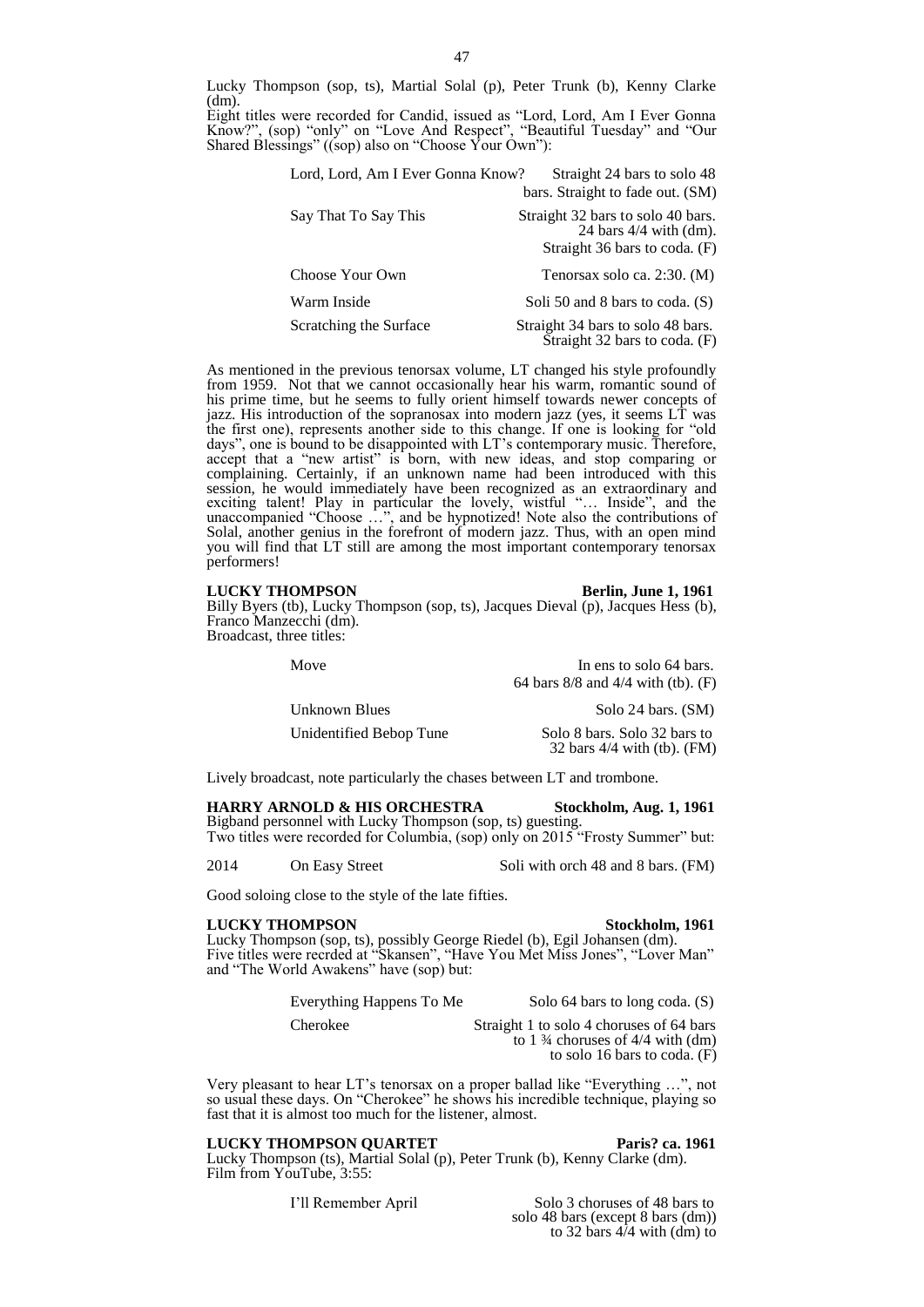solo 16 bars to coda. (F)

Nice to see LT playing, and in this item he takes almost everything himself, inspired and typical playing.

# **LUCKY THOMPSON Rome, Feb. 25, 1962**

Lucky Thompson (sop, ts), P. Cerri (g), unknown (p), (b), (dm). Three titles, (sop) on "The World Awakens" and "Lover Man", but:

Cherokee Straight 1 to solo 2 choruses of 64 bars to 64 bars 8/8 with (dm) to 48 bars messy to solo 16 bars to long coda. (F)

LT plays a shorter solo than usual here.

**LUCKY THOMPSON Oslo, March 1962** Lucky Thompson (sop), Einar Iversen (p), Erik Amundsen (b), Ole Jacob Hansen

(dm). Broadcast from NRK (NJA), four titles, "Mean To Me", "You Go To My Head", "The World Awakes" and "Have You Met Miss Jones?", but (sop) only.

### **Molde, Aug. 4, 1962**

Same personnel but Lucky Thompson (sop, ts). Broadcast from Molde Cinema, Molde Jazz Festival, five titles, (sop) only on "Speak Low" and "I Got It Bad" but:

| Blues $7:30$                | Straight 2 to solo 19 choruses<br>of 12 bars. 3 choruses $4/4$ with<br>$(dm)$ to straight 2 choruses. $(F)$ |
|-----------------------------|-------------------------------------------------------------------------------------------------------------|
| Lester Leaps In $(NC)$ 2:50 | Straight 1 to solo<br>4 choruses of 32 bars. (FM)                                                           |

Lady Bird 8:50 Straight 1 to solo 3 choruses of 32 bars. 2 choruses 4/4 with (dm) to

straight 32 to solo 20 bars to coda. (FM)

This seems to be the only recordings from LT's first visits to Norway after 1957. Available only in Norwegian Jazz Archives, they present him in an excellent and creative mood, some of the best I have heard from this period! The way he treats the very, very uptempo "Blues" is just incredible, showing that he was one of the greatest tenorsax players at this point of time, living in the shadow of the 'newcomers'. "Lady Bird" has much of the same, very exciting, but the chase seems rather unprepared. The "Lester …" is not complete, but LT's solo is fully intact, and also this one is excellent.

Returned to the US in 1962 after a five year absence.

**LUCKY THOMPSON QUARTET Englewood Cliffs, NJ. March 8, 1963** Lucky Thompson (sop, ts), Hank Jones (p), Wendell Marshall (b), Dave Bailey (dm).

Nine titles were recorded for Moodsville/Prestige, issued as "Lucky Thompson plays Jerome Kern and no more", (sop) only on 3763 "Lovely To Look At", 3764 "Dearly Beloved", 3765 "Look For The Silver Lining" and 3766 "Why Was I Born" but:

| 3759 | They Didn't Believe Me | Straight 32 bars to solo 32 bars.<br>Solo/straight 32 bars to long coda. (SM)                        |
|------|------------------------|------------------------------------------------------------------------------------------------------|
| 3760 | Long Ago And Far Away  | Straight 32 bars to solo 32 bars.<br>Solo/straight 36 bars to coda. (M)                              |
| 3761 | Who?                   | Straight 32 bars to solo 64 bars.<br>32 bars $4/4$ with (dm) to<br>straight $36$ bars to coda. $(F)$ |
| 3762 | Why Do I Love You?     | Straight 32 bars to solo 32 bars.<br>Straight 16 bars. (M)                                           |
| 3767 | No More                | Straight 34 bars to solo 16 bars.<br>Straight 10 bars to coda. (S)                                   |

The first recording session after returning from Europe contains conventional material, the works of Jerome Kern, fine and well known standards. The setup is also rather similar for all items; a semi-straight introduction with a solo following, then letting Hank take a piano solo of his usual quality, and then back to tenorsax again. Most titles are around 3-4 minutes long, but two of the most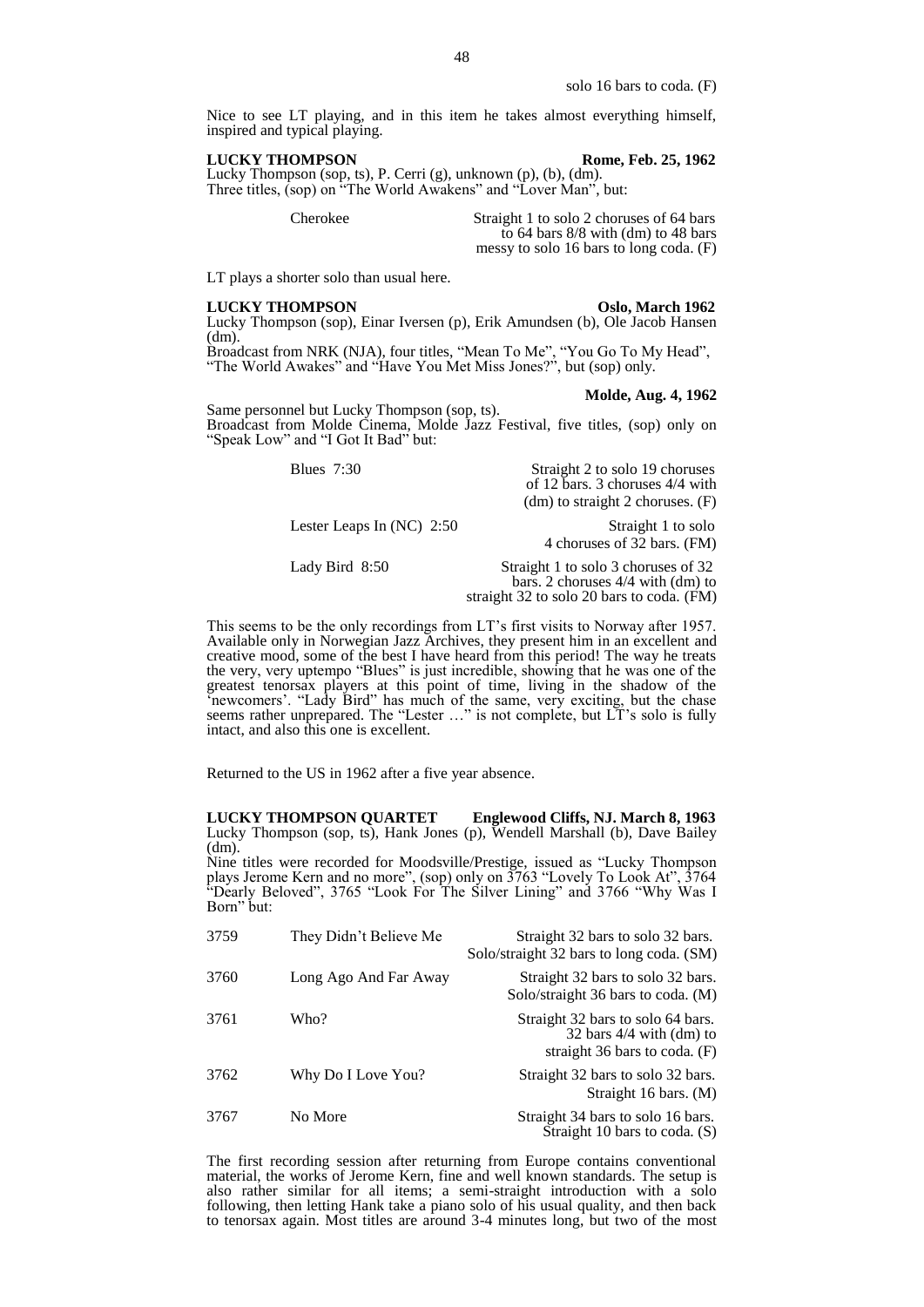important items here transcend 5 minutes, "… Believe Me" and the very slow "No More", lovely!

### **LUCKY THOMPSON NYC. Feb. 28, 1964**

"Minuet In Blues" but:

Dave Burns (tp), Benny Powell (tb), Danny Turner (as), Lucky Thompson (sop, ts), Cecil Payne (bar), Hank Jones (p), Richard Davis (b), Al Dreares (dm). Four titles were recorded on a "Jazz on Broadway" concert at The Little Theatre (plus two "Theme"s with no soli), (sop) only on "The World Awakes" and

| 'Twas Yesterday | Soli 48 and 8 bars to long coda. (S) |
|-----------------|--------------------------------------|
| Firebug         | Solo 14 choruses of 12 bars. (F)     |

Two fine recent discoveries, a most beautiful slow "… Yesterday" and a series of fast blues choruses on "Firebug".

## **LUCKY THOMPSON QUARTET NYC. Sept. 15, 1964**

Lucky Thompson (sop, ts), Hank Jones (p), Richard Davis (b), Connie Kay (dm). Eight titles were recorded for Prestige, issued as "Lucky Strikes", (sop) "only" on "In A Sentimental Mood", "Mumba-Neua", "Prey-Loot" and "Mid-Nite Oil", but:

| Invitation           | Straight/solo 2 choruses of 56 bars.<br>Solo 26 bars to fade out. (M)                                              |
|----------------------|--------------------------------------------------------------------------------------------------------------------|
| Reminiscent          | Straight 32 bars. Solo 32 bars.<br>Straight 16 bars with $(p)$ to coda. $(M)$                                      |
| I Forgot To Remember | Solo 36 bars to duet with $(p)$ 16<br>bars. Solo 12 bars to coda with $(p)$ . $(S)$                                |
| Fly With The Wind    | Straight/solo 32 bars. Solo 64<br>bars to 32 bars $8/8$ and 32 bars $4/4$<br>with $(dm)$ to 32 bars to coda. $(F)$ |

Listening to LT's utterly personal style in the middle sixties with a creativity not at all reduced, I tend to believe that his change of style alienated him from his faithful disciples adoring his records of the forties and fifties, and yet he did not fit into the free jazz concepts which were to dominate the jazz scene from now on. Neverteless, LT's new musical world is utterly fascinating and full of beauty, listen to the lovely "… Remember" and you are bound to be spellbound! And for another highlight take the inviting "Invitation", LT still knows how to swing!

**JOHN DANKWORTH, HIS ORCHESTRA & GUESTS NYC. Oct. 9, 1964** British bigband personnel with featured guests, mostly American: Clark Terry (tp), Bob Brookmeyer (vtb), Phil Woods (as), Lucky Thompson, Ronnie Scott, Danny Moss, Zoot Sims (ts), Ronnie Ross (bar), Chuck Israels (b), David Snell (harp), most soli overdubbed later, John Dankworth (ldr, comp).

Thirteen titles were recorded for British Fontana, comprising and issued as "The Zodiac Variations" one title has LT:

Gemini Soli with orch 64 and 64 bars. (F)

Complex music in this Zodiac suite consisting of thirteen pieces and should be evaluated as such, the individual soli do not matter that much. LT executes his task with usual perfection.

# **QUINCY JONES & HIS ORCHESTRA NYC. Dec. 20, 1964**

Bigband personnel including James Moody, Roland Kirk, Benny Golson, Lucky Thompson (ts).

Three titles were recorded for Mercury/Limelight, but no LT.

# **LUCKY THOMPSON NYC. Feb. 16, 1965**

Lucky Thompson (sop, ts), Tommy Flanagan (p), Jack Melady (harp), George Tucker (b), Walter Perkins (dm).

Six titles were recorded for Prestige, issued as "Lucky Thompson plays Happy Days Are Here Again", (sop) only on "Safari", "You Don't Know What Love Is" and "As Time Goes By" but:

> Happy Days Are Here Again Straight 1 to solo 2 choruses of 56 bars. 2 choruses 8/8 with (dm)

Cry Me A River Solo/straight 64 bars. Solo 64 bars. Solo/straight 32 and 12 bars to fade out. (FM)

to solo/straight 32 bars and close. (F)

People Soli/straight 44 and 44 bars. (M)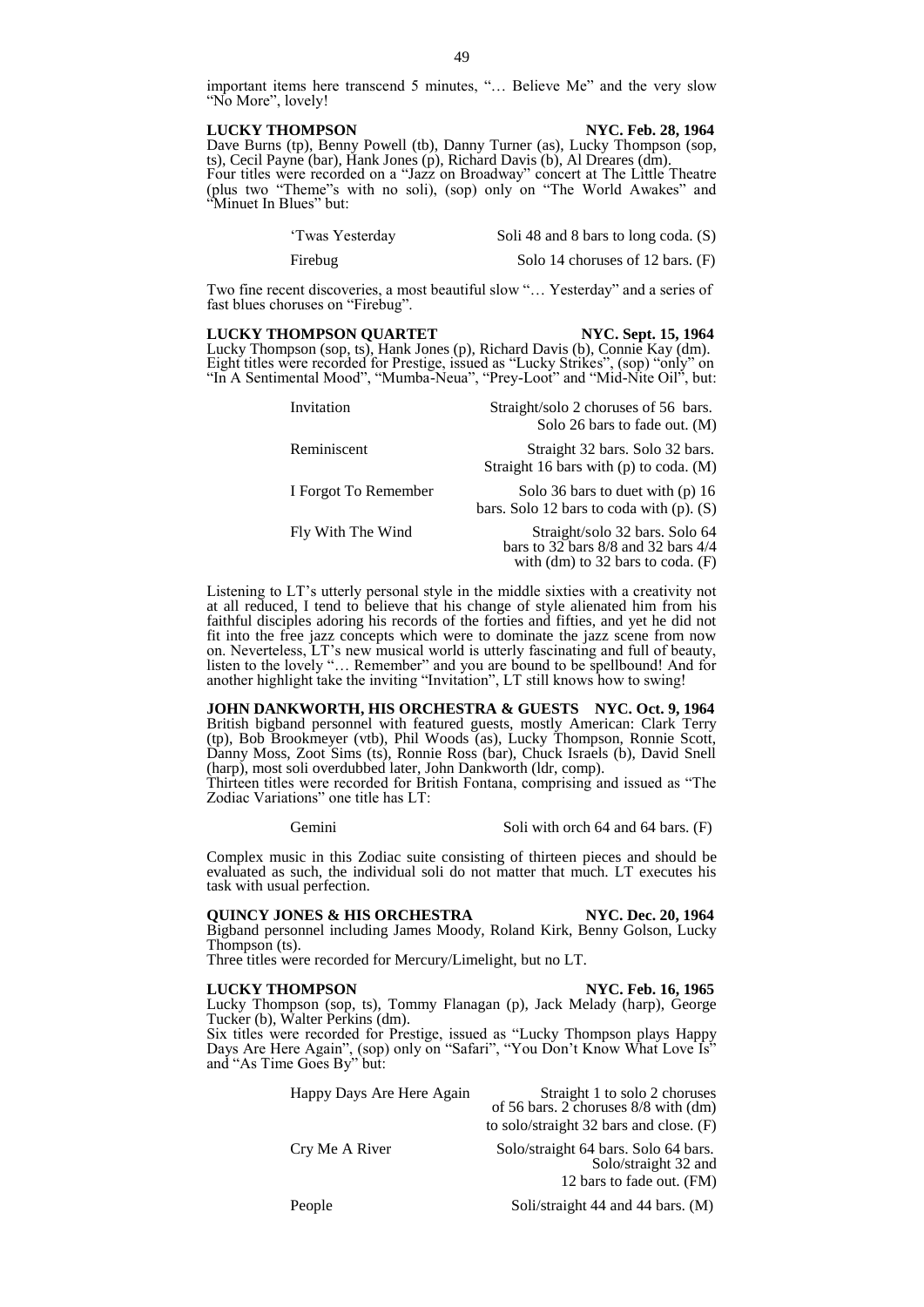"Happy Days …" has probably never been played like this! Two choruses in extreme uptempo, also with an exciting chase with the drummer. Fine contributions also on the two other items, backed by an excellent rhythm section.

Lucky Thompson (sop, ts), Paul Neves (p), George Tucker (b), Oliver Jackson (dm). Four titles were recorded at The Half Note, (sop) only on "The World Awakes"

and "What's New?" but:

| Lady Bird          | Straight 1 to solo 8 choruses of      |
|--------------------|---------------------------------------|
|                    | 32 bars. 3 choruses $4/4$ with $(dm)$ |
|                    | to straight 1 chorus to coda. (FM)    |
| Strike Up The Band | Straight 1 to solo 6 choruses of      |
|                    | 32 bars to 7 choruses 4/4 with (dm)   |
|                    | to solo 8 choruses, the last two      |
|                    | with announcer to fadeout. $(F)$      |

Strong and noteworthy tenorsax playing on "Lady Bird", but the highlight is "Strike Up ...", known from the Paris recording five years earlier. On this version LT plays continually for nine minutes in uptempo, an impressing performance, and not only for the physical effort, because the quality of his playing is so high. He is more technical than ever before, but if possibly may have lost some of his old followers, this is a 'new' tenorsax players with more talents than most of his contemporaries!

# **BENNY CARTER NYC. 1965**

Nat Adderley (cnt), Jimmy Cleveland (tb), Lucky Thompson (ts), Junior Mance (p), Aaron Bell (b), Herbie Lovelle (dm), Benny Carter (comp, arr). One title, "Ain't I" was recorded for Reprise but no LT solo.

# **LIONEL HAMPTON ALL STARS Englewood Cliffs, NJ. April 15, 1965** Personnel including Lucky Thompson (sop).

Three titles were recorded for "Who's Who In Jazz", no LT on "Star Dust", while "Midnight Blues" and "As Long as We're Here" have not been available.

# **ART BLAKEY NYC. May 12/13, 1965**

Lucky Thompson (sop), John Hicks (p), Victor Sproles (b), Art Blakey (dm). Date given in Tom Lord as April 21, on CD "Soul Finger" as above. Two titles, one, "Spot Session", issued on Limelight.

# **LUCKY THOMPSON NYC. 1965**

Lucky Thompson (sop, ts), Tommy Flanagan (p, cel), Willie Ruff (b), Walter Perkins (dm).

Nine titles were recorded for Rivoli, issued as "Lucky Is Back!", (sop) only on "Evil Eva", "Slow Dough", "Willow Weep For Me" and "My Old Flame" but:

| Love               | Intro. $(S)$ Straight 68 bars to solo<br>68 bars. Straight 68 bars.<br>Solo ca. 36 bars to fade out. $(F)$ |
|--------------------|------------------------------------------------------------------------------------------------------------|
| Passionately Yours | Soli 40 and 8 bars to coda. $(S)$                                                                          |
| I'll Be Around     | Soli/straight 32 and<br>10 bars to coda. $(S)$                                                             |
| Caressable         | Soli/straight 36 and<br>36 bars to long coda. (M)                                                          |
| On Tippy Top       | Straight 48 bars to break 4 bars<br>and solo 72 bars.<br>Straight 24 bars to coda. (FM)                    |

A brilliant session, possibly the most important one from this period in LT's magnificent career. "Passionately …" is his own composition, played with such emotion and a Websterish use of air, and "... Around" is similarly a lovely ballad. Accompanied by a most successful rhythm section and Flanagan's sensitive piano,

these nine titles are most memorable. Better 'modern' LT cannot be found!!

# **LUCKY THOMPSON NYC. 1966**

Lucky Thompson (sop), Tommy Flanagan (p), Willie Ruff (b), Oliver Jackson  $(dm)$ .

Four titles were recorded for Rivoli, issued as "Kinfolks Corner": "Anthropology", "Star Eyes", "You Stepped Out Of A Dream" and "Open Haus".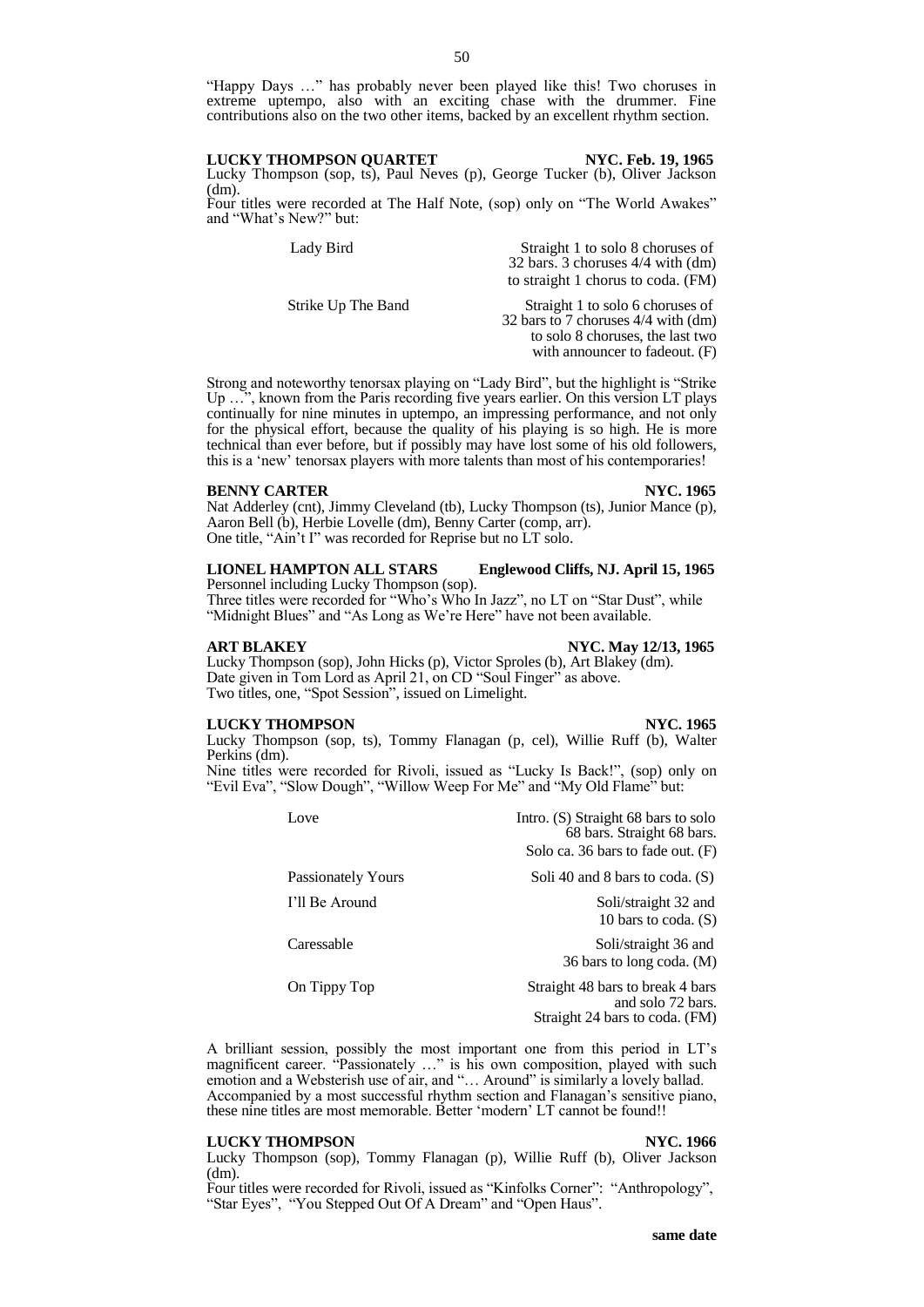Lucky Thompson (ts), Frank Anderson (org), Wally Richardson (g), Willie Ruff (b), Oliver Jackson (dm). Three titles:

| Poor Butterfly     | Straight 32 bars to solo 32 bars.    |
|--------------------|--------------------------------------|
|                    | Solo 8 bars to long coda. (M)        |
| Who Can I Turn To? | Soli 32 and 8 bars to long coda. (S) |
| Kinfolks Corner    | Soli 12, 36 and 24 bars. $(S)$       |

This is a nice session to conclude the Lucky Thompson solography, for now. First a most lovely version of "… Butterfly" to continue with two slow titles heavily filled with organ, most suitable in this context. "... Turn To" a fine ballad, and the Lucky's own bluesy "... Corner" . A magnificent artist!!!

**LUCKY THOMPSON Kongsberg, Norway, July 5, 1968**

Lucky Thompson (ts), Roy Hellvin (p), Arild Andersen (b), Svein Christiansen (dm).

One title was recorded at the Kongsberg Jazz Festival:

| Cherokee 10:20 | Solo 6 choruses of 64 bars.        |
|----------------|------------------------------------|
|                | Straight 32 bars to long coda. (F) |

I found this one very recently in the Norwegian Jazz Archives, and it just had to go in here! If this magnificent, dynamic, long, incredible tenorsax solo is typical for LT's playing of the late sixties and later, his solography should be complete until the end!!!

Postscript of Nov. 4, 2015: The following is an attempt to do just that!!

# **LUCKY THOMPSON Copenhagen, Aug. 1968**

Lucky Thompson (sop, ts), Kenny Drew (p), Red Mitchell (b), Al Heath (dm). Two titles, (sop) on "The World Awakens" but:

Strike Up The Band Straight 1 to solo 4 choruses of 32 bars. 2 choruses  $+16$  bars 8/8 with (dm) to solo 16 bars to coda. (F)

Excellent playing in very fast tempo, and the rhythm section is the bestofn any of the European sessions.

**LUCKY THOMPSON Lausanne, Switzerland, Sept. 11, 1968**

Lucky Thompson (sop, ts?), Buddy Tate (ts), Milt Buckner (org), Wallace Bishop (dm).

Three titles were recorded live at "Johnnie's", "Satin Doll", "Yesterday" and"One O'Clock Jump", but no tenorsax.

# **LUCKY THOMPSON Rome, Feb. 28, 1969**

Lucky Thompson (sop, ts), George Arvanitas (p), J. Sanson (b), Charles Saudrais (dm).

Broadcast, six titles, (sop) on "The World Awakens", "Street Of Dreams" and "Have You Met Miss Jones?" but:

| Cherokee           | Straight 1 to solo 4 choruses of 64 bars.<br>2 $\frac{3}{4}$ choruses of 8/8 with (dm)<br>to straight 16 bars to coda. $(F)$ |
|--------------------|------------------------------------------------------------------------------------------------------------------------------|
| Soulville (NC)     | Straight 2 to solo 11 choruses of 12 bars. (M)                                                                               |
| You Move, You Lose | Straight 2 to solo 23 choruses of 12 bars.<br>Solo 30 choruses to straight 2 to coda. $(F)$                                  |

Good sound on this program, but it also seems to indicate that LT's sound is not as pretty as it uses to be. He is in a frightening playing mood on this one hour long program, using the soprano for the first three titles, then changing to the tenorsax. Another "Cherokee" in uptempo without any surprises, this is something he knows by heart now. More relaxed on "Soulville" but the concluding "You ..." is something quite special, a blues that is played in an incredibly fast tempo, and he does not seem to get enough of it. After the first long solo, he rests while piano and drums take their turn, and then he pours out another series of choruses. Utterly fascinating, but at the same time; too much for the ordinary listener like me, unable to grasp all the details that probably are in there.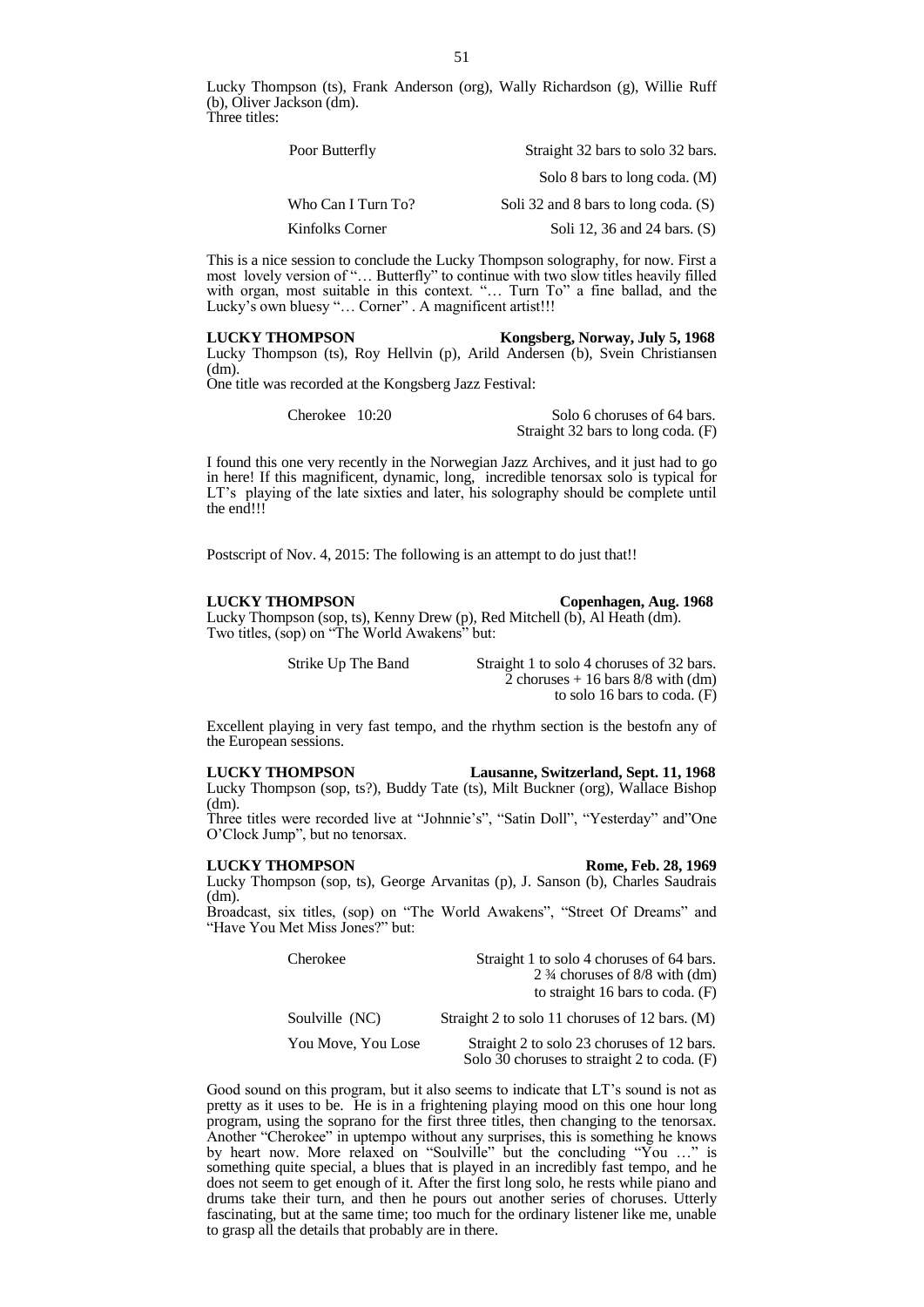**LUCKY THOMPSON Villingen, Germany, March 13, 1969** Lucky Thompson (sop, ts), Fats Sadi (vib, bgo, cga), Ingfried Hoffman (org), Rene Thomas (g), Eberhard Weber (b), Stu Martin (dm). Seven titles were recorded for MPS, issued as "A Lucky Songbook In Europe",

three have tenorsax:

| Sauvabelin         | Straight to solo 3 choruses of 24                                           |
|--------------------|-----------------------------------------------------------------------------|
|                    | bars. Solo 7 choruses to fade out. (F)                                      |
| I Came From Sunday | Solo 64 bars to coda. (S)                                                   |
| Centre Ville       | Straight to solo 2 choruses of 24<br>bars. Solo 2 choruses to fade out. (M) |

It is quite evident that LT has lost none of his artistic power. He also wrote these three titles. Nobody can play in utterly slow tempo as he could, "… Sunday" is a lovely piece of music, comparable to many of his previous ballad performances. "Sauvabelin" and "… Ville" are quite similar except for the tempo, and no problems here. However, the idea of using fade outs on his terminal soli is not something I like.

**THE SAVANNAH JUNKMEN Ludwigsburg, Germany, April 24, 1969** Lucky Thompson (sop, ts), Christoph Stahel (p), Ernst Grell (g), Dieter Stucki (b), Dieter Haner (dm).

Two titles, (sop) on "Lucky's Blues", one reported to have tenorsax, not available:

Perdido

# **LUCKY THOMPSON Mezieres, France, Sept. 12, 1969**

Lucky Thompson (sop, ts), Geo Voumard (p), Bob Jaquillard (b), Stuff Combe (dm). Five titles, not available.

**LUCKY THOMPSON Warsaw, Poland, Oct. 16, 1969** Lucky Thompson (sop), Adam Makowicz (p), Janusz Kozlowski (b), Jørn Elniff (dm).

One title, "Body And Soul".

**RTV ZAGREB BIG BAND Zagreb, Yugoslavia, April 25, 1970**

Lucky Thompson (sop). One title, "Sea Esther".

**LUCKY THOMPSON Barcelona, Spain, May 1&2, 1970**

Lucky Thompson (sop, ts), Tete Montoliu (p), Eric Peter (b), Peer Wyboris (dm). Ten titles were recorded, issued as "Soul's Nite Out" and "Body And Soul", four have tenorsax:

| I Got It Bad    | Soli 32 and 16 bars<br>to very long coda. $(S)$                                         |
|-----------------|-----------------------------------------------------------------------------------------|
| Soul Carnival   | Straight 1 to solo 3 choruses of 24 bars.<br>Solo 2 choruses to fade out. $(F)$         |
| Blue 'n' Boogie | Straight 2 to solo 7 choruses of 12 bars.<br>Solo 4 to straight 2 choruses to coda. (F) |
| Soul's Nite Out | Straight 16 bars to 4 choruses of 12 bars.<br>Straight 16 bars to fade out. (M)         |

Another session with LT in excellent shape, and how could he avoid this being accompanied by the brilliant Spanish piano player Tete Montoliu? His masters the very high tempi masterly; how could such a giant be so self destructive and enter oblivion so early? After one digs these, then a true masterpiece in slow tempo, "I Got …", rarely is the tenor saxophone played with such beauty!! With this item, his choice of sopranosax for "Body And Soul" shall be forgiven, and by the way, it is also highly memorable!! As a general remark, a very fine session and possibly the best of LT's last ones.

# **LUCKY THOMPSON NYC. 1972**

Lucky Thompson (sop, ts), Cedar Walton (p, el-p, cel), Larry Ridley (b), Billy Higgins (dm).

Seven titles were recorded for Groove Merchant, issued as "Goodbye Yesterday" and "Illuminations", five have tenorsax: